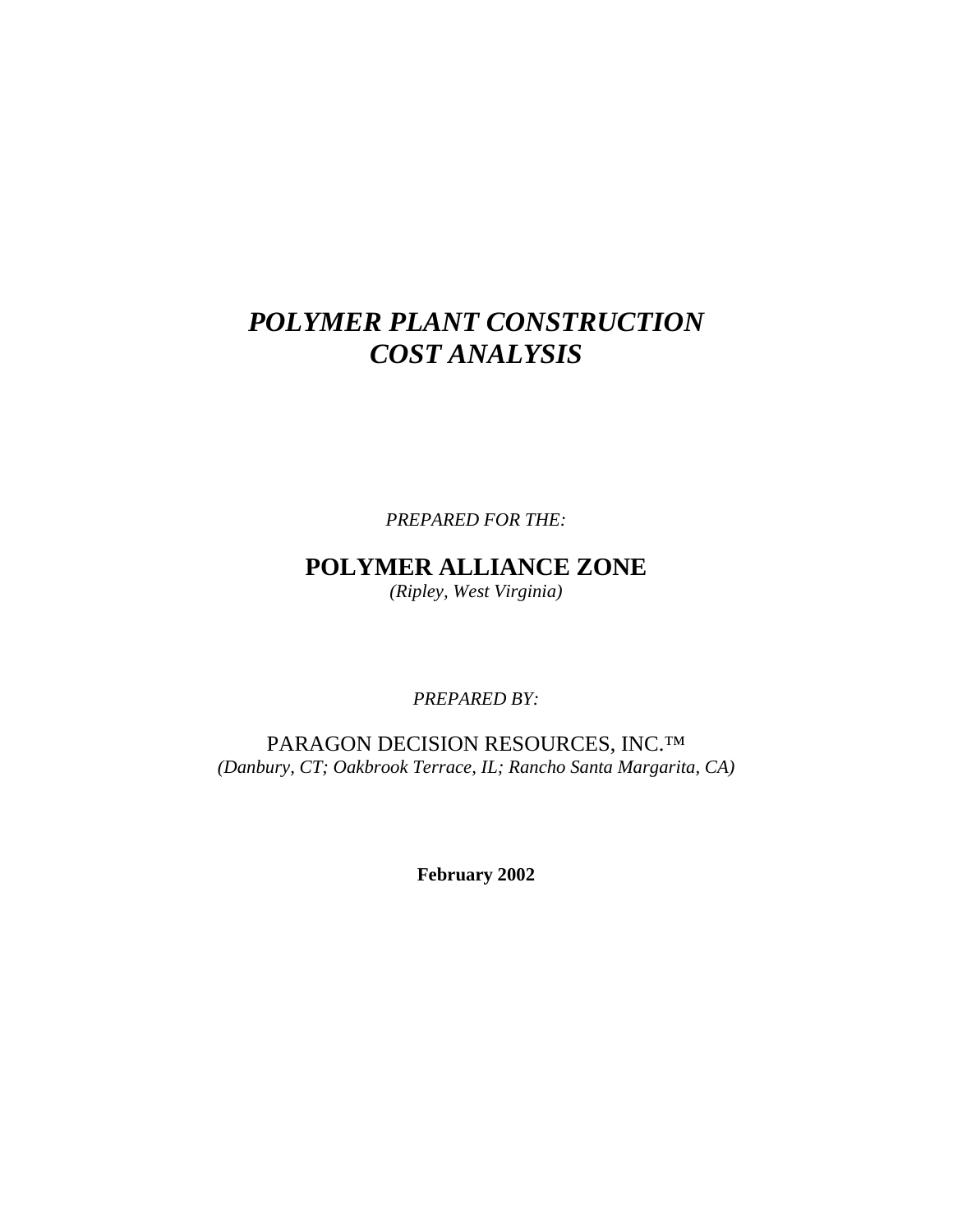| <b>TABLE OF CONTENTS</b>                   |        |  |
|--------------------------------------------|--------|--|
|                                            | Page # |  |
| Introduction                               | 3      |  |
| <b>Polymer Location Analysis</b>           | 3      |  |
| <b>Understanding the Local Market</b>      |        |  |
| Assessing the Competition                  | 15     |  |
| <b>Comparisons of All Areas</b>            | 23     |  |
| <b>Detailed Construction Cost Analysis</b> | 29     |  |
| <b>Additional Observations</b>             | 35     |  |
| Recommendations                            | 41     |  |
| Appendix                                   | 44     |  |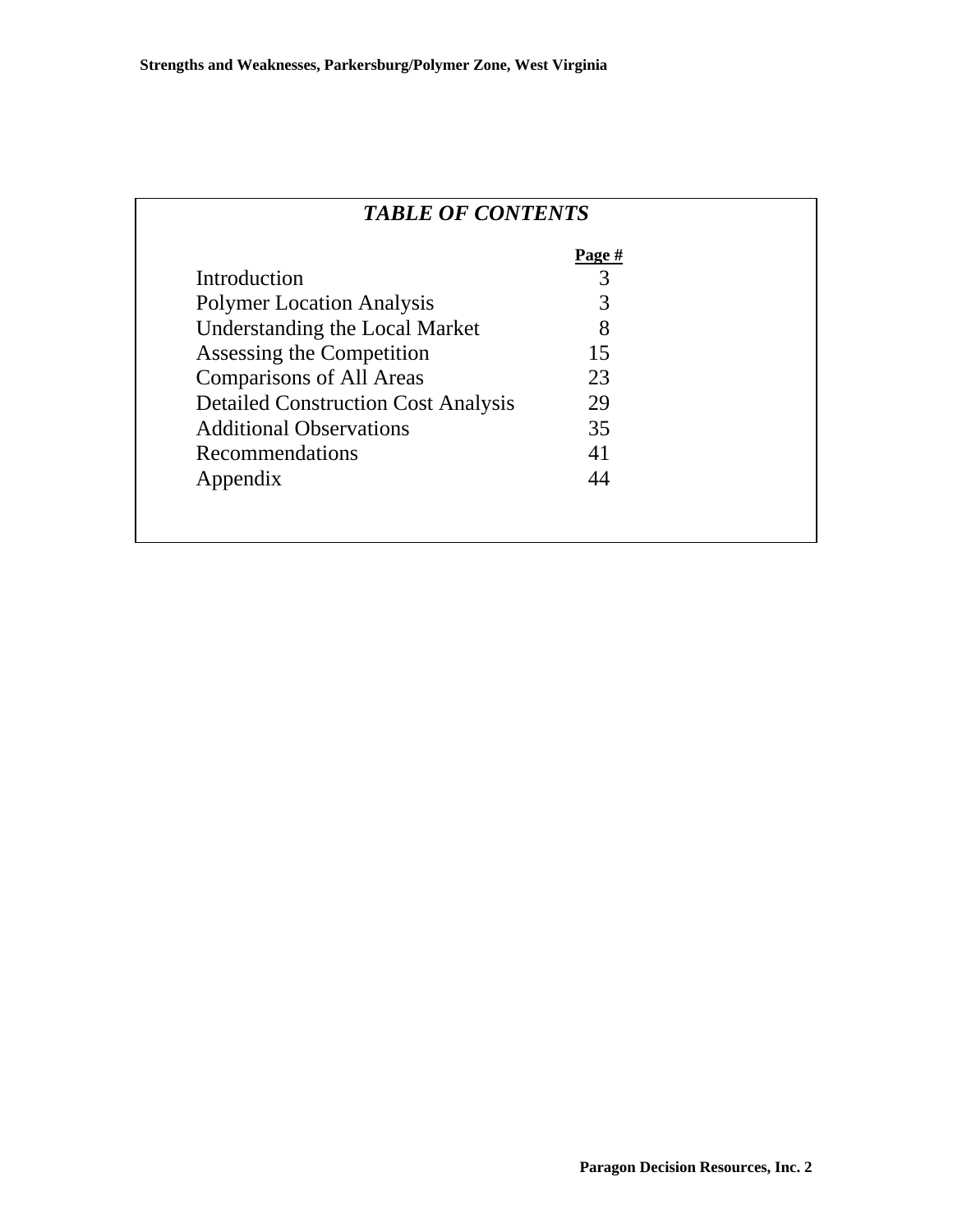## **INTRODUCTION**

Polymer Alliance Zone, Inc. (PAZ) is working to promote the growth of polymer-related manufacturing in West Virginia. There is concern, however, regarding the lack of significant new manufacturing activity in the region. Therefore, Paragon Decision Resources, Inc. was commissioned to conduct a comparative analysis in order to assist the region in improving their competitive position for polymer manufacturing projects in the future.

The goal of this project is to compare key construction cost and condition factors of the polymer industry in the Polymer Alliance Zone, Inc. of West Virginia with those in other States in the region. Briefly, the project objectives are:

- To gain a complete understanding of polymer industry location trends around the country and identify the most active regions in each state for the polymer industry and to collect construction cost and condition information from these regions.
- To gain a thorough understanding of the Polymer Alliance Zone's situation regarding the key construction cost and condition factors of this industry.
- To compare construction costs and conditions between the Polymer Alliance Zone and the other active regions.
- To recommend ways to enhance strengths and minimize weaknesses in the Polymer Alliance Zone.

## **POLYMER INDUSTRY LOCATION ANALYSIS**

#### **Introduction**

Polymer-related manufacturing has been a major growth industry over the last decade. The most important factors in the site selection or expansion of a polymer-related manufacturing project are in general (by priority):

- Access raw materials/transportation (highway/rail/barge)
- Geographic markets/transportation
- Production skills availability and costs
- Production labor quality
- Labor/management relations
- Utility costs/reliability
- Supplier access
- Site costs/availability
- Incentives
- Construction costs/conditions.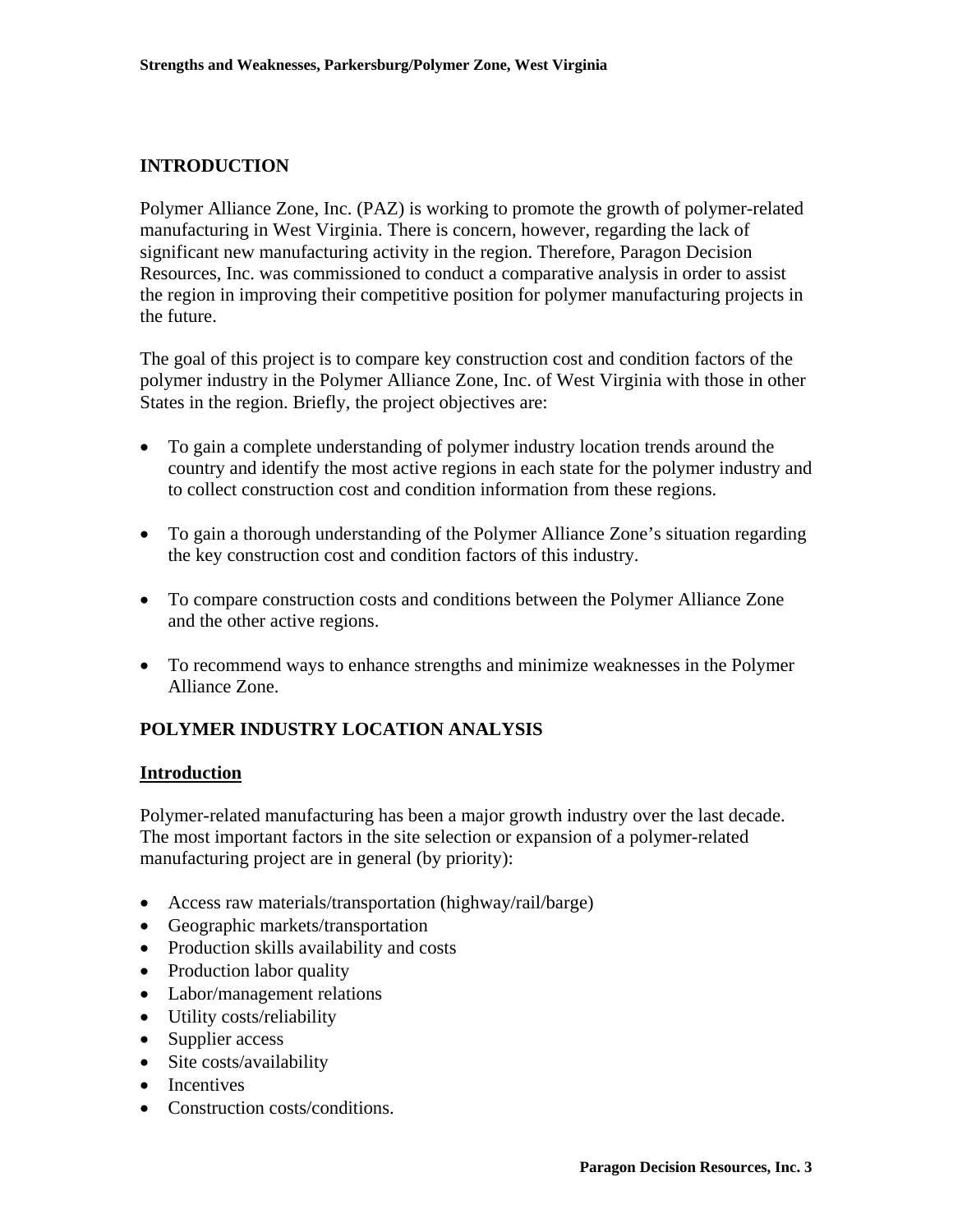Construction costs are low on the priority list. However, the construction environment is closely tied to a number of the more important factors such as labor costs/quality and site costs.

## **Growth Trends**

We first conducted an analysis to determine polymer industry growth trends around the country. Our proprietary methodology is based on actual site locations that have occurred during recent years.

In fact, we utilize this same targeting methodology in our selection of site location candidate communities. We want to present the best communities to our corporate clients.

Our database allows us to review actual industry location trends from recent years, by industry, facility type and geography. The data is then screened to determine recent industry location patterns where industry groups, or clusters, are tending to select locations with similar characteristics as Polymer Alliance Counties. This analysis will also allow us to accurately pinpoint polymer industry growth regions.

Elements of this analysis included:

1. Evaluate major location and expansion trends in the polymer industry in select states (Louisiana, Mississippi, Virginia, North Carolina, Indiana, Illinois, Ohio, and West Virginia) over the last three years, in order to determine which regions have attracted the most polymer industry activity.

2. Evaluate the "high" activity level industry clusters by geographic preference.

3. Identify the most active regions.

1

According to the data, several areas across the country have been very successful in attracting new and encouraging expansions of existing polymer plants. Unfortunately, the PAZ has not been one of these areas. This in part, has prompted the need for this study.

It is important to identify those "success areas" and then study cost and condition differences between them and the PAZ area. Emulating these success areas may help lead to success in the future.

Paragon maintains a database of actual industrial and office site locations/expansions<sup>[1](#page-3-0)</sup>. This database assists us in predicting growth trends and we utilize this data for selecting the best initial communities for our site location clients. The methodology is sound and proven for the following reasons:

<span id="page-3-0"></span><sup>&</sup>lt;sup>1</sup> We use Conway Data information  $3<sup>rd</sup>$  quarter 1997 through  $3<sup>rd</sup>$  quarter 1999 which tracts locations and expansions.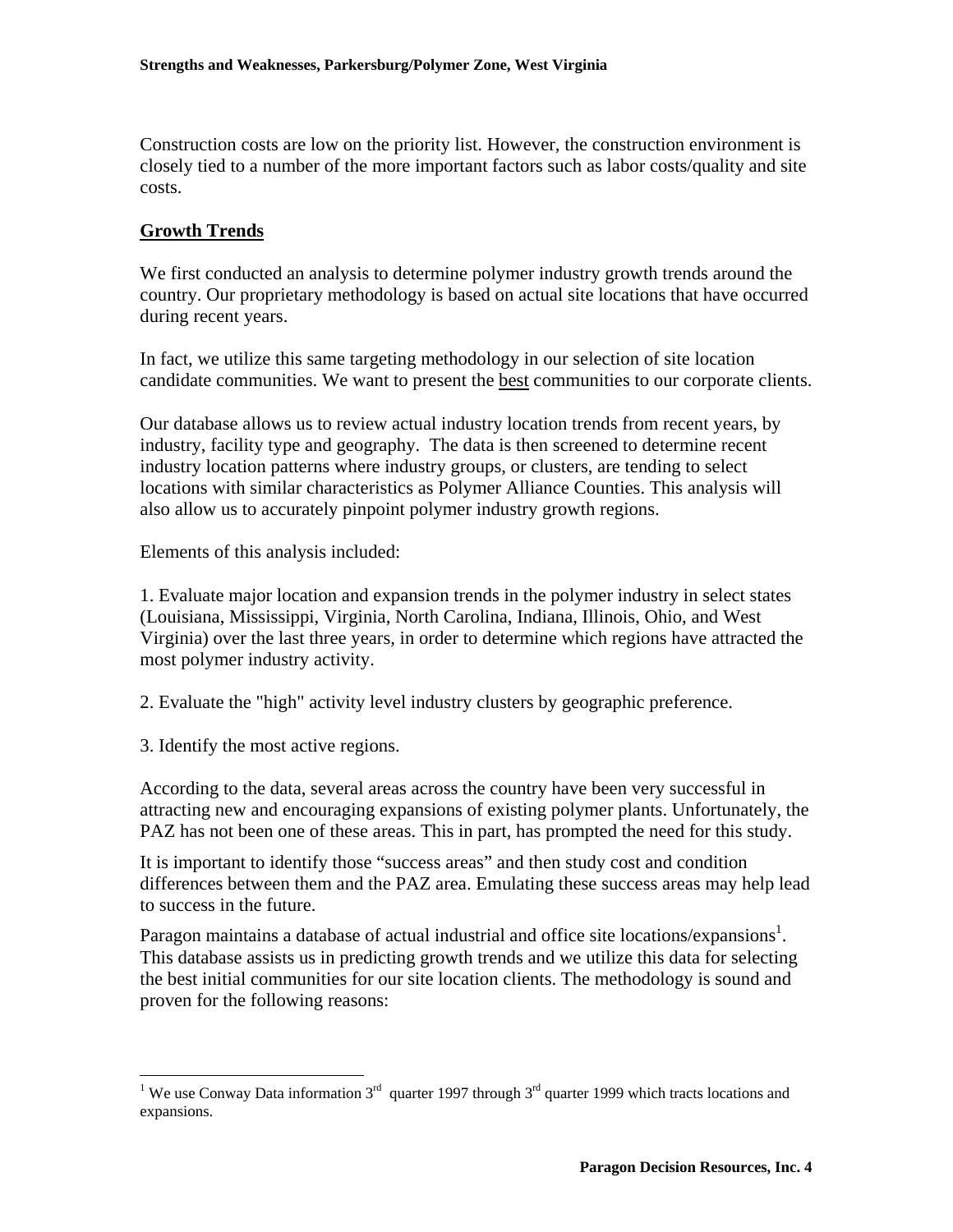- Locations/expansions are driven by recent market conditions and these conditions will generally continue into the near future.
- Companies (and site selection consultants) select locations/expansions with the best business climates. This may mean, for example, a good labor climate, good market proximity, good transportation, the availability of incentives, all positive business conditions. This will result in clustering; a concentration of like companies due to favorable business conditions.
- Clustering is a "green light" for other similar companies to take a look. But they will only locate if the good business conditions remain. For example, they may find the labor market for select skills depleted due to too much location/expansion activity. This is why we conduct careful fieldwork interviews with local companies for our site location clients, in order to help them to thoroughly understand the local business conditions.

We looked at activity that occurred over the last two years in the polymer industry<sup>2</sup> in designated study states. Prominent clustering has occurred in three areas: Northeast Ohio, North Carolina, and Southern Louisiana (see maps).

For the next phases of this project, we propose to study these three areas further. Next phases will include construction cost and condition items, (including availability, quality and wages), a construction cost model and annual operating cost model.

<u>.</u>

<span id="page-4-0"></span><sup>&</sup>lt;sup>2</sup> Primarily SIC 2821 & NAIC 325211.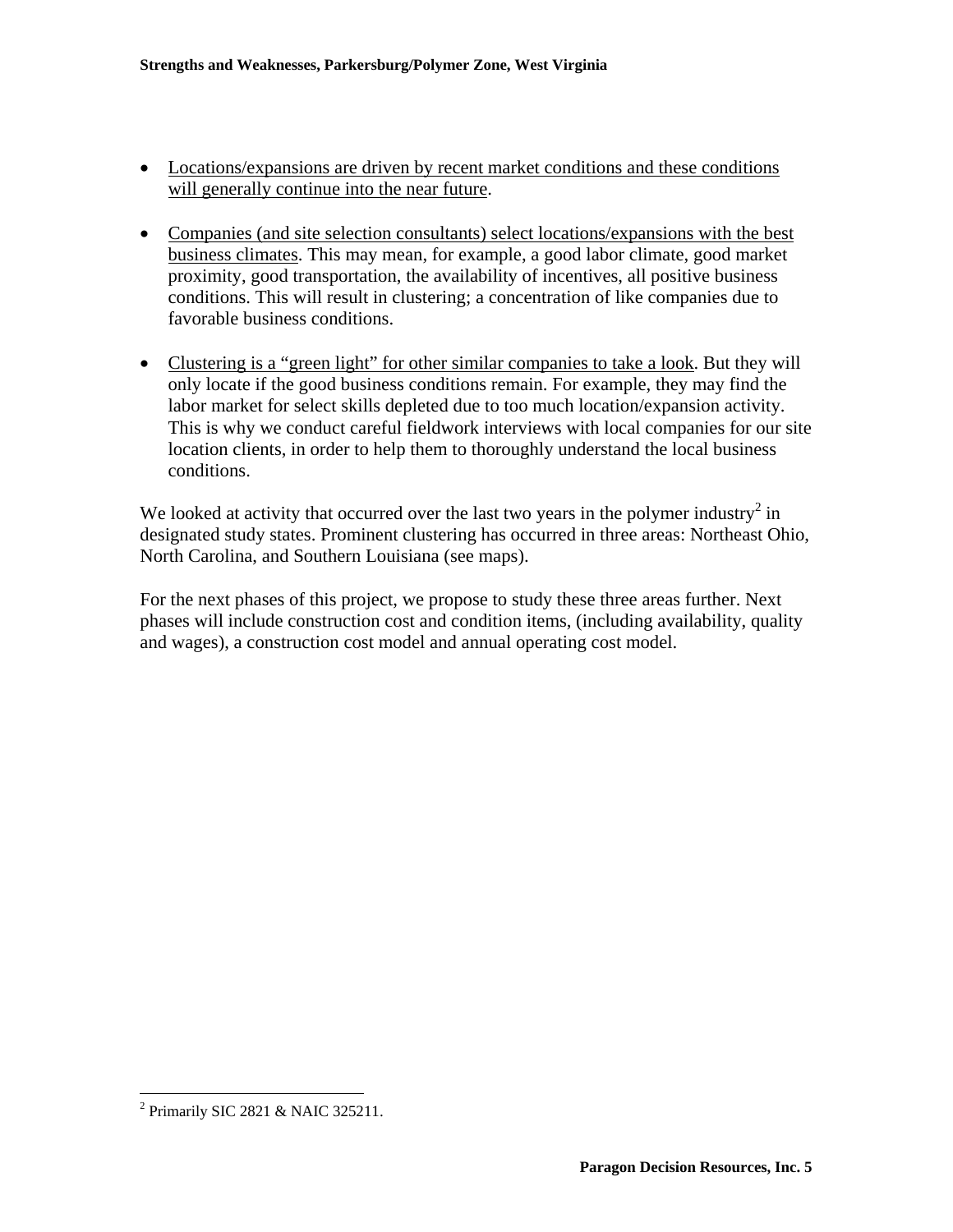

The most new activity (largest clusters) has taken place in the following regions:

- Ohio
- North Carolina
- Southern Louisiana

These areas were chosen as the key competitors to study further.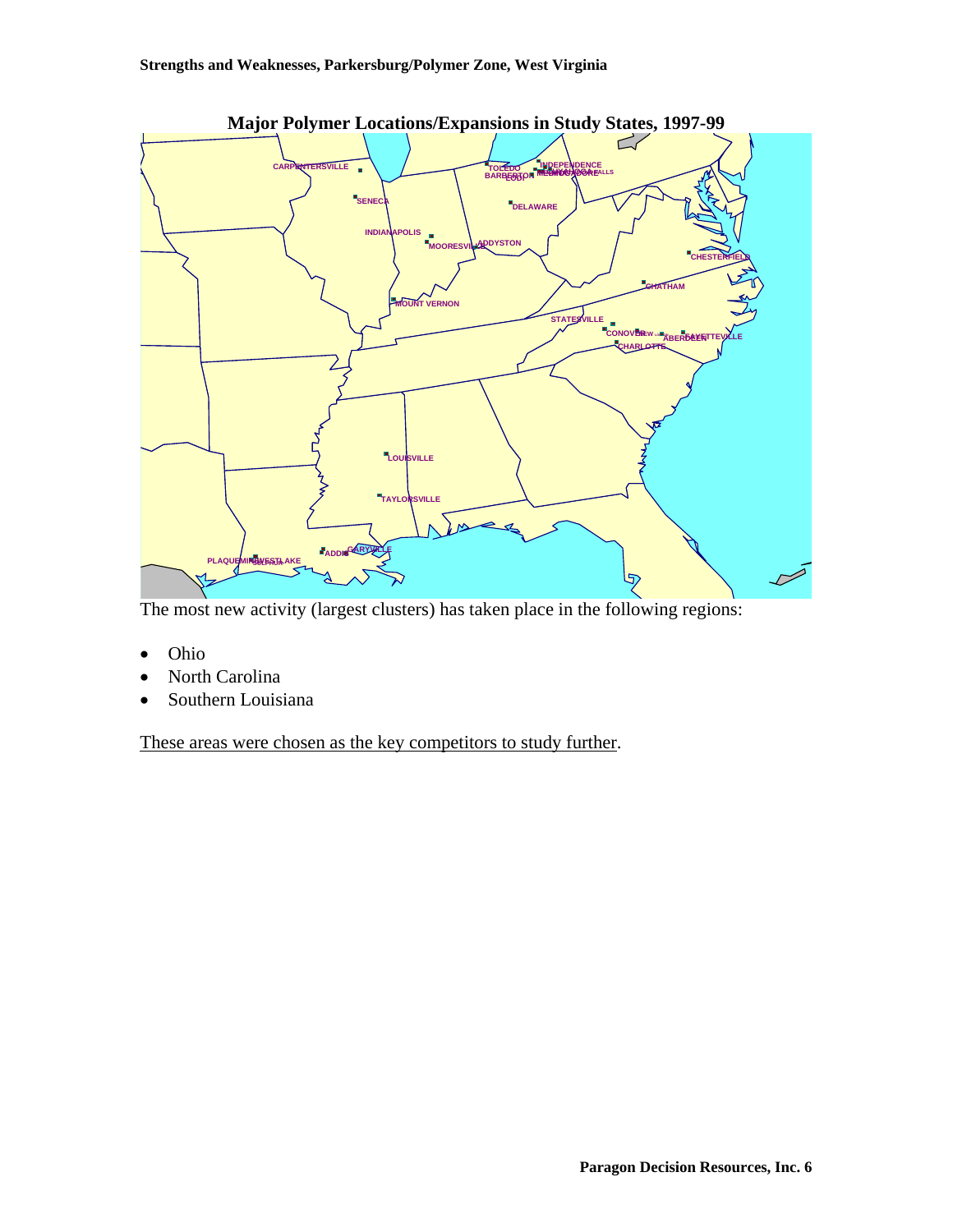

**Major Polymer Locations/Expansions in Ohio, 1997-99** 



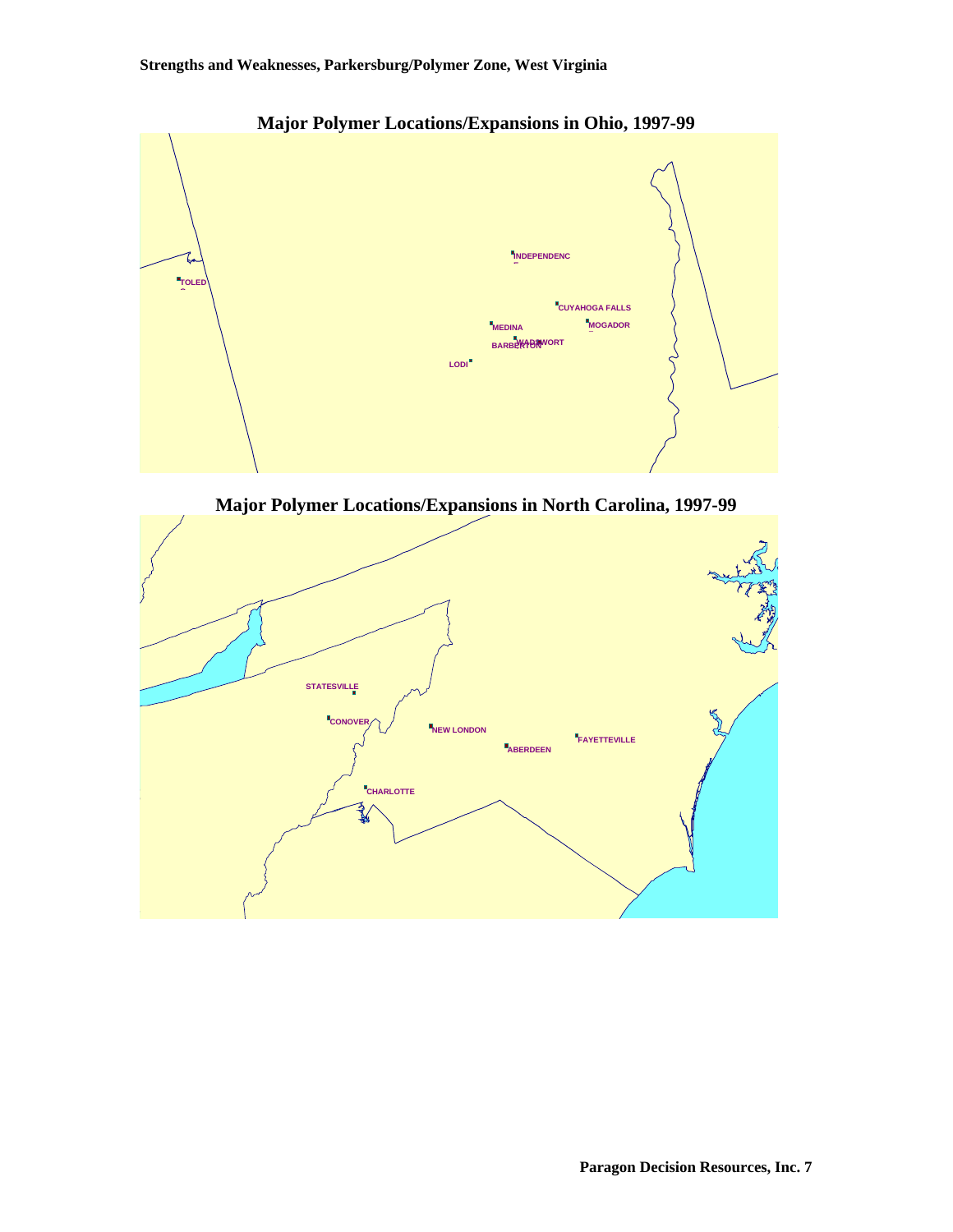

## **UNDERSTANDING THE LOCAL CONSTRUCTION MARKET**

Paragon conducted detailed fieldwork in the PAZ in order to thoroughly understand the area from a polymer project construction viewpoint. During the weeks of October 4 and November 8, 1999, Paragon conducted a series of fact-finding interviews with the polymer industry, contractors, and union leaders, and other stakeholders in the Polymer Alliance Zone. We first looked at workforce availability and quality factors since labor costs are the largest single factor in total annual operating costs of a polymer project.

## **Construction Workforce Availability and Quality**

In today's tight labor markets, an employer's number one concern is the availability of skilled workers and the quality of these workers. Availability and quality of the construction workforce is also critical in evaluating this factor.

Unemployment-type statistics are no longer a valid indicator of availability. More sophisticated assistance is needed, in order to cope in today's environment.

Paragon's unique index is designed to compare availability and quality issues on an "apples to apples" basis across the country. The index measures key characteristics on a one ("very poor") to ten ("excellent") scale (5 is "average").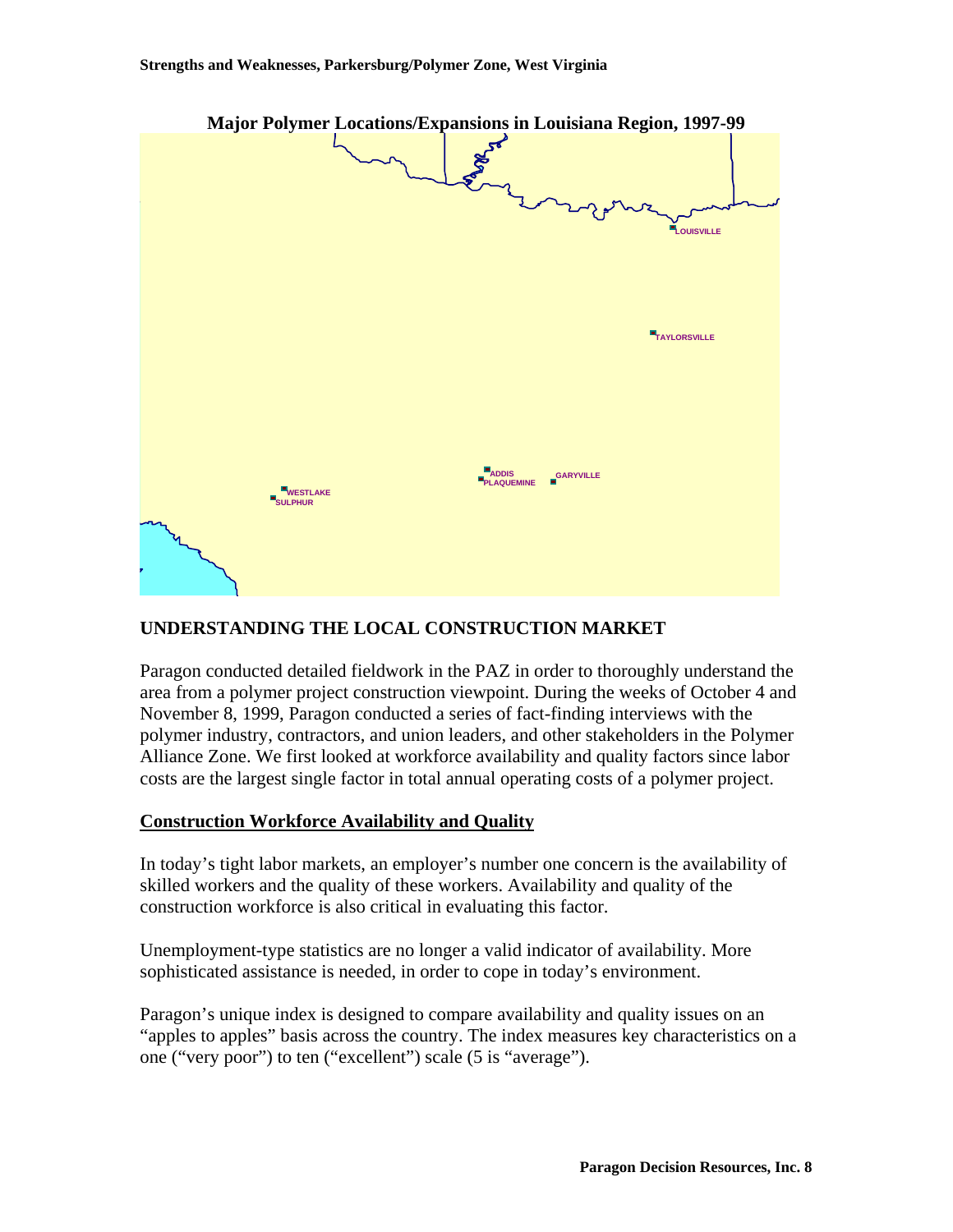## **Labor Availability**

The interviews conducted with the employers focused on the availability and recruitment of the skilled trades. The following graphs compare availability for union versus nonunion workers.





Paragon has found that, nationwide, over the last two years availability of all skilled workers has dropped substantially. In the skilled trades, the availability of these skills may even become a crisis in some parts of the country.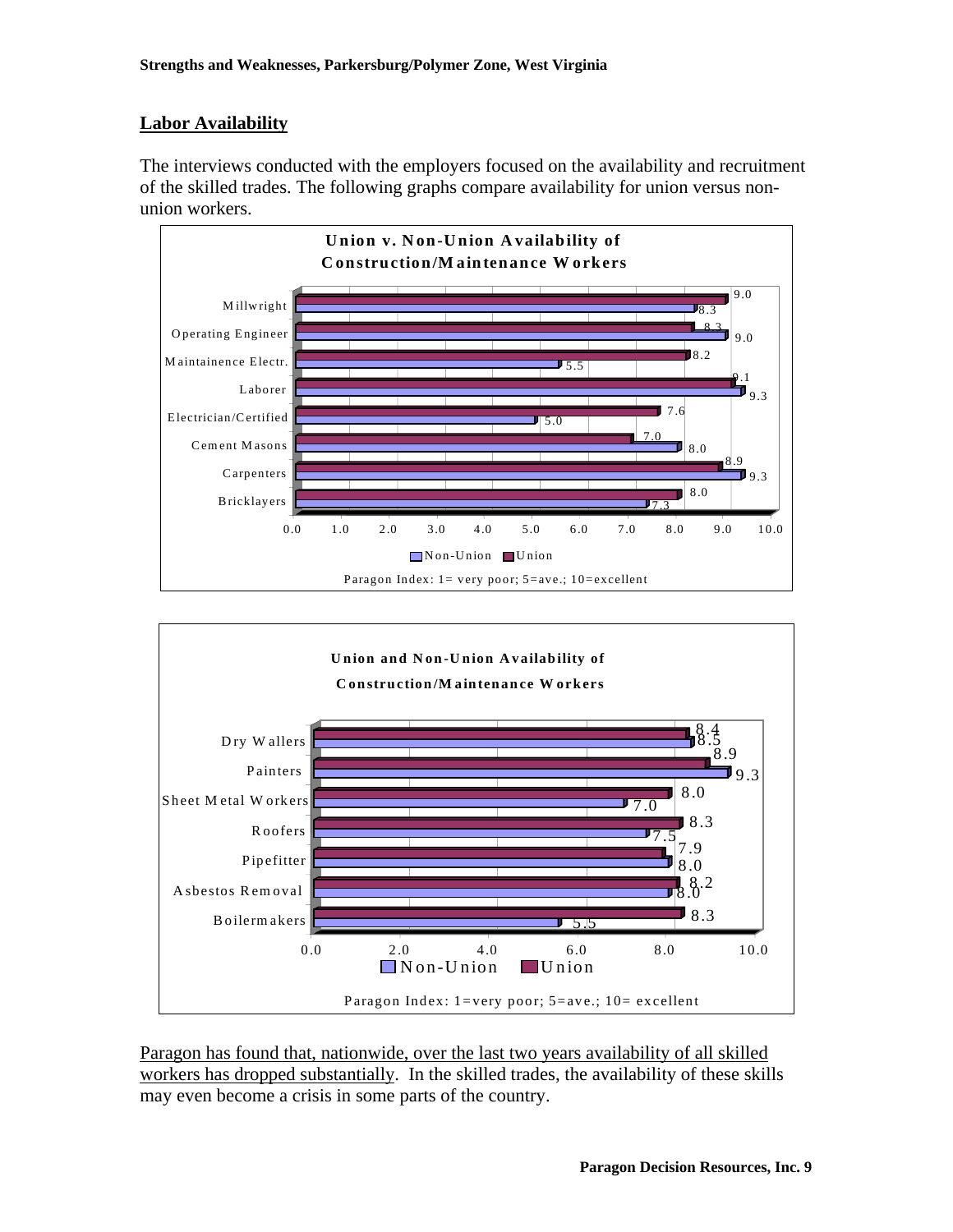Availability in the Polymer Alliance Zone is good and excellent overall compared to other parts of the nation. The ratings indicate that the availability of unionized workers is generally better for most occupations. There are major differences between recruiting union and non-union electricians and boilermakers. However, non-unionized firms enjoy small advantages in recruiting laborers and carpenters.

The availability of general laborers, painters and carpenters is excellent. Employers have found no difficulty in recruiting locally for these trades during construction jobs and filling vacant maintenance positions.

It is important to note the very good to excellent availability for millwrights and boilermakers. Unionized operations are therefore stating that there is an abundance of these trades in the unions.

We next did an availability comparison between occupations inside the Polymer Alliance Zone and regional areas outside the zone.<sup>[3](#page-9-0)</sup>



 $\overline{a}$ 

<span id="page-9-0"></span><sup>&</sup>lt;sup>3</sup> Generally in Western West Virginia and Eastern Ohio.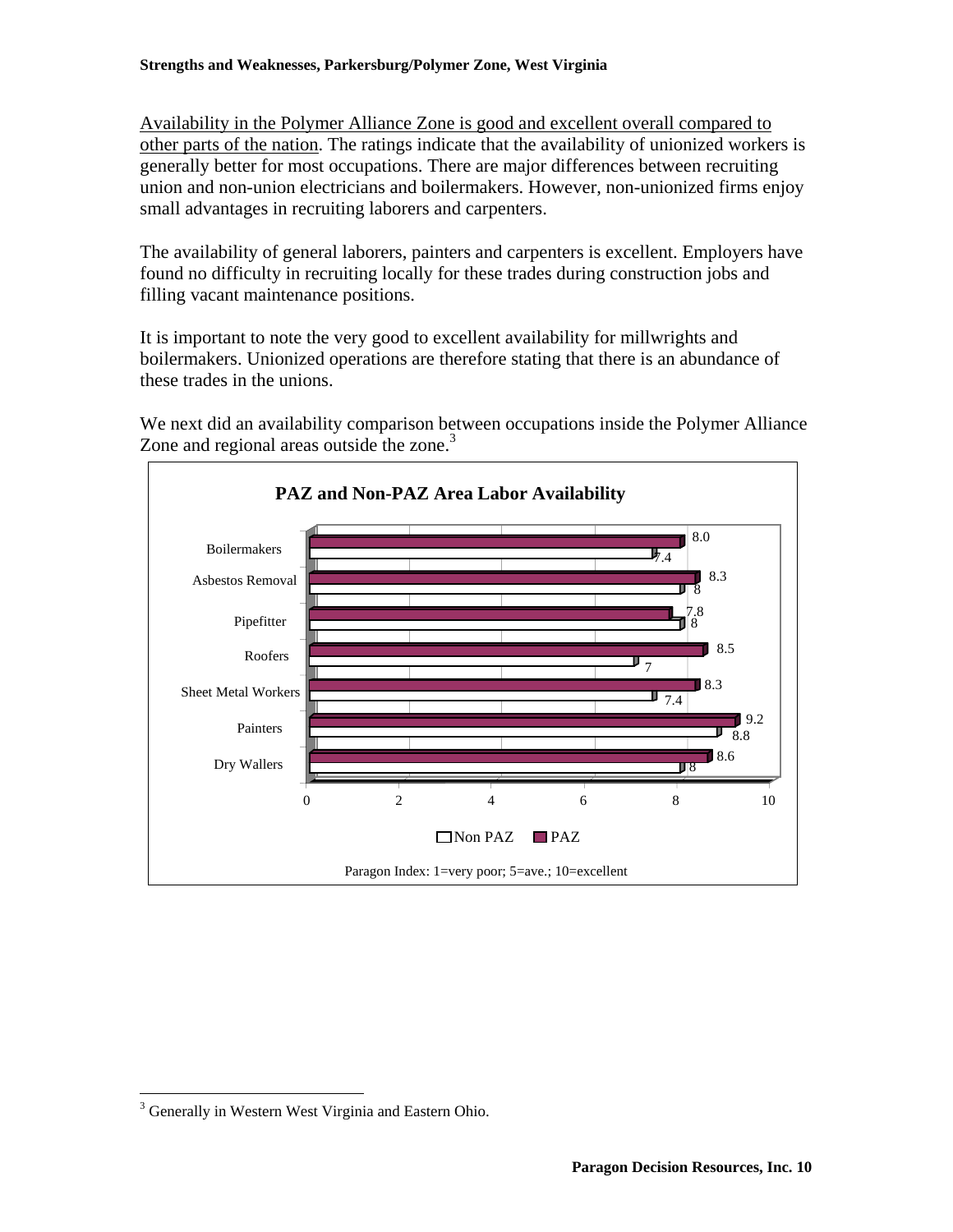

There is not a great deal of difference in availability in the PAZ versus outside. Overall, availability appears above average to good across the region. In the PAZ, availability is substantially better for roofers, sheet metal workers, electricians and bricklayers.

Overall, there does not appear to be any major shortages in West Virginia trades' workers, either inside the Polymer Alliance Zone or outside, union or non-union. Next steps will include comparing West Virginia's availability with competing states/regions.

## Availability Quotes

*"Having been a union contractor, I know that they have a big advantage in attracting people because all you have to do is go the rep and ask, while I have to keep my people on the payroll at all times as a non-union contractor."* 

*"Availability of construction workers in WV is much greater than MS."* 

*"Some workers are transient by nature, especially pipe fitters and electricianmaintenance positions."*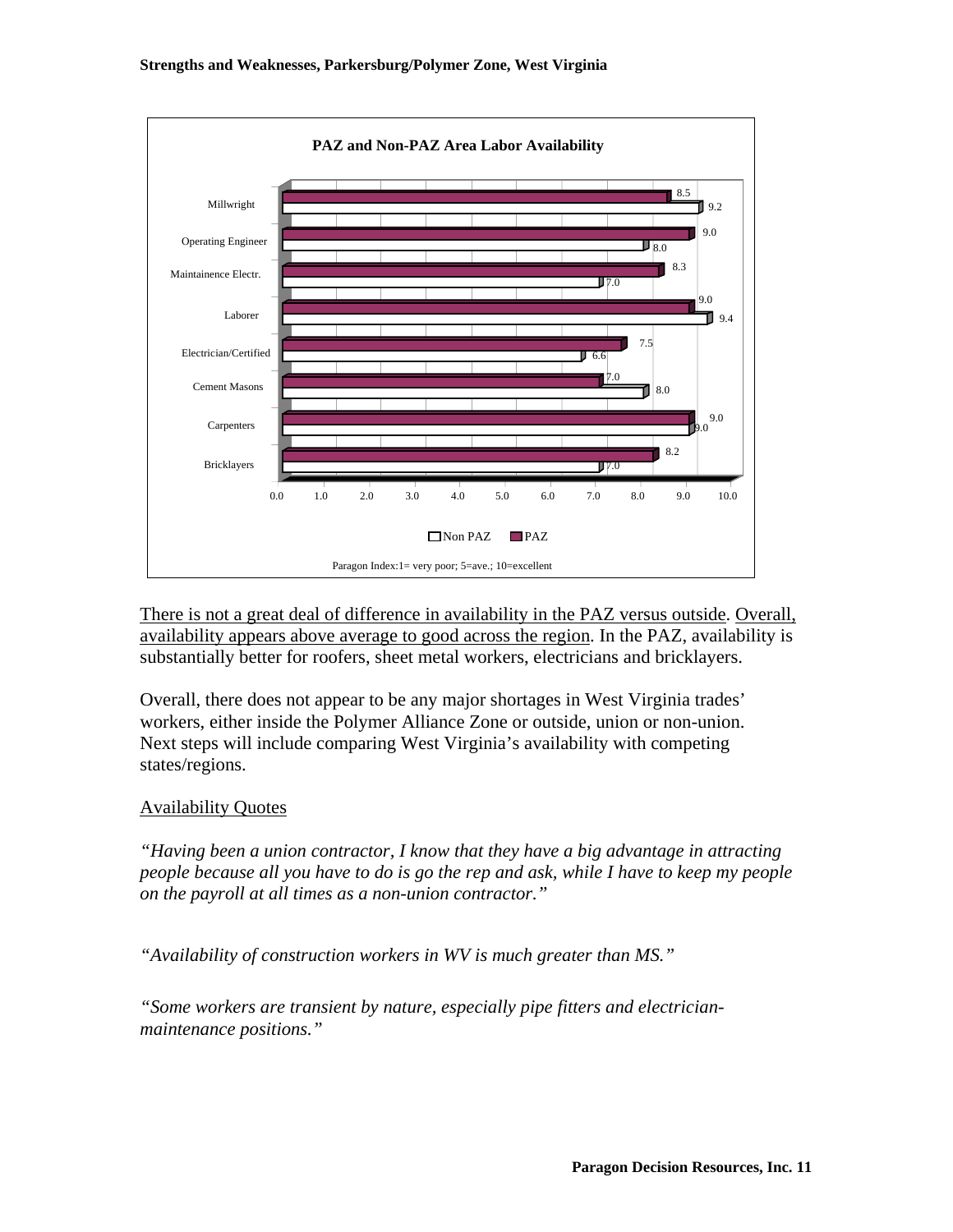## **Labor Quality**

The quality of the construction workforce in an area will influence a companies desire to expand or locate in an area. Using the Paragon Index, we measured the following quality characteristics in the area.

- Quality average of scores from items above
- Turnover

1

- Absenteeism
- $\bullet$  Attitudes on-the-job
- Trainability employees response to training
- Basic skills math, English, grammar, etc. of new applicants
- Communications Employer/employee and employee/employee on-the-job
- Alcohol/drugs Perceived situation.
- Productivity Employer's measure<sup>[4](#page-11-0)</sup>
- Accuracy eliminating rework, adhering to ISO standards

We first compared quality for union versus non-union workers in the PAZ.



<span id="page-11-0"></span><sup>&</sup>lt;sup>4</sup> Note: This rating is not to be confused with productivity analysis found in the last section of the report, however, the two are certainly related.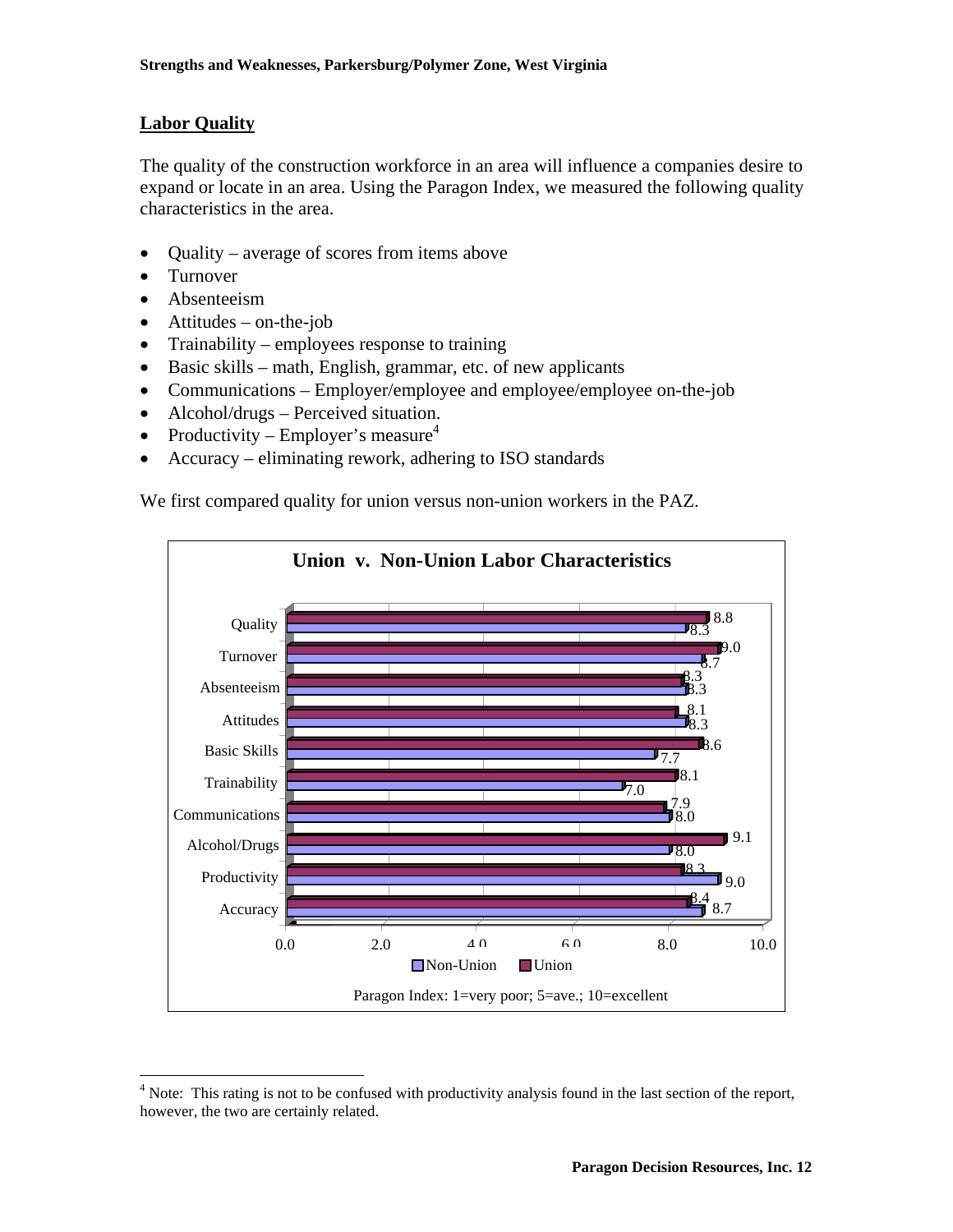Next, we compared quality characteristics in the PAZ versus the surrounding regional area.



## **The quality of the construction workforce is generally very good to excellent.**

- Employers felt that even though communications are good, they could be better.
- Productivity and accuracy are rated high by employers.
- Employers were very supportive of the union's alcohol and drug training.
- Even though employers generally have concerns over work rules, ratings for communications do not differ between union and non-union employers.
- Union basic skills and trainability are better due to apprenticeship programs.
- Ratings for union electricians are much better due to licensing after 5-year training.
- Ratings for boilermakers are higher for union employers due to specialized training.

## **The good quality of construction workforce is influenced by:**

- Union training and apprenticeship programs and the educational system for journeyman.
- Random alcohol and drug testing.
- Union's standard 3-day policy that eliminates absenteeism and turnover. Paragon has generally found that turnover and absenteeism rates are much higher in other parts of the nation.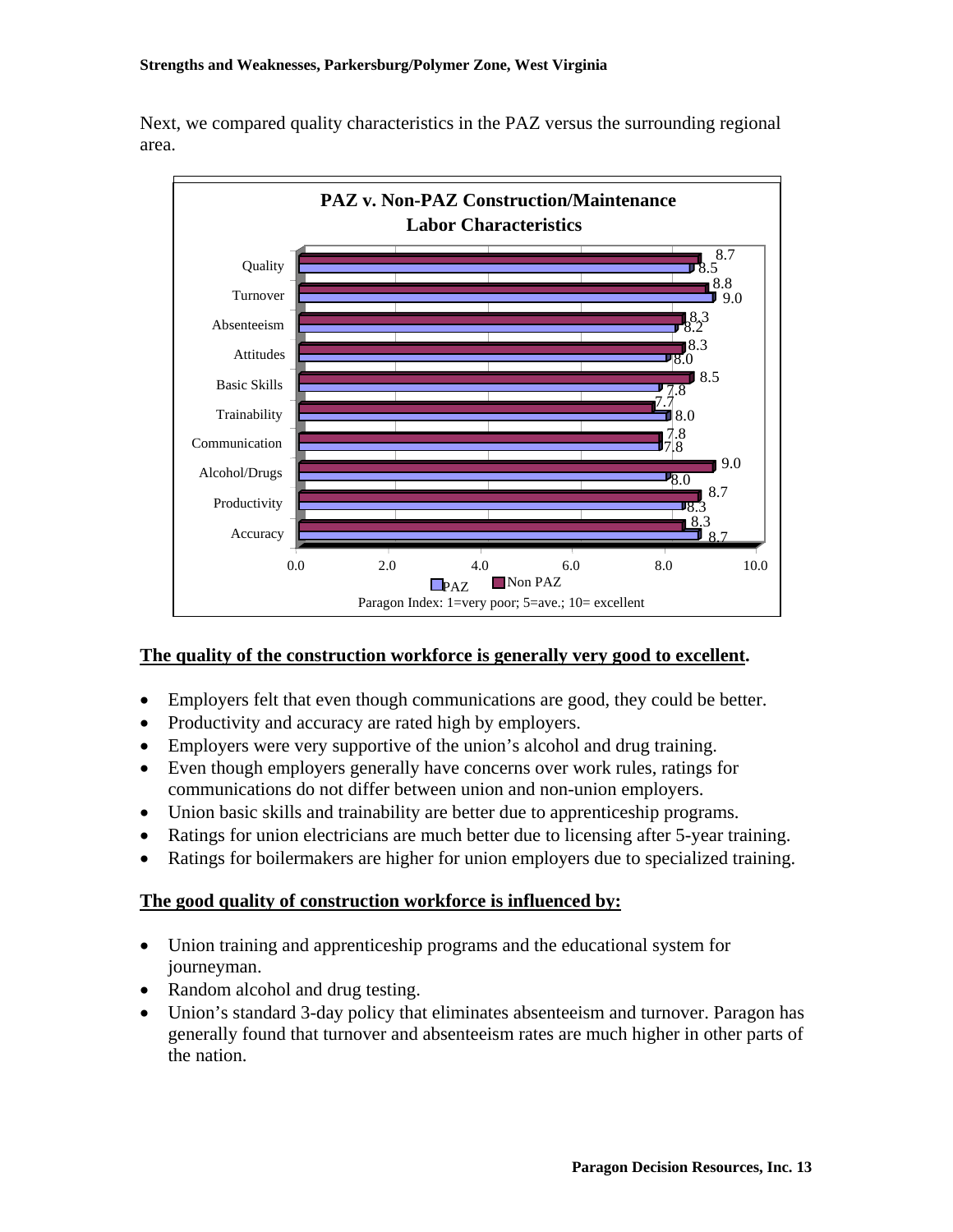## Quality Comments:

- *"Productivity rates are higher than most other plants."*
- *"Very skilled and cooperative construction and maintenance workers."*
- *"Quality of workmanship of Charleston workers is 50% of the mid Ohio Valley."*

## **The following is a review of key strengths and weaknesses that we discovered during our fieldwork.**

## **PAZ Strengths**

- **Characteristics of workers are considered very good**. Overall quality is rated 8.64 (very good to excellent).
- **Turnover is extremely low**. West Virginia construction workers work at polymer plants for the long term.
- **Accuracy and productivity is high** according to most employers, an important aspect in maintaining polymer plants.
- **The availability of general laborers, painters and carpenters is excellent.** Additionally, unionized operations in West Virginia feel there is an abundance of millwrights and boilermakers available for work. However, non-union operations have some difficulty recruiting these two trades.

## **PAZ Weaknesses**

- **Jurisdictional issues play a major role in hiring and in hiring delays in the region**. Construction firms are concerned that pre-hiring meetings take time and money from their prospective budgets.
- **Both union and management officials are concerned about the lack of young people entering the trades.** There is no strong community college system in West Virginia to assist post high school graduates who wish to enter the trades.
- **Management officials feel that work rules are detriments to productivity and efficiency.** This is an overwhelming concern to construction firms working at sites, as well as to management who need trades workers to have more flexibility and for cross training to exist.
- **Some indexes indicate that West Virginia's workers compensation costs are the most burdensome in the nation** (i.e., Small Business Survival Index). The structure of the workers compensation system in West Virginia is a concern to all of those interviewed.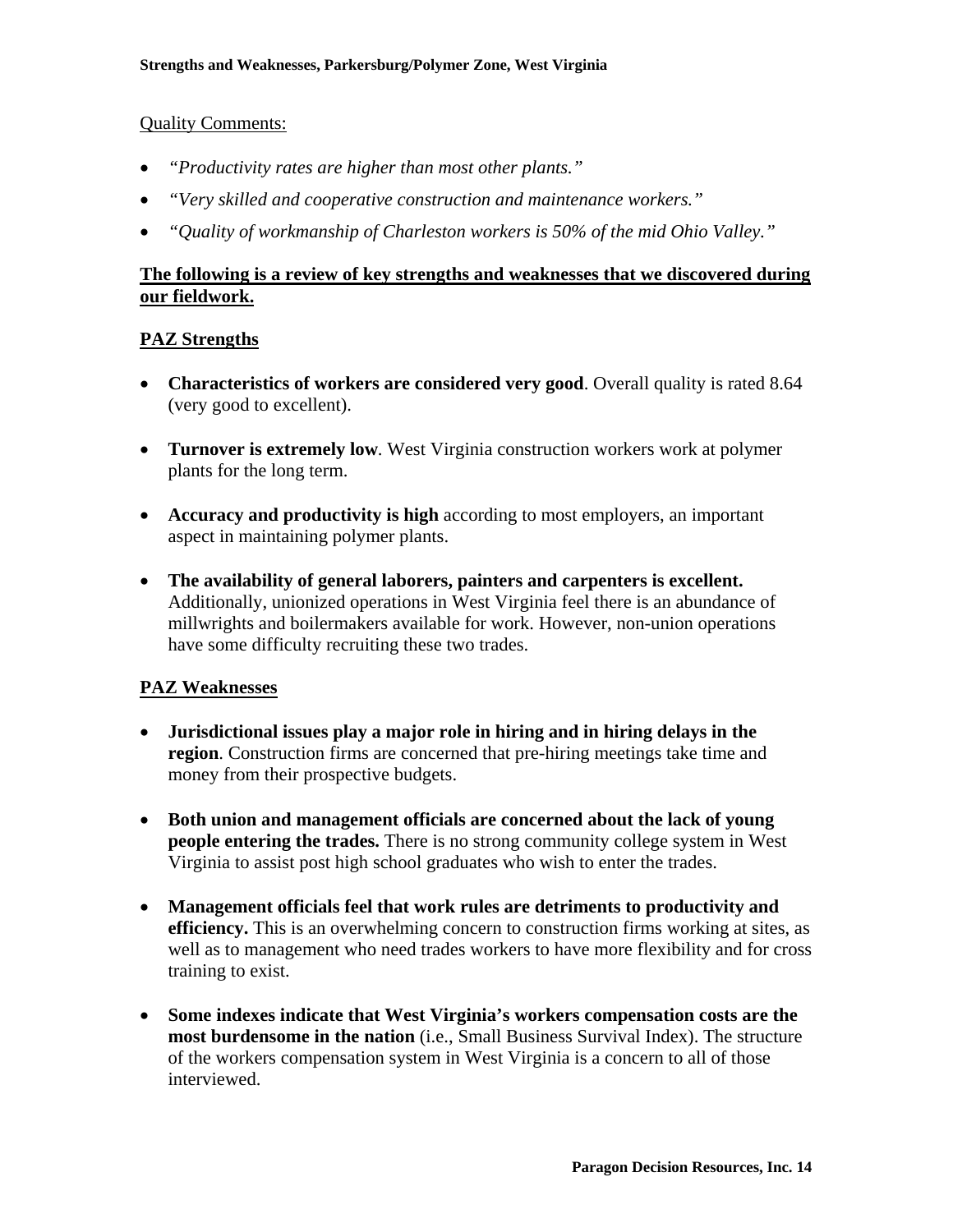• **Polymer plants are older and larger than those in the Carolinas and Louisiana**. Therefore, they are more difficult to manage and are more costly to maintain.

#### Issues

- The high cost of workers compensation costs is a concern to all businesses. Major reform is needed.
- Union jurisdictions and work rules are not a debatable topic.
- There is no helper system allowed and union rules only allow for apprenticeships for trades.
- The trades unions need to be more involved at the secondary school level to encourage more young people to enter the trades.

## **ASSESSING THE COMPETITION**

Paragon did similar fieldwork in each of the key competitive areas. The following is our strengths and weaknesses comparison.

## **Louisiana (Lake Charles Region)**

#### **Strengths**

- **The state and region offer very favorable tax incentives**. All polymer plants are placed in enterprise zones, which offer large tax savings.
- **Associated Builders and Contractors (ABC)** have a strong presence in Lake Charles and good training programs for the crafts.
- **Elected officials are considered to be reliable and strong supporters of business.** They follow through on large and small-scale commitments to polymer firms.
- **Unionized construction firms use an "orange book," which outlines agreements between unionized workers and management.** This basically adheres to no work rules, complete flexibility of work, no strike clause, as well as job sharing (cross crafts).
- **Overall quality of construction and maintenance workers is rated "good."**
- **Plant managers meet monthly and have a fully staffed office in the Chamber of Commerce.**
- **All younger workers must start at helper level and work at instrumentation.**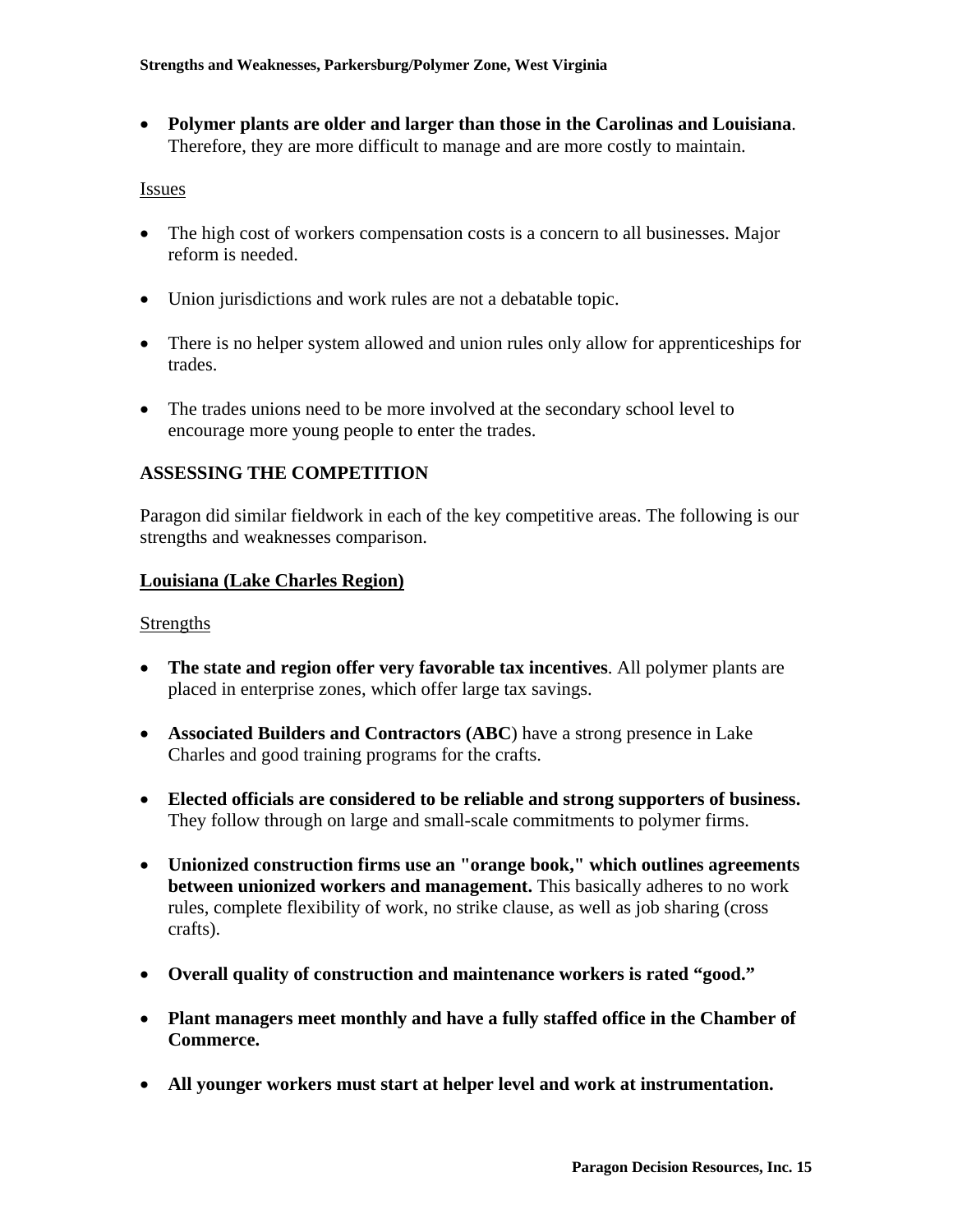- **There is very little turnover and low absenteeism in the region**. Other labor characteristics such as attitudes and communication are very good. Basic skills, however, are only average.
- Firms in the area have been able to expand partially because the productivity measurements are historically higher in the Lake Charles LA region (see chart on page 17).

#### Weaknesses

- **Firms in the area reported some current shortages for millwrights and electricians.**
- The firms in the area reported major shortages for the skilled trades a few years ago when several plants were undergoing capital improvements at the same time. **There is a fear that this will happen again since expansions are likely.**

#### **Issues**

- Currently, one firm has a \$200 million capital expansion on hold in the Lake Charles area. The firm and contractors are confidant that they will be able to attract the necessary construction crews once this becomes a "go."
- Some employers prefer to use union workers because ABC is not able to certify workers, only train them. However, employers are very happy with the training capabilities of ABC.

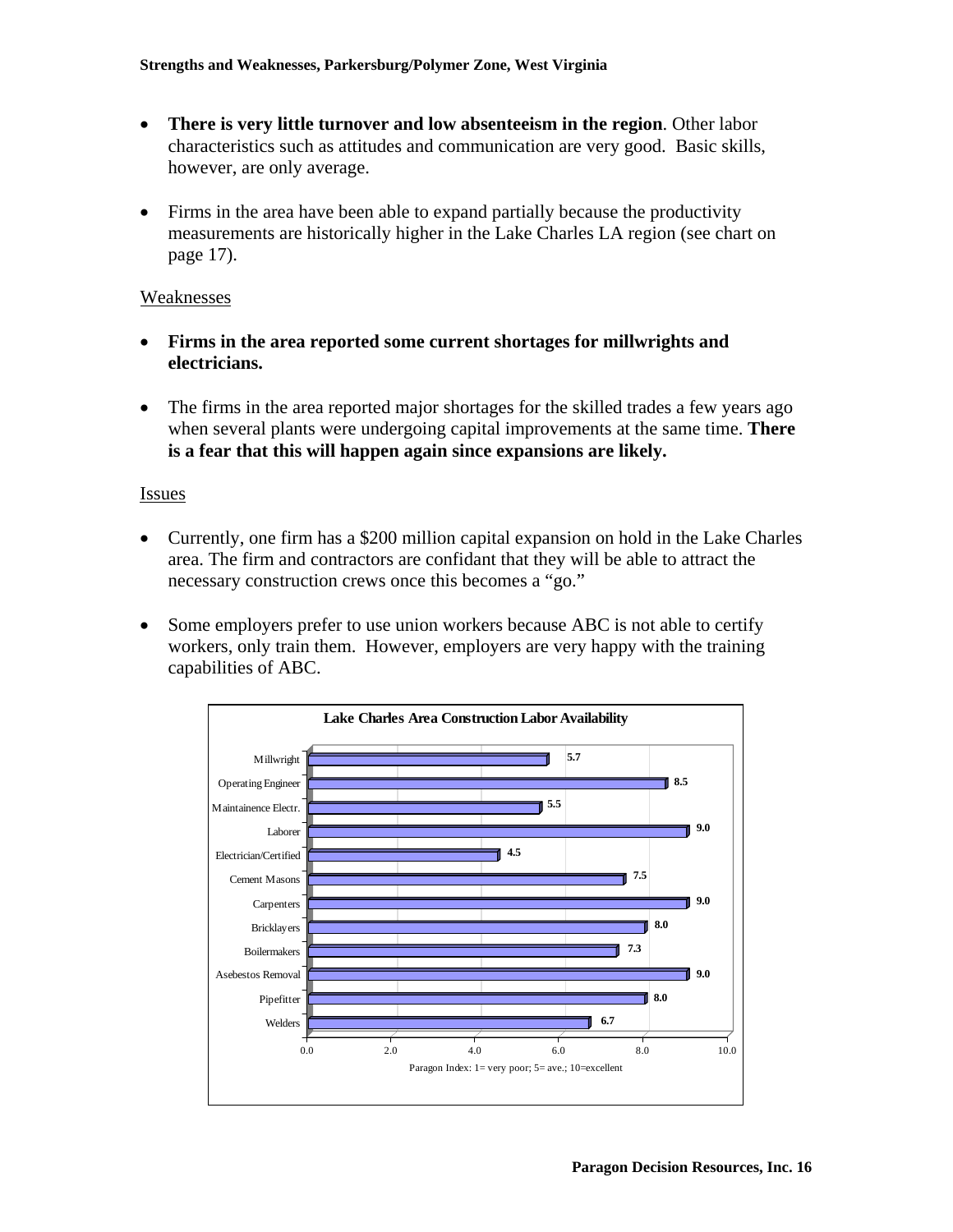

## **Louisiana (Baton Rouge-New Orleans Region)**

#### **Strengths**

- **Many of the plants have an equal number of non-union and union workers working side by side in a good cooperative environment**.
- **The majority of polymer firms have received major incentives with tax credits training programs, and abatements**. Standard incentives include:
	- 1.) \$2,500/employee tax credit to hire employees
	- 2.) 5 year property tax abatement
	- 3.) 4% rebate on sales tax (\$30 million in sales times  $.04 = $1.2$  million in savings)
- **The construction workforce migrates; therefore, workers are easily attracted to the region** because of lifestyle enhancement, entertainment, recreation and cultural opportunities.
	- The construction workforce migrates between the Mississippi border and Houston. Their migration may last from 6 months to two years.
	- Seventy percent of crews live in the parishes around the region.
- **ABC is providing a good source of talent because they are in Lake Charles.** Hiring vo-tech graduates saves \$275 in apprenticeship fees.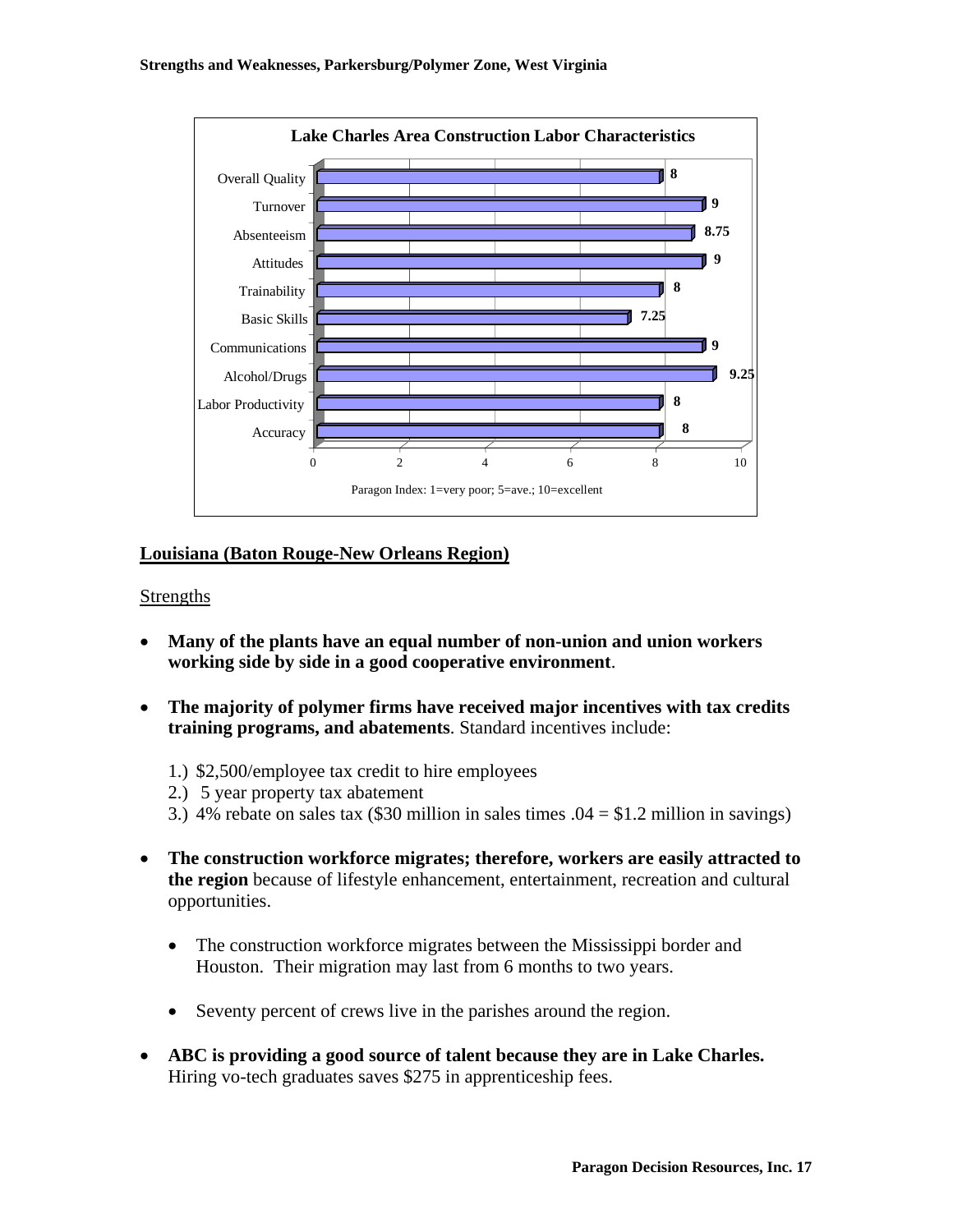- **Job sharing is a non-issue with all plants in the region.**
- **Plants undergoing expansions with large capital improvements have not reported any major shortages.**
- **The polymer and construction industry is satisfied with core competencies of the process technology program that is being initiated at the community colleges**, even though there are no graduates yet.
- **There is a general belief by region employers that New Orleans is an easy state in which to do business**. The Department of Economic Development and the Chamber of Commerce offices are extremely reliable.

#### Weakness



• **There could be difficulty finding maintenance and certified electricians.**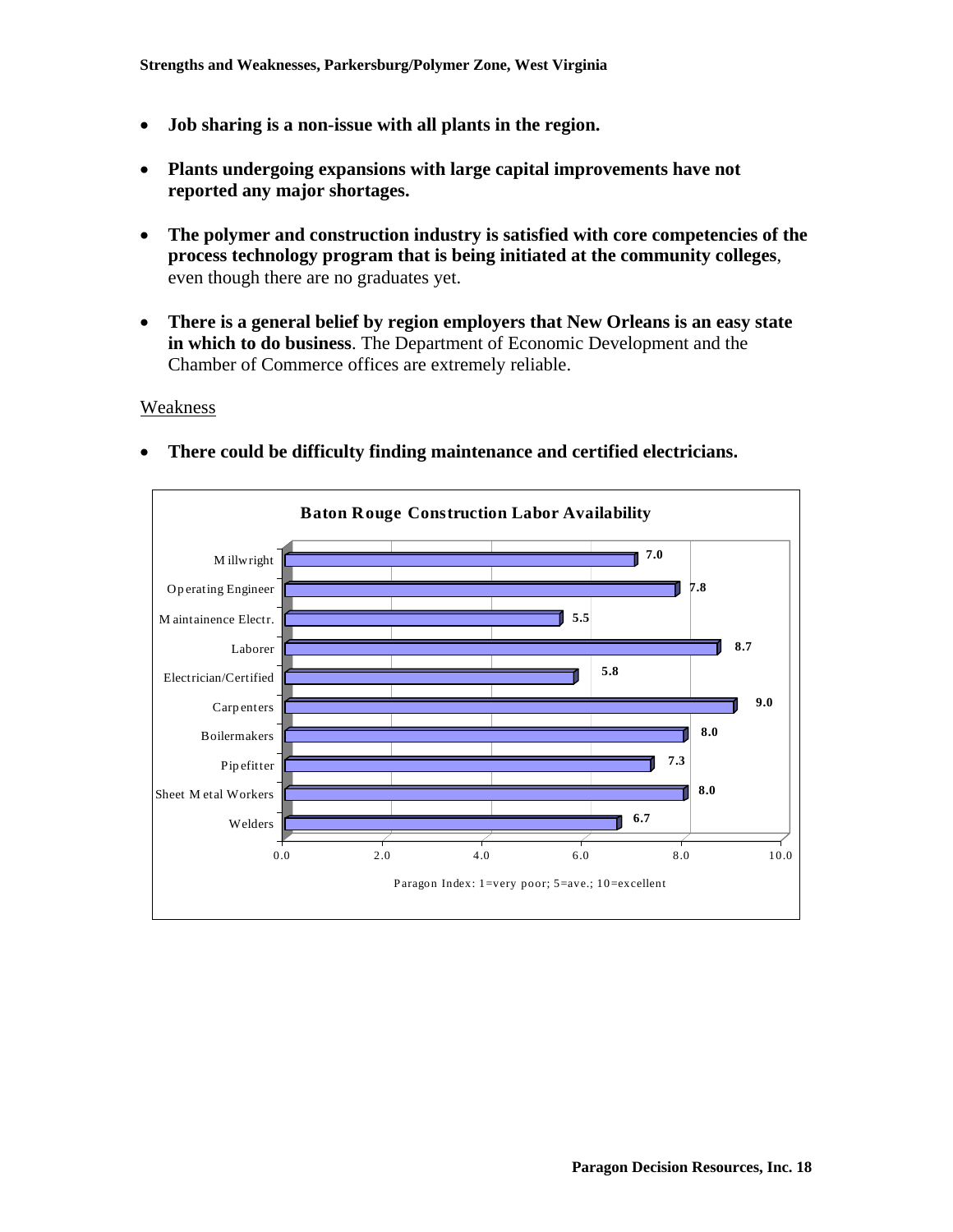

## **Ohio**

## Strengths

- **The area Columbus Chamber of Commerce has formed an aggressive workforce development program that addresses problems**, such as the lack of workers in construction trades, by encouraging high school students to look at the trades as a profession.
- **Employers generally feel that the state and local governments are very reliable and come through on promises of tax abatements and credits.**
- **Employers regard community colleges and training programs highly for construction and for operations workers.**
- **Unionized construction contractors have not had difficulties with jurisdictional issues**.
- **Ohio State University has a strong polymer program with proven research capacity.** They offer polymer firms technical assistance and internships.
- **Firms using non-union contractors find no difficulty in hiring unionized construction contractors and having the two crews work together.**
- **Employers rated the characteristics of Ohio construction workers very high**. Almost all other labor characteristic ratings were over 8.0.
- **Sheet metal workers and laborers are generally easy to find in Ohio.**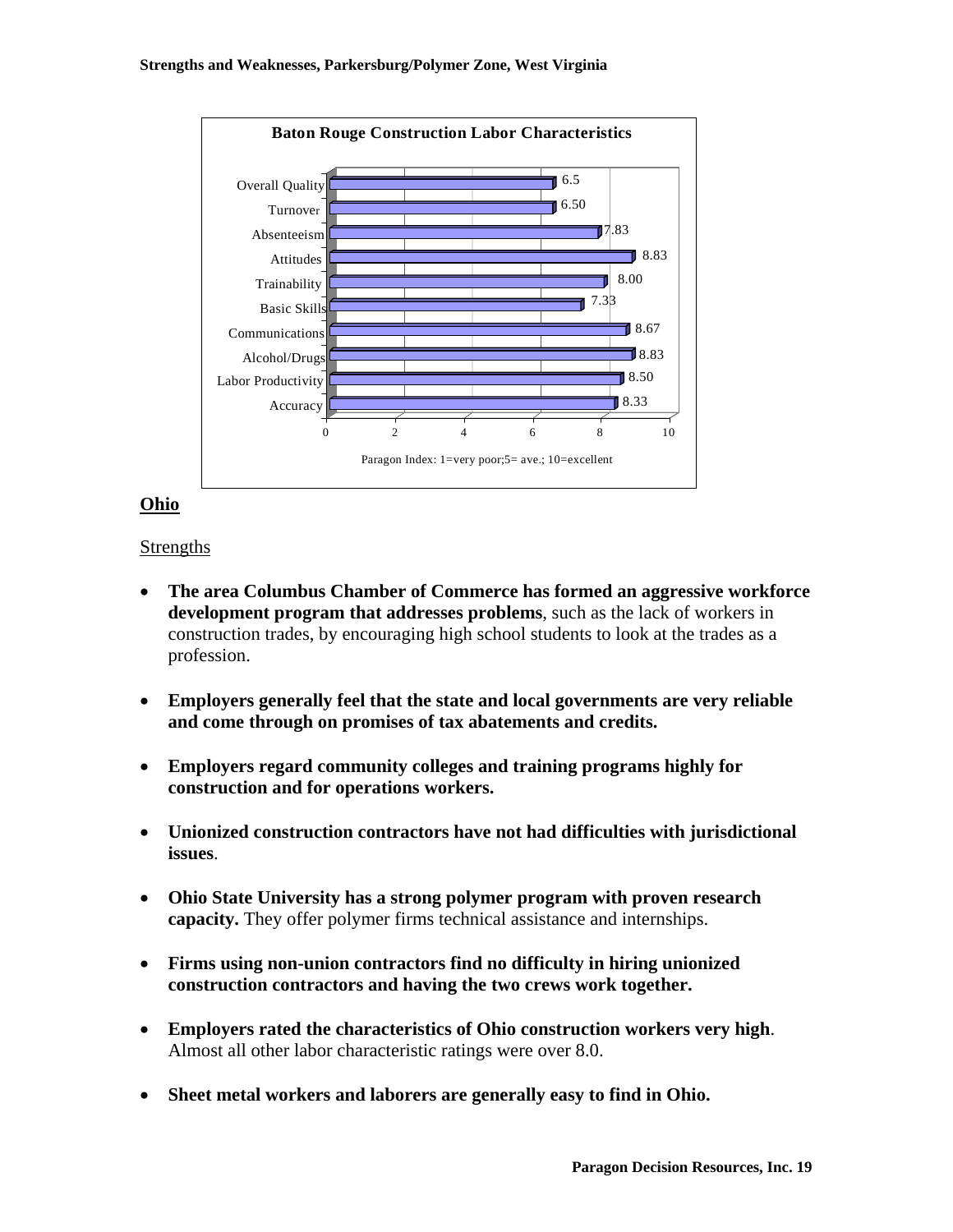#### Weaknesses

- **Construction firms are having difficulty finding boilermakers and pipefitters whether or not they belong to the union.**
- **Firms, whose operations are unionized, tend to use unionized contractors to keep harmony in the plant and in construction areas, despite higher costs on some bids.**
- **There are shortages in some of the skilled trades.** There are no shortages for less skilled workers because of the strength of the Ohio economy. Construction workers have choices on where to work and do not necessarily have to work in the polymer industry to receive respectable wages.



## • **Labor productivity is rated only average.**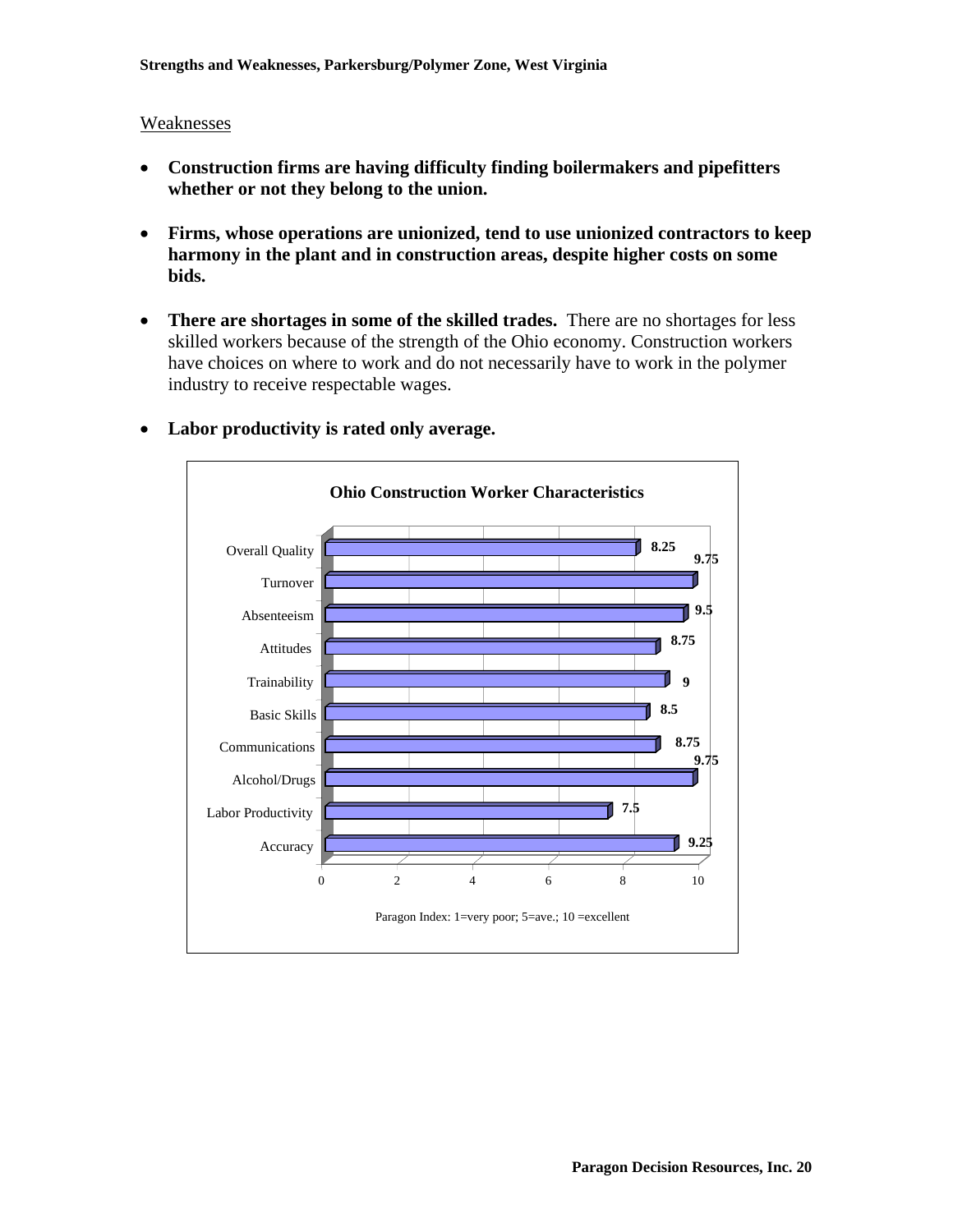

## **North Carolina**

## **Strengths**

- **A large number of boilermakers, pipefitters, welders and others have migrated to North Carolina to fill vacancies in the polymer construction and maintenance operations.**
- **Employers and contractors are very pleased with the North Carolina Community College system, which awards grants and trains construction workers for new positions.**
- **The University of North Carolina has a leading polymer/plastics department that has developed patents in key product lines and transferred the technology to industry.**
- **The state has been making a major effort in retraining garment workers as construction workers**.
- **Polymer construction positions are being filled easily**. Excellent networking among contractors and Internet sites is helping.
- **There is complete flexibility among workers**. One firm has stated that there are carpenters in their facility doing ironwork.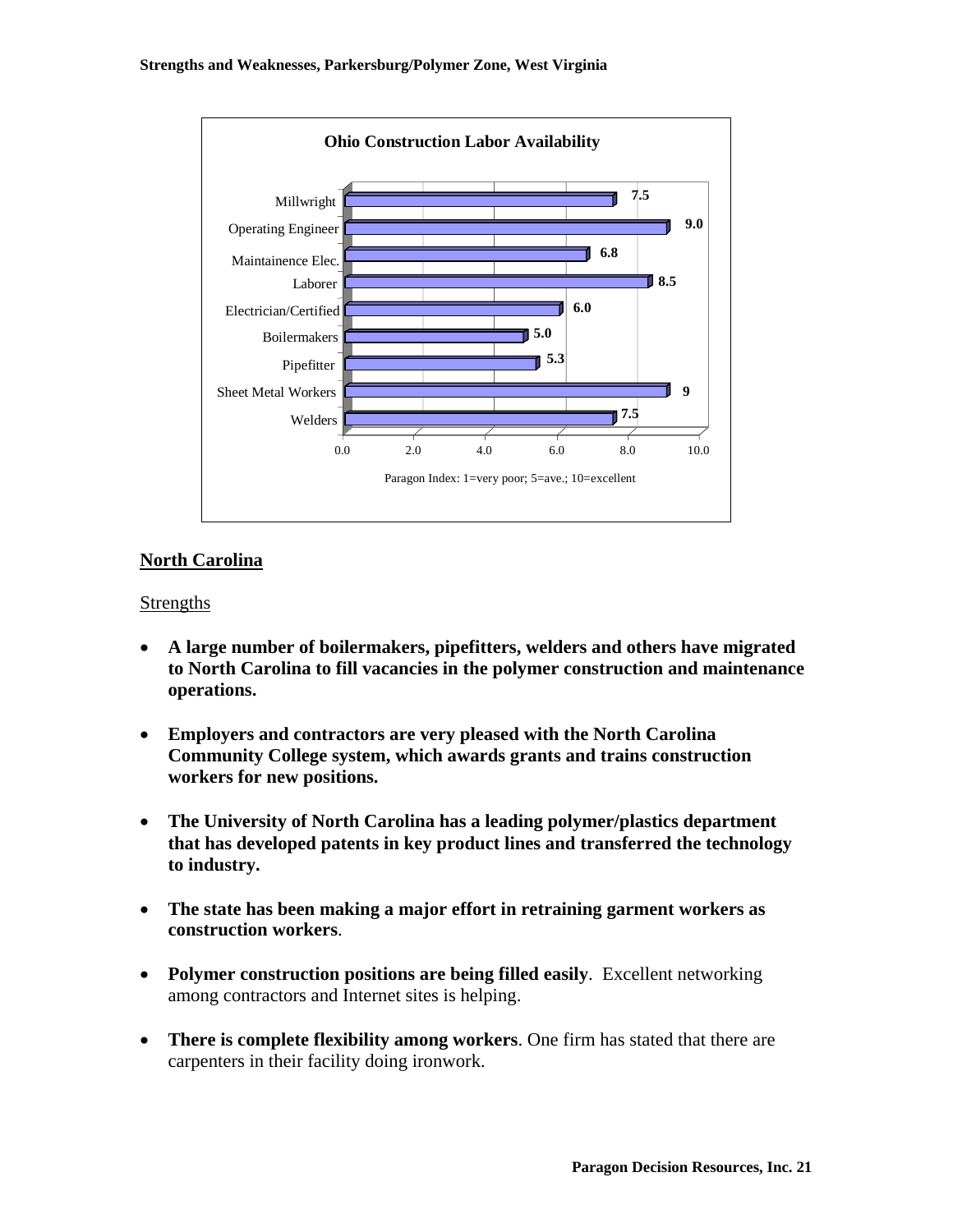- **A special bill was passed by the North Carolina legislature to provide for the financing and tax incentives to assist Du Pont in their expansion near Fayetteville.**
- **Construction workers will commute 60-90 miles to polymer plants.**
- **The journeyman rates for carpenters are \$15.65/hr. and \$16.15/hr. for electricians with a 50% (of wage) fringe package**.
- **With Fort Bragg nearby, Fayetteville firms and construction companies are easily able to hire discharged military personnel.**
- **Labor quality is very good to excellent**. Turnover and absenteeism are almost nonexistent.
- **Availability is considered good to excellent for all construction trades positions, even electricians.** Contractors contend that they have never incurred any problems with recruitment of any trades positions.

Weaknesses



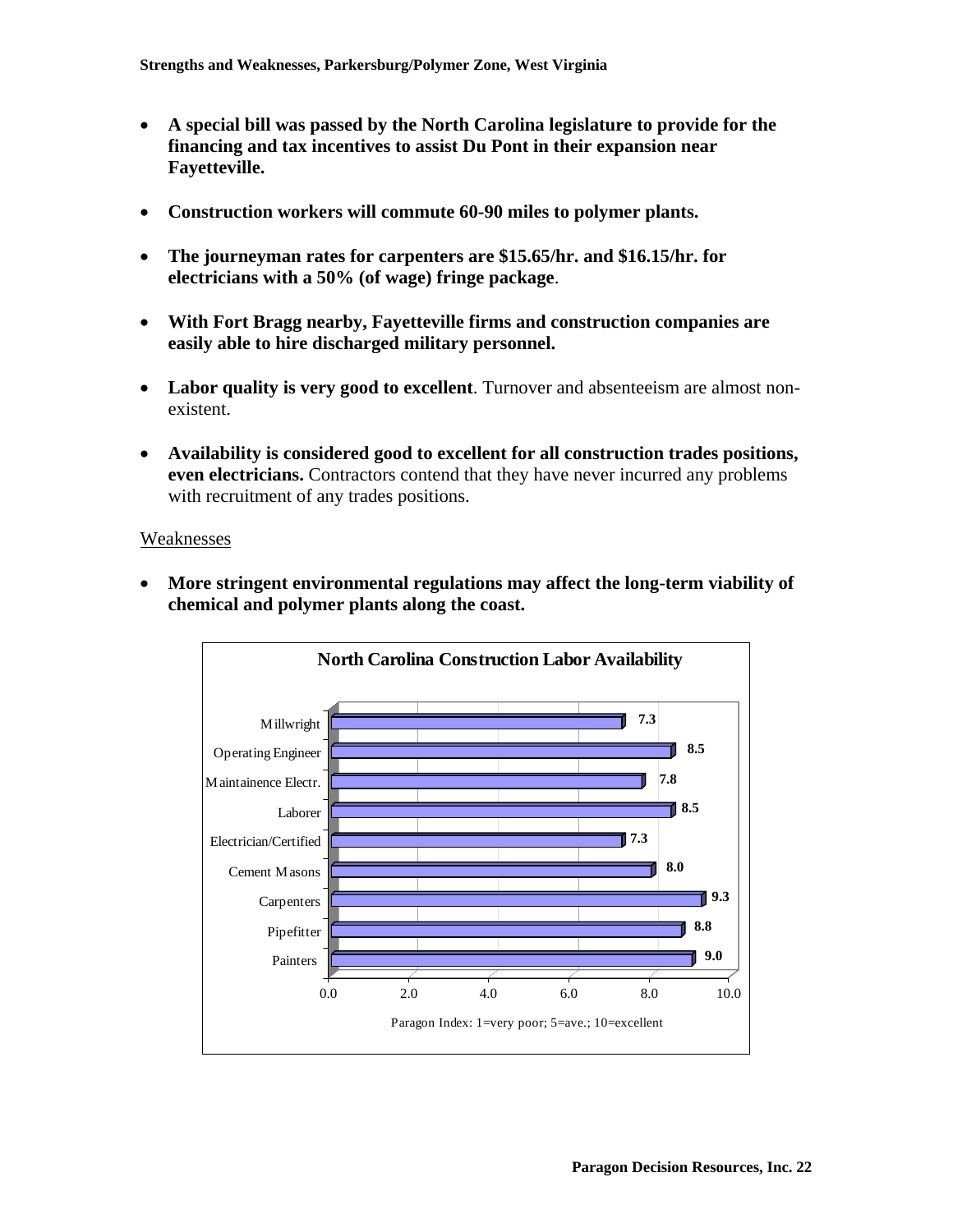

## **COMPARISONS OF ALL AREAS**

## **Labor Quality**

• **West Virginia has an overall quality advantage over the other areas.**

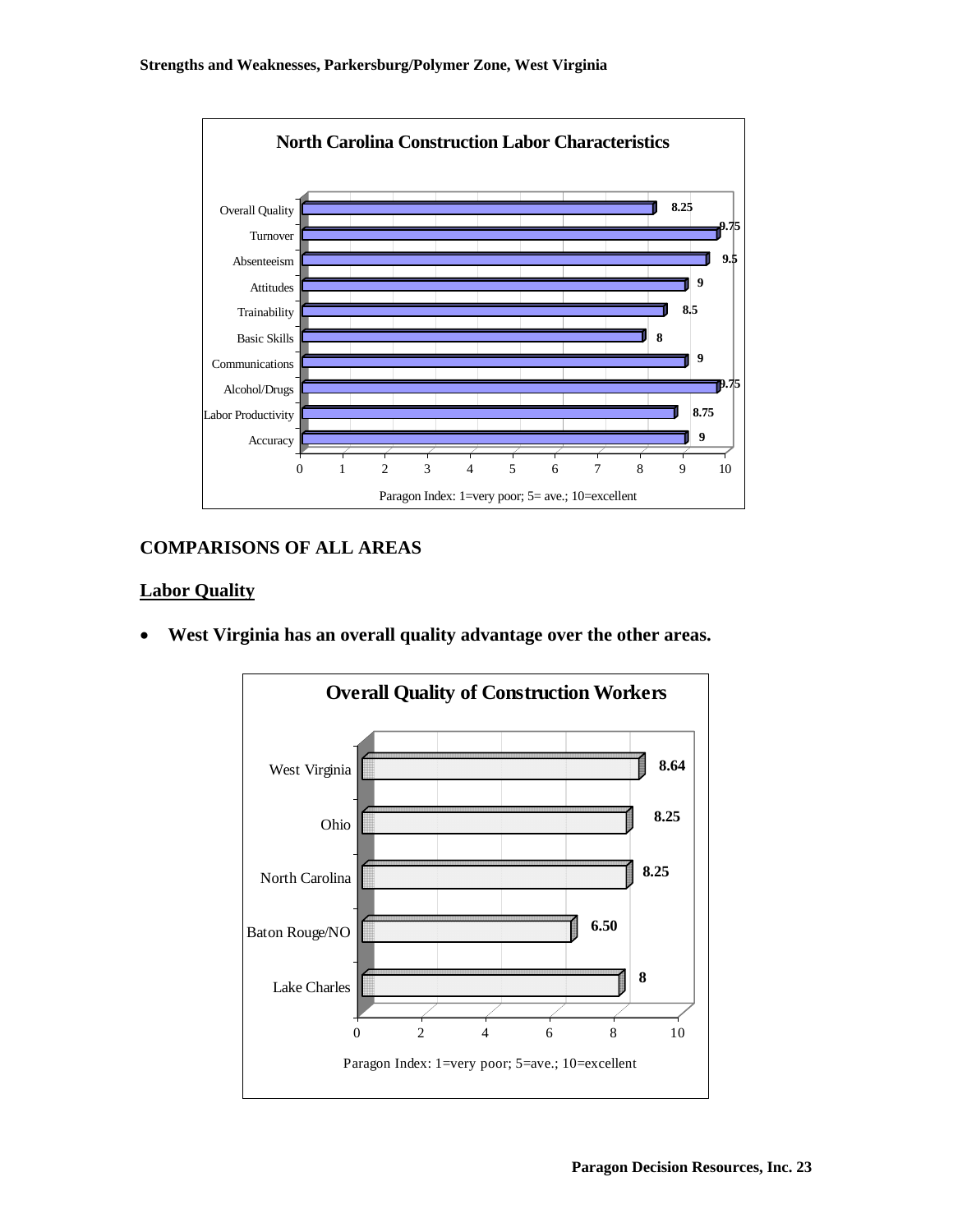- **West Virginia worker attitudes are slightly below other areas.**
- Turnover and absenteeism factors are similar.
- The Baton Rouge-New Orleans area has a higher turnover because of the number of opportunities afforded workers due to the high level of activity.



• **West Virginia also has no distinct advantage over the other areas in basic skills and trainability**. Therefore, the right to work states and the predominantly union areas have no advantage over each other.

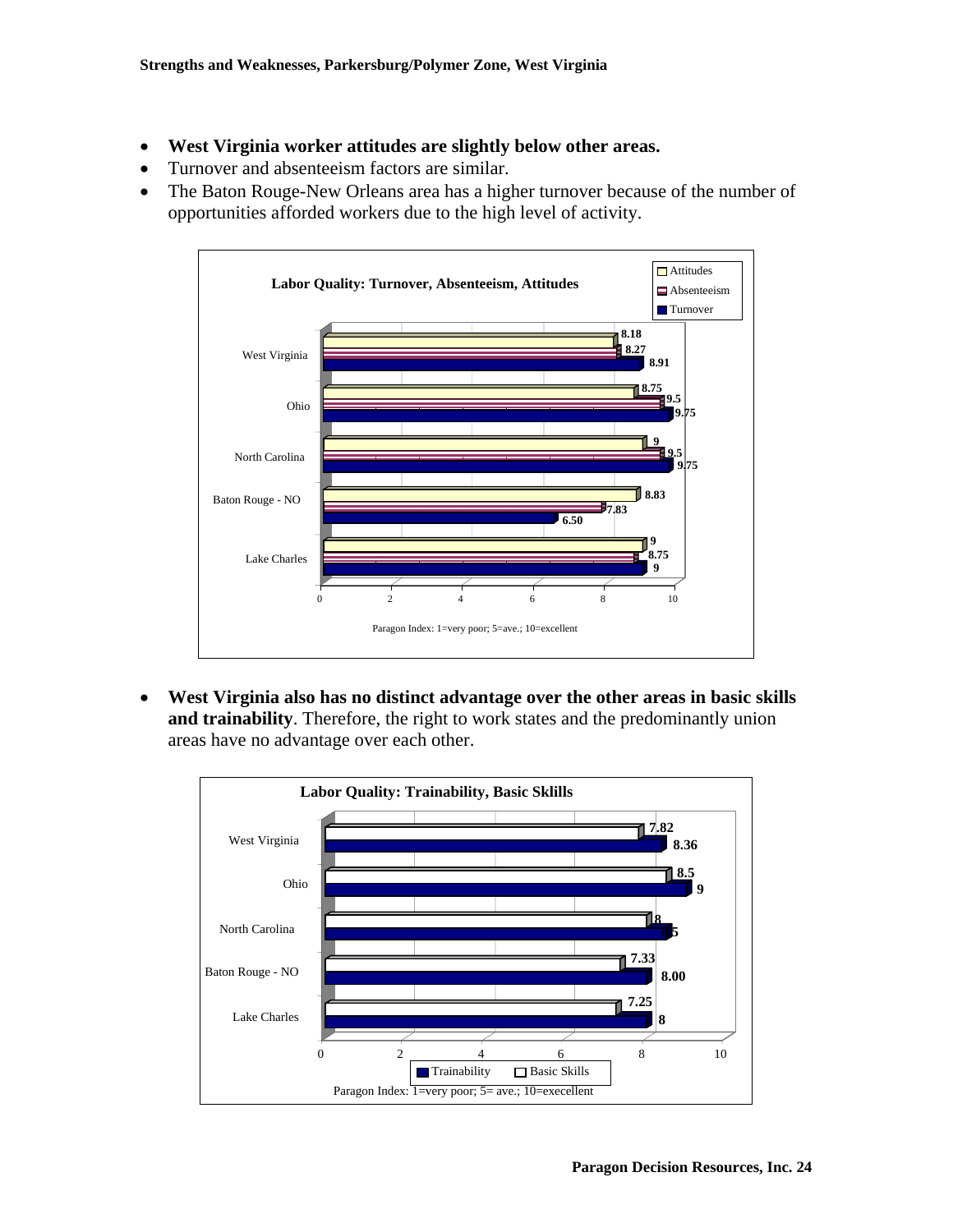• **West Virginia ratings are comparable to the other areas.**



• Ohio and North Carolina ratings for alcohol and drugs are near perfect.

- **West Virginia productivity rates higher than Ohio and Lake Charles.**
- Accuracy is comparable to all areas.

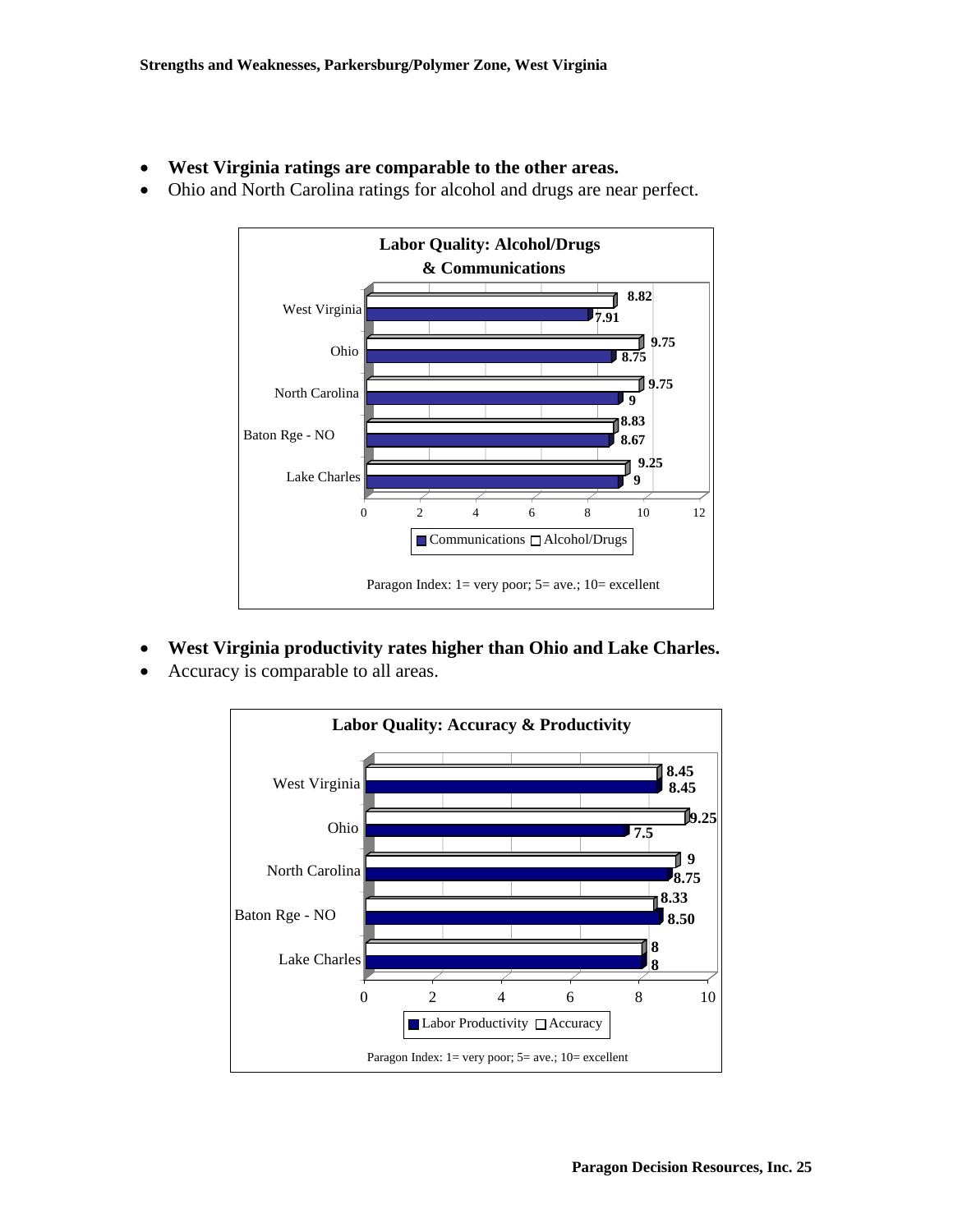## **Labor Availability**

- **Availability in West Virginia is as good or better than all competitors in most job categories.** There are no shortages in any categories.
- West Virginia is best for millwrights.



• **West Virginia has much better availability of electricians than all other areas.** 

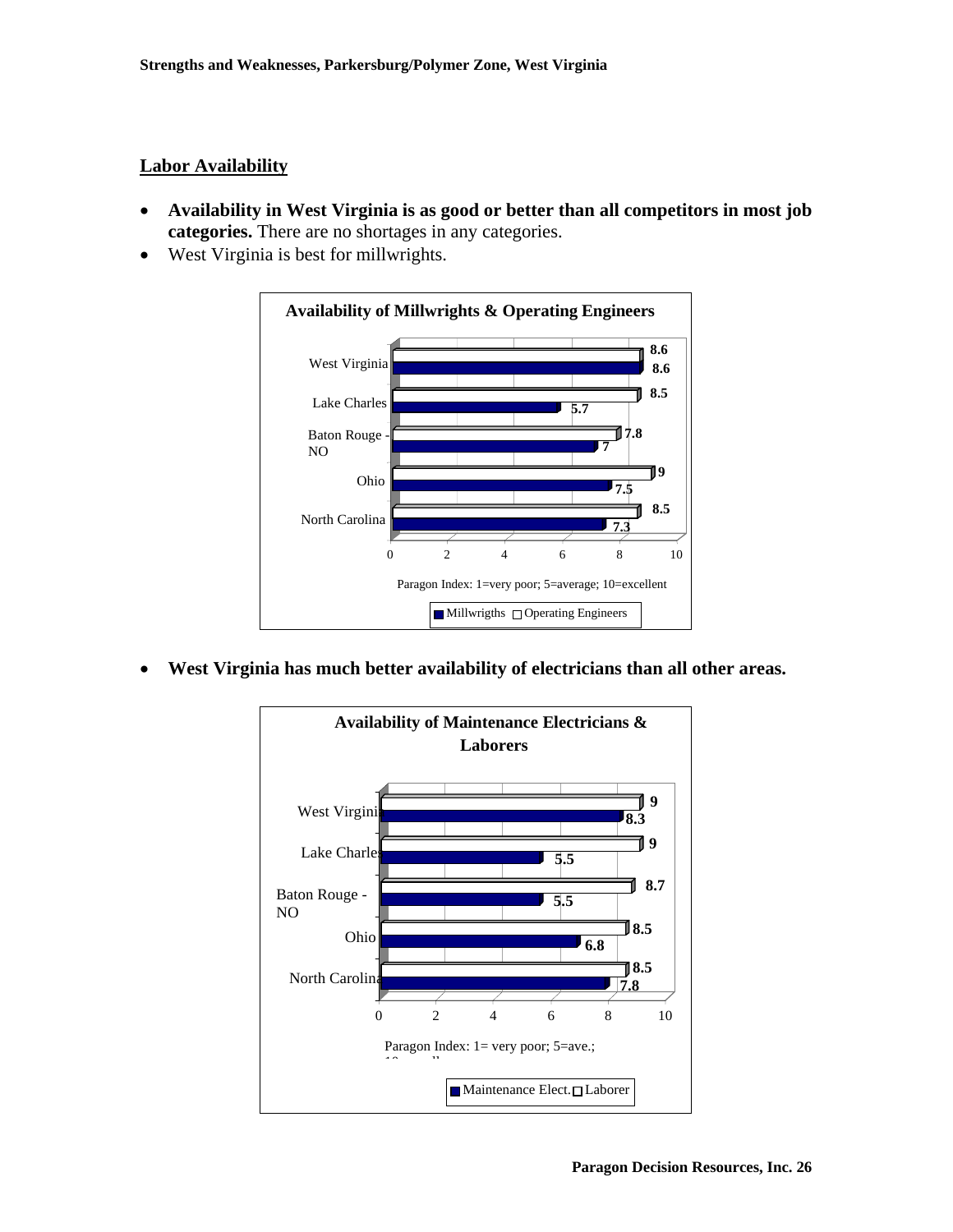

• **West Virginia carpenter availability is comparably good to all areas.** 

Pipefitters and boilermakers are often considered the most critical positions for the construction of polymer operations. Up to 40% of expansion project work will be for pipefitters.

• **Pipefitter availability is good in West Virginia, exceeded only by North Carolina.** 

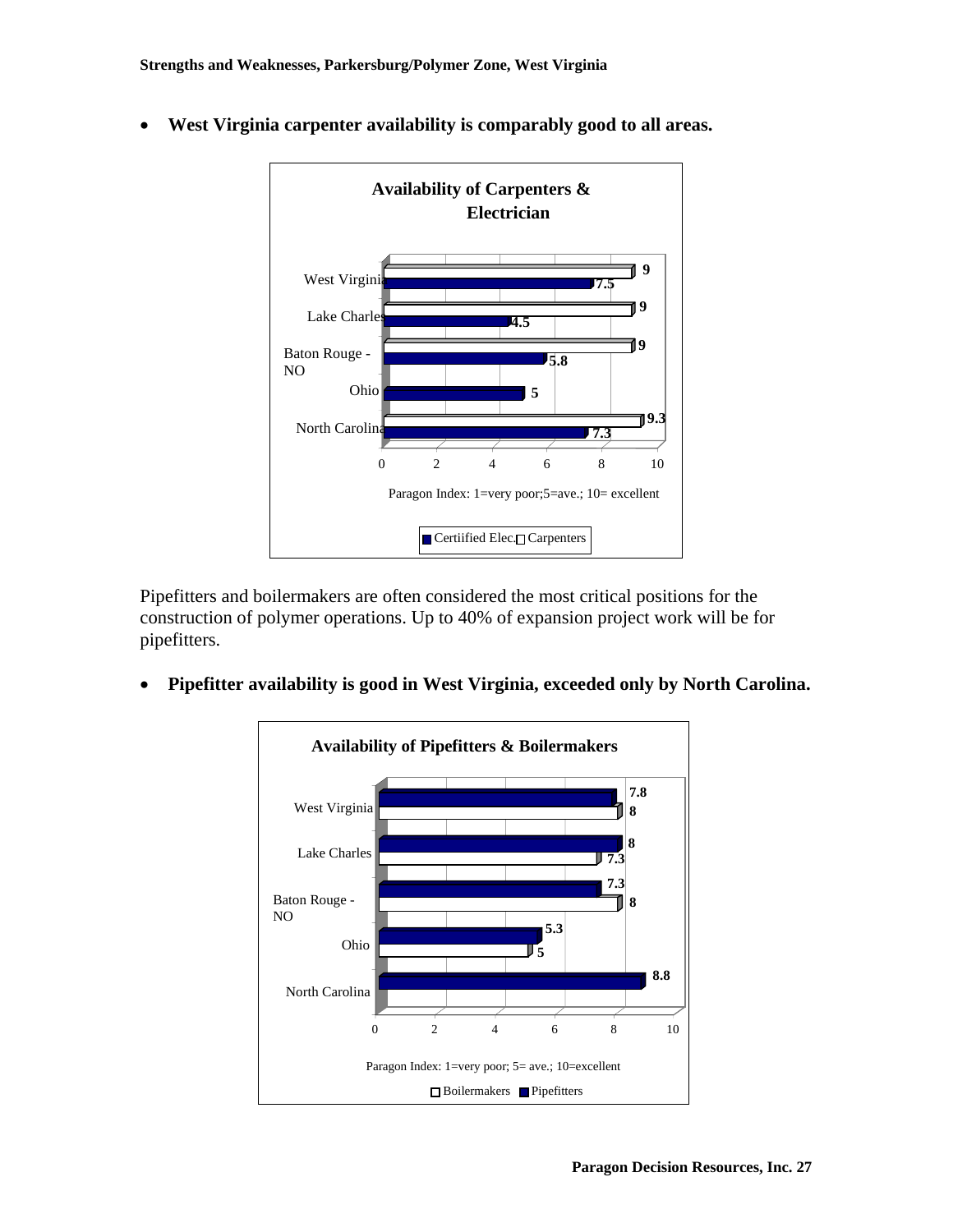Welder positions often have heavy crossover, which means they are also doing pipefitting, painting, sheet metal work and asbestos removal. Some projects subcontract out all the brick and cement work and therefore availability of those workers is difficult to assess.



• **Availability of sheet metal workers in West Virginia is "very good."**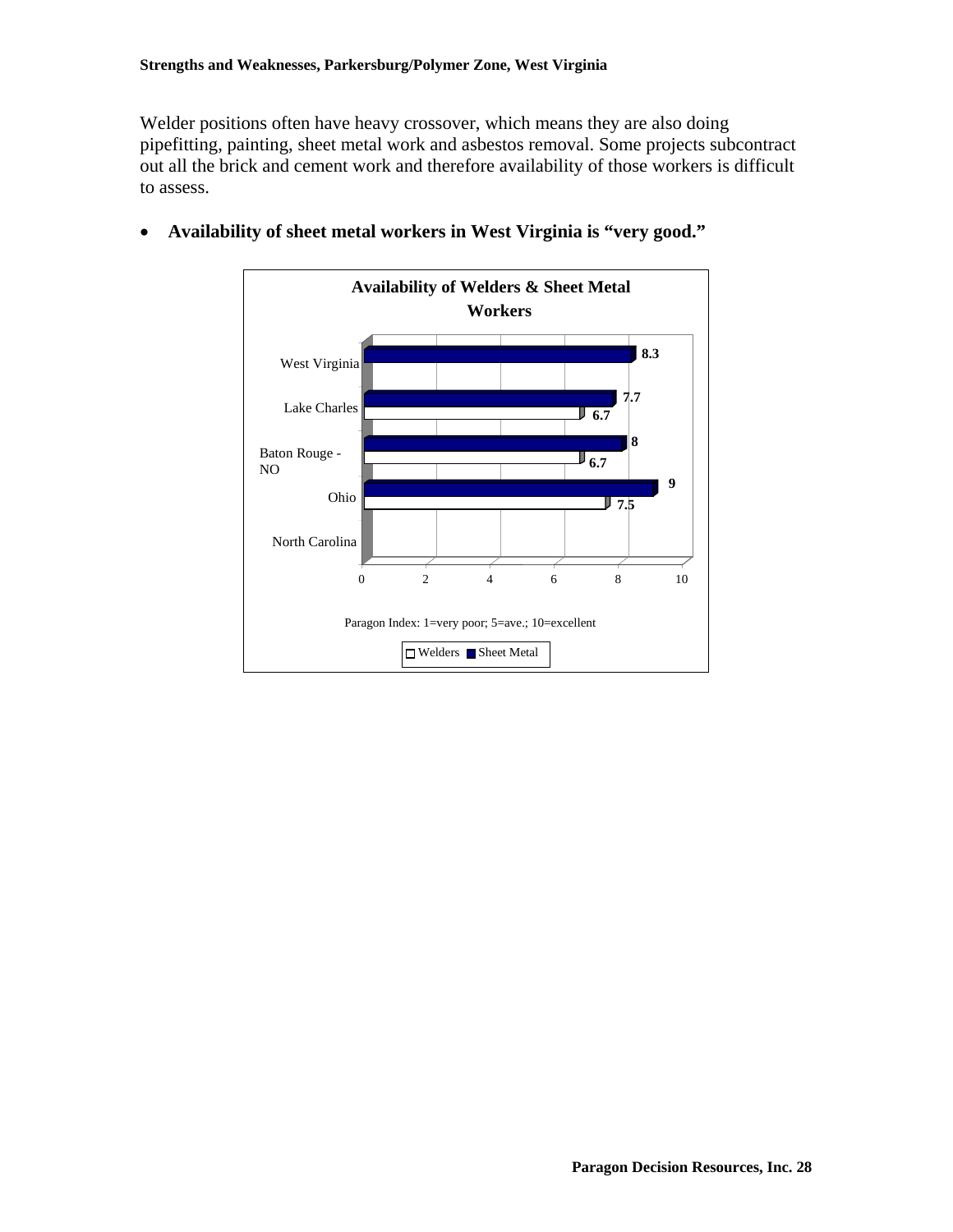## **DETAILED CONSTRUCTION COST ANALYSIS**

#### **Introduction**

Analysis of the comparative construction cost among states has many dimensions. Costs can vary because of differences in:

- 1.) the cost of materials
- 2.) hourly cost of workers
- 3.) cost of workers' fringe benefits
- 4.) productivity of workers
- 5.) state and regional cost differences resulting from different taxing structures, etc.

This section of the analysis of the West Virginia Polymer industry addresses three of the potential reasons for differences in cost of construction of polymer plants among states. Since the fieldwork was completed in fall of 1999, all of the analysis is based on the economic conditions at that time. For purposes of analysis, data from four states are used:

- West Virginia
- North Carolina
- Ohio
- Louisiana (two locations)

In some cases, data was collected from specific municipalities within the state; however, all data is not available for geographies smaller than the state. Therefore, some comparisons are presented at the state level and others for locations within states. The analysis presented addresses issues of wage and fringe benefit differences, productivity differences, and differences in state unemployment and workmen compensation costs.

#### **Labor Cost Differences**

Total labor costs are a combination of wage rates, cost of fringe benefits, and unemployment and workmen compensation costs. In completing the analysis, we used wage data from three sources.

- **A Wage Survey.** The first was information provided by construction and polymer companies that do business in the five states. Each company was asked to complete a wage survey form and return the form.
- **Economic Research Institute (ERI).** ERI data is based on its propriety database made up of surveys from various companies, labor unions and associations. It is one of the most reliable national sources of wage data and used extensively in our site selection assessments.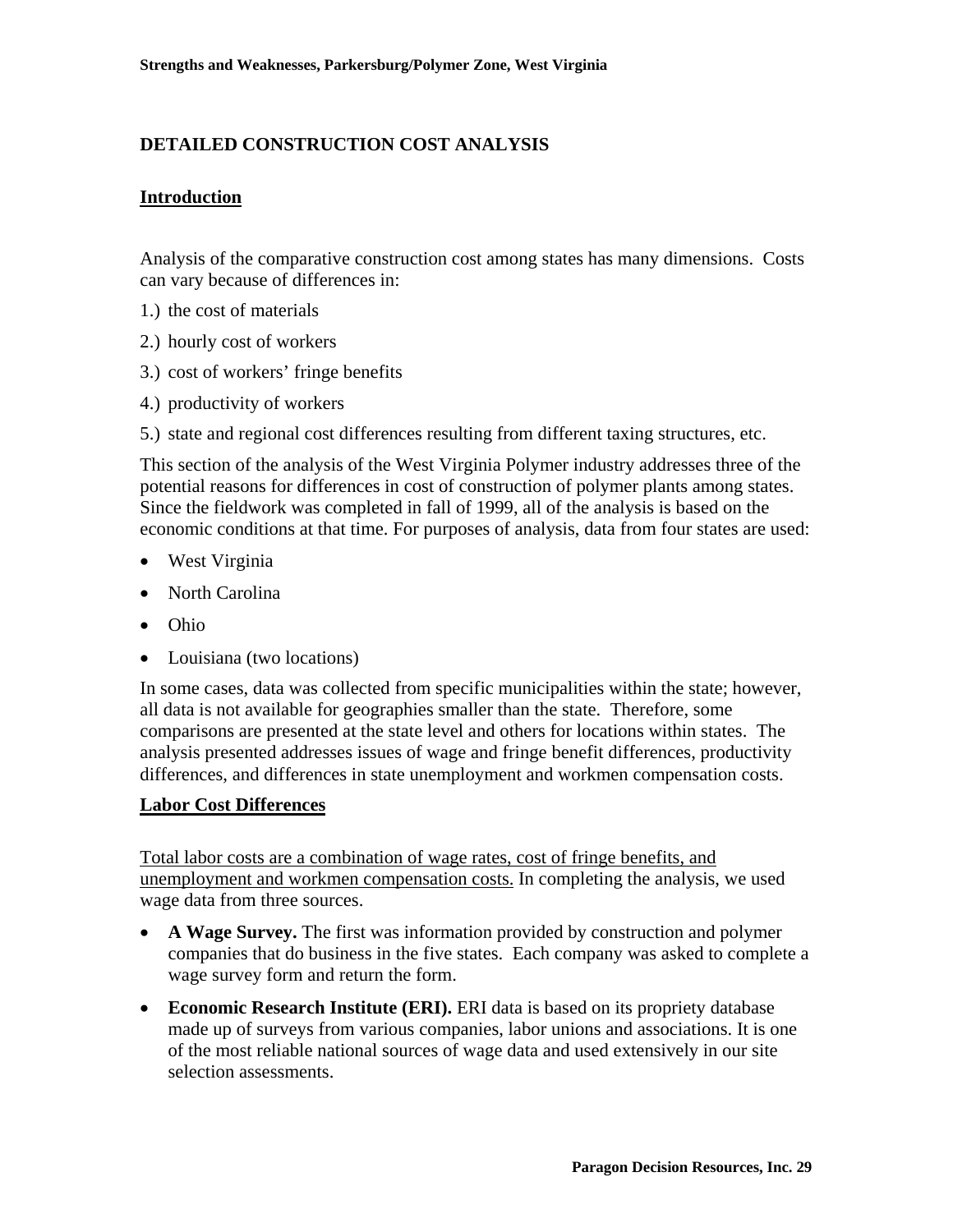• **Occupational Employment Statistics (OES).** The U.S. Department of Labor collects this wage data nationally**.**

To provide a complete picture, several different comparisons were completed based on differences in data available.

**The first analysis uses wage data from the field interviews (which includes fringe benefits) and productivity information derived from the 1997 Census of Construction, a publication of the U.S. Dept. of Commerce based on survey data collected from construction firms.** The data from the 1997 Census of Construction are only available at the state level.

**Table 1:** The Census of Construction data was used to derive a comparative productivity index.The most common measure of productivity is the value of output per dollar of labor cost. This measure of output was calculated for two types of general construction projects to determine a lower and upper bound on relative productivity among states.

- One productivity index was developed using data from labor cost and value of output for manufacturing and industrial buildings (scenario 1).
- A second productivity index was developed using a mix of construction projects<sup>[5](#page-29-0)</sup> that might better reflect a polymer plant since polymer plant construction is not reported separately (scenario 2).

## **TABLE 1**

|                | <b>Construction</b><br><b>Workers</b>     | <b>Construction</b><br>Work<br><b>Payroll</b> | <b>Net Value</b><br><b>Construction</b><br>Work | Net value per<br>Worker |     | <b>Relative</b><br><b>Productivity</b> |  |
|----------------|-------------------------------------------|-----------------------------------------------|-------------------------------------------------|-------------------------|-----|----------------------------------------|--|
| West Virginia  | 668                                       | 20,652<br>\$.                                 | \$<br>108,734                                   | \$.                     | 163 | 100%                                   |  |
| Ohio           | 4940                                      | 161,070                                       | 922,986                                         |                         | 187 | 115%                                   |  |
| North Carolina | 3687                                      | 92,543                                        | 395,784                                         |                         | 107 | 66%                                    |  |
| Louisiana      | 3490                                      | 100,712                                       | 366,307                                         |                         | 105 | 64%                                    |  |
|                | Mix of Construction Projects (scenario 2) |                                               |                                                 |                         |     |                                        |  |
| West Virginia  | 7692                                      | 206,811<br>S.                                 | \$ 801,889                                      | S.                      | 104 | 100%                                   |  |
| Ohio           | 67705                                     | 2,015,134                                     | 8,098,869                                       |                         | 120 | 115%                                   |  |
| North Carolina | 58685                                     | 1,418,634                                     | 6,198,693                                       |                         | 106 | 101%                                   |  |
| Louisiana      | 30871                                     | 819,993                                       | 3,387,993                                       |                         | 110 | 105%                                   |  |

## **PRODUCTIVITY ANALYSIS**

 $\overline{a}$ 

<span id="page-29-0"></span> $<sup>5</sup>$  The mix includes building equipment and other machinery installation contractors; heating and air</sup> conditioning contractors; structural steel contractors; water, sewer, and pipeline construction; electrical contractors; and roofing, siding, and sheet metal contractors.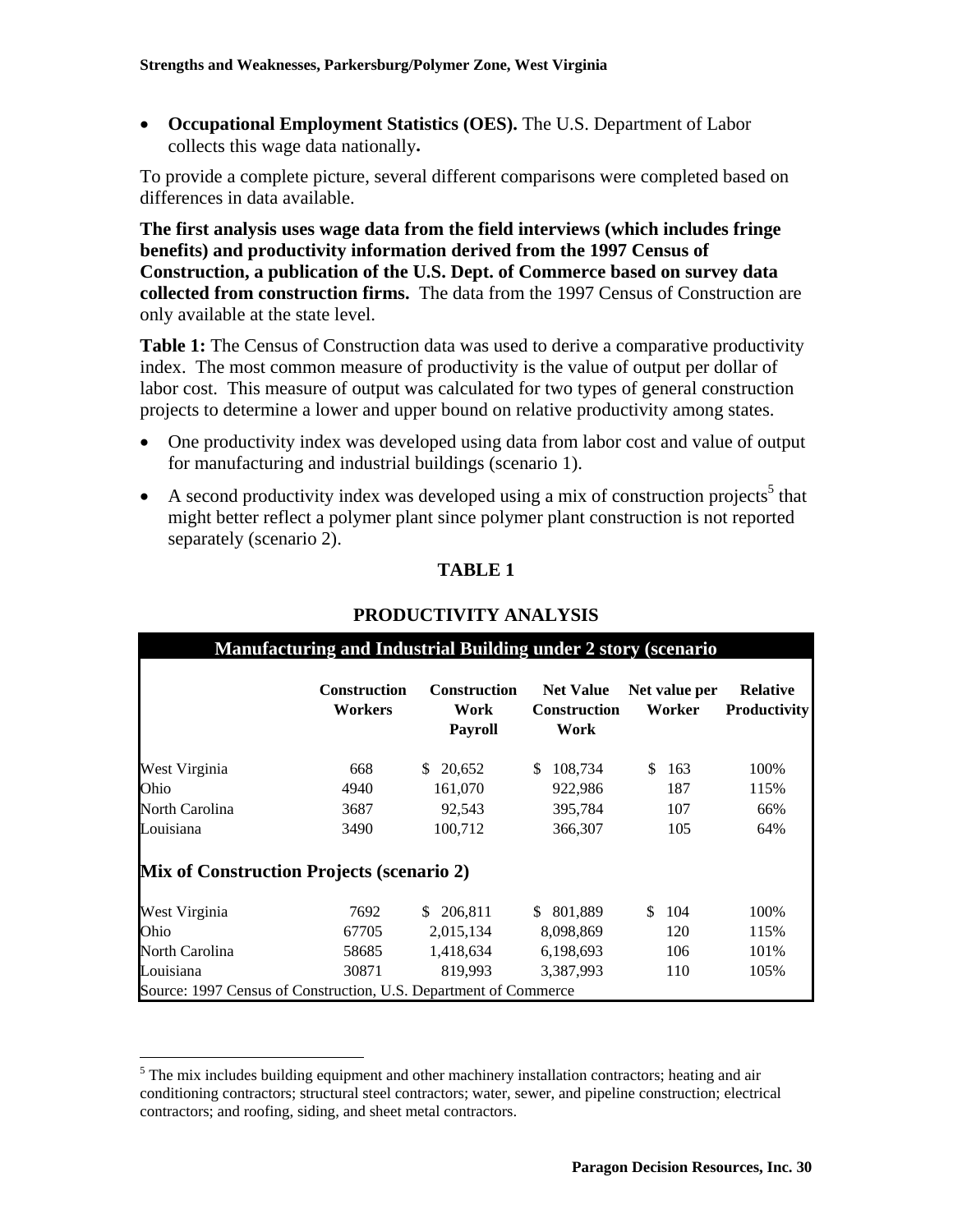In each case, the value of construction in the state was divided by the cost of labor to get a measure of output per dollar of labor cost, the measure of productivity. This provided a range for relative productivity of labor in the comparison states.

Using data for manufacturing and industrial building construction, the productivity index ranged from a high of 1.15 for Ohio to a low of .64 in Louisiana (West Virginia is 1). This means that North Carolina workers are about 44 percent less productive than West Virginia workers and Ohio workers are about 15 percent more productive.

If the mix of construction projects is used, the productivity index ranges from a high of 1.15 in Ohio to a low of 1.01 in North Carolina (West Virginia is again 1).

**Table 2:** To compare the cost of construction in the various states, the productivity measures discussed above were combined with the crew mix for a polymer plant<sup>[6](#page-30-0)</sup> and labor wage rates. The table compares wages and fringe benefits for the five locations analyzed in the study**.** Wage data is from Economic Research Institute, Inc. and fringe benefit data is from the Paragon field visits.

|                                              |                   | <b>WAGE COMPARISONS</b> |                    |                    |              |
|----------------------------------------------|-------------------|-------------------------|--------------------|--------------------|--------------|
| <b>ERI</b> Data                              |                   |                         |                    |                    |              |
|                                              | <b>Carpenters</b> | Electrician             | <b>Pipefitters</b> | <b>Sheet Metal</b> | <b>Other</b> |
| Parkersburg, WV                              | \$28,459          | \$37,394                | \$38,623           | \$26,826           | \$21,488     |
| Columbus, OH                                 | 30,563            | 39,684                  | 40,940             | 28,979             | 23,405       |
| Fayetteville, NC                             | 27,211            | 35,532                  | 36,677             | 25,767             | 20,717       |
| Lake Charles, LA                             | 29,867            | 38,766                  | 39,991             | 28,323             | 22,892       |
| New Orleans, LA                              | 29,867            | 38,766                  | 39,991             | 28,323             | 22,892       |
| <b>Fringe Benefits</b>                       |                   |                         |                    |                    |              |
|                                              | <b>Carpenters</b> | Electrician             | <b>Pipefitters</b> | <b>Sheet Metal</b> | <b>Other</b> |
| Parkersburg, WV                              | 34.26%            | 30.96%                  | 31.87%             | 51.15%             | 41.67%       |
| Columbus, OH                                 | 34.26%            | 30.96%                  | 31.87%             | 51.15%             | 41.67%       |
| Fayetteville, NC                             | 27.49%            | 27.49%                  | 27.49%             | 27.49%             | 27.49%       |
| Lake Charles, LA                             | 37.46%            | 37.46%                  | 37.46%             | 37.46%             | 37.46%       |
| New Orleans, LA                              | 34.26%            | 30.96%                  | 31.87%             | 41.65%             | 41.67%       |
| <b>ERI Data Adjusted for Fringe Benefits</b> |                   |                         |                    |                    |              |
|                                              | <b>Carpenters</b> | Electrician             | <b>Pipefitters</b> | <b>Sheet Metal</b> | <b>Other</b> |
| Parkersburg, WV                              | \$38,209          | \$48,971                | \$50,931           | \$40,547           | \$30,442     |
| Columbus, OH                                 | 41,034            | 51,970                  | 53,987             | 43,801             | 33,158       |
| Fayetteville, NC                             | 34,691            | 45,300                  | 46,760             | 32,850             | 26,412       |
| Lake Charles, LA                             | 41,055            | 53,288                  | 54,972             | 38,933             | 31,467       |
| New Orleans, LA                              | 40,099            | 50,768                  | 52,736             | 40,120             | 32,431       |

## **TABLE 2**

 $\overline{a}$ 

<span id="page-30-0"></span> $6$  The crew mix is based on a proposed construction project of Shell Chemical Company in 1994.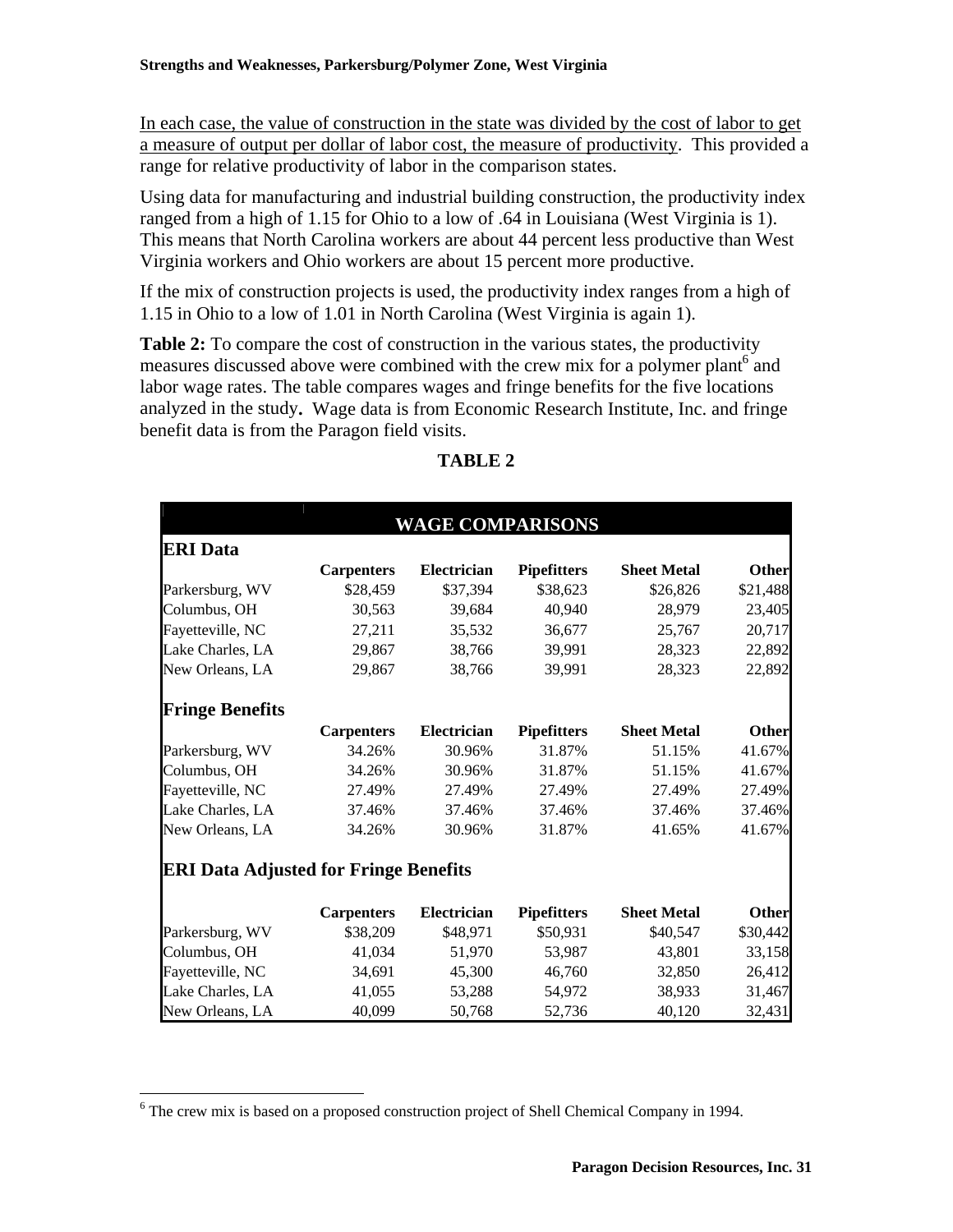**Table 3:** To obtain a more accurate account of labor costs for building a polymer plant, the above data was adjusted for a crew mix that represents the mix necessary for building a polymer plant. The table gives that crew mix based on a 1994 Shell Chemical Company analysis for building a new plant.

# **SHELL CREW MIX Table 3**

|        |        |        | Carpenters Electrician Pipefitters Sheet Metal Other |  |
|--------|--------|--------|------------------------------------------------------|--|
| 10.00% | 15.00% | 35.00% | 15.00% 25.00%                                        |  |

**Table 4:** Information from Table 2 and Table 3 was combined with information on relative productivity to develop a true measure of the total labor cost for construction of a polymer plant in Parkersburg, West Virginia and four other areas.

The productivity information for the two scenarios presented above is combined with the relative wage cost to estimate a relative cost of labor at the five sites.

- **Using scenario 1, West Virginia is the second lowest cost location.** Locations in Louisiana have a significant labor cost disadvantage, 165 percent and 163 percent of costs in West Virginia.
- **However, using scenario 2, the differences disappear.** In that case North Carolina becomes the low cost area with labor costs being 89 percent of West Virginia. The Louisiana costs at virtually the same as West Virginia.

The differences in the two results are because of differences in the relative productivity given the two different construction scenarios.

|                  |                         | <b>Final Labor Cost Comparison</b>                   |                                                    |                                                             |                                                           |
|------------------|-------------------------|------------------------------------------------------|----------------------------------------------------|-------------------------------------------------------------|-----------------------------------------------------------|
|                  | <b>Relative</b><br>Wage | <b>Relative</b><br><b>Productivity</b><br>Scenario 1 | <b>Relative</b><br><b>Labor Cost</b><br>Scenario 1 | <b>Relative</b><br><b>Productivity</b><br><b>Scenario 2</b> | <b>Relative</b><br><b>Labor Cost</b><br><b>Scenario 2</b> |
| Parkersburg, WV  | 100%                    | 100%                                                 | 100%                                               | 100%                                                        | 100%                                                      |
| Columbus, OH     | 107%                    | 115%                                                 | 93%                                                | 115%                                                        | 93%                                                       |
| Fayetteville, NC | 89%                     | 66%                                                  | 135%                                               | 101%                                                        | 89%                                                       |
| Lake Charles, LA | 106%                    | 64%                                                  | 165%                                               | 105%                                                        | 101%                                                      |
| New Orleans, LA  | 104%                    | 64%                                                  | 163%                                               | 105%                                                        | 99%                                                       |

#### **Table 4**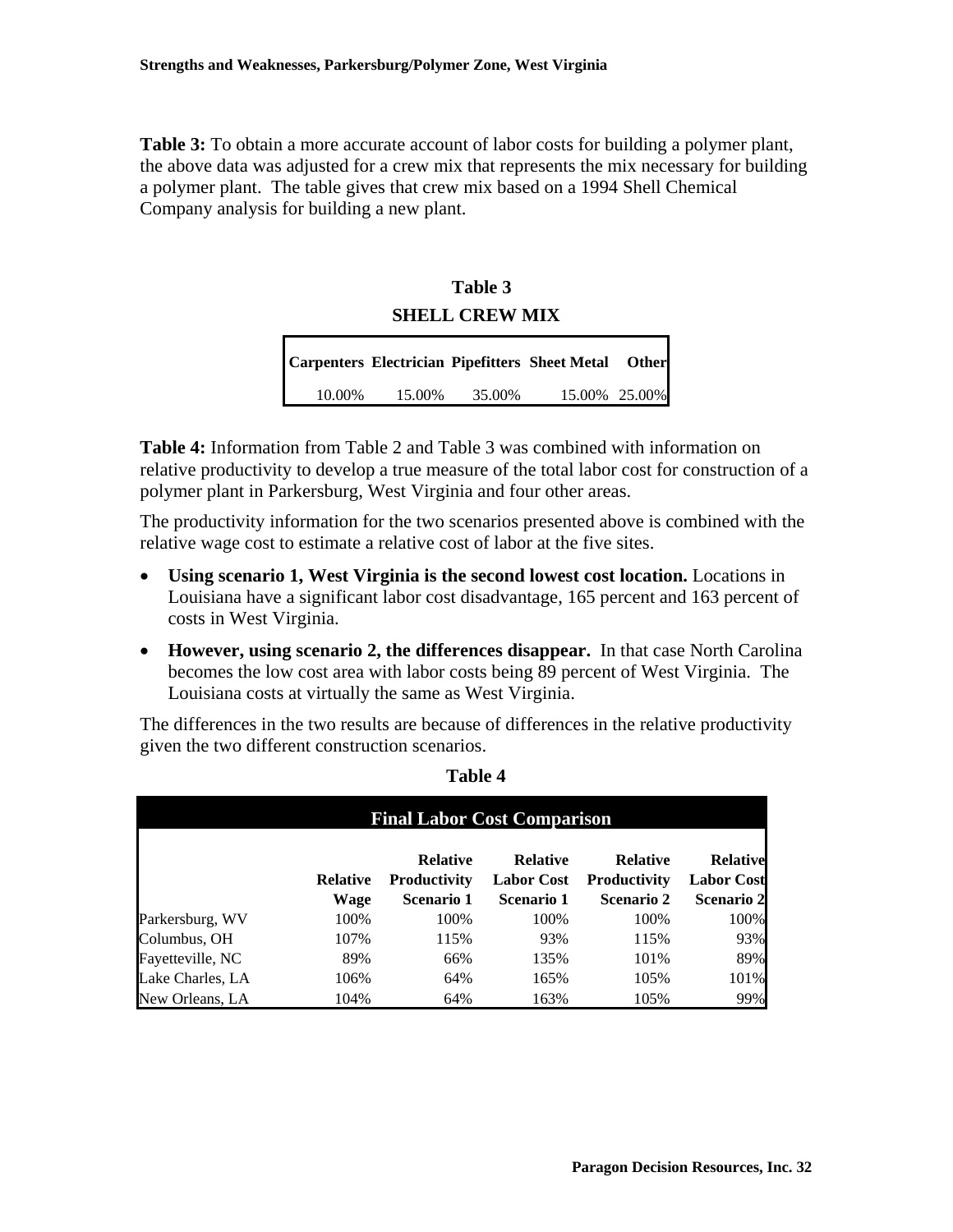• **Unfortunately, the above analysis does not provide a definitive answer to the question of comparative costs of constructing a polymer plant[.7](#page-32-0)** Depending on what data is used, it can be demonstrated that West Virginia is less costly or about the same cost as other states that have a large presence of polymer plants. In general, this would tend to indicate that significant differences in costs are not related to the direct cost of labor (wages and fringe benefits).

## **Unemployment Insurance Costs**

**Table 5:** Unemployment insurance rates were collected for the states involved in the study.

## **Table 5**

|                | <b>Unemployment Insurance Rates</b> |                                |                                   | <b>Notes</b>                     |
|----------------|-------------------------------------|--------------------------------|-----------------------------------|----------------------------------|
|                | <b>Existing</b><br><b>Companies</b> | <b>New</b><br><b>Companies</b> | <b>New</b><br><b>Construction</b> |                                  |
| West Virginia  | $1.05\% - 8.5\%$                    | 2.7%                           | 8.5%                              | On first \$8,000 of<br>earnings  |
| North Carolina | $0.0\% - 5.7\%$                     | 1.2%                           |                                   | On first \$13,000 of<br>earnings |
| South Carolina | $0.54\% - 5.4\%$                    | 2.64%                          |                                   | On first \$7,000 of<br>earnings  |
| Ohio           | $0.0\% - 6.4\%$                     | 2.7%%                          | 4.0%                              |                                  |

## **Unemployment Insurance Rates**

• **It would appear that the unemployment insurance rates are higher in West Virginia.** This would contribute to higher overall costs of construction in the state.

## **Workmen Compensation Costs**

**Table 6:** We collected information that would provide a general overview of possible differences in the cost of workmen compensation costs among the states.

<span id="page-32-0"></span><sup>&</sup>lt;sup>7</sup> The relative wage comparisons would be different if the mix of journeymen, apprentices, and helpers changed.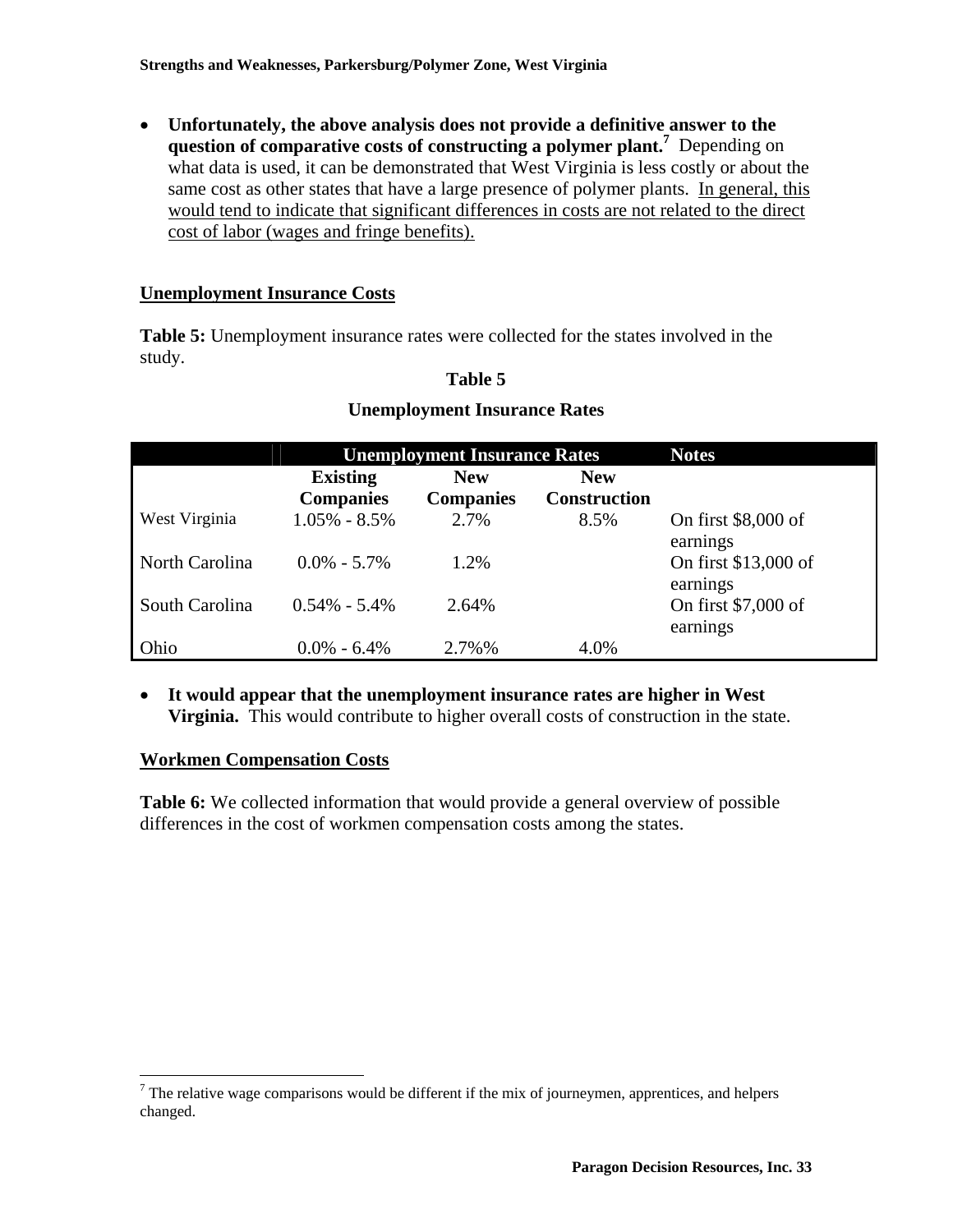|                |                     | <b>Workmen Compensation Rates</b> |                                                                      |
|----------------|---------------------|-----------------------------------|----------------------------------------------------------------------|
|                | <b>General Rate</b> | Chemical Mfg.<br>Rate             | <b>Notes</b>                                                         |
| West Virginia  | \$9.24              | \$2.75                            |                                                                      |
| North Carolina | \$14.49             | \$2.61                            | General rate is less 50% if<br>obtained through private<br>insurance |
| Ohio           | \$14.57             | \$3.18                            |                                                                      |
| Louisiana      |                     |                                   | Private insurance only                                               |

## **Table 6**

## • **West Virginia workmen compensation costs are generally lower than or comparable to the other states studied.**

A side-by-side study of worker's compensation costs between North Carolina and West Virginia further substantiates no substantial differences:<sup>8</sup>

| <b>Workmen Compensation Costs</b>      |    |       |     |       |
|----------------------------------------|----|-------|-----|-------|
|                                        |    | WV    |     | NC    |
| Iron and Steel Erection                | \$ | 9.84  | S   | 19.03 |
| Plumbing                               | \$ | 4.77  | S   | 3.97  |
| <b>Electrical Wiring</b>               | \$ | 5.13  | S   | 9.90  |
| <b>Masonary</b>                        | \$ | 11.57 | S   | 7.20  |
| <b>Boiler Installation</b>             | \$ | 9.07  | \$  | 3.97  |
| General Construction (over 2 stories)  | S  | 13.15 | \$. | 8.56  |
| Painting Steel & highrise Structures   | \$ | 22.75 | S   | 6.82  |
| <b>Excavation and Casson Work</b>      | \$ | 7.74  | \$  | 6.01  |
| General Construction (under 2 stories) | \$ | 7.66  | S   | 12.20 |

Source: National Council on Workman Compensation Insurance they do not collect data on other states in study

## **Conclusion**

 $\overline{a}$ 

• **It does not appear that labor costs in West Virginia should result in significantly higher wage costs than in the other states studied. Any difference in wages appears to be offset by differences in productivity.** 

<span id="page-33-0"></span> $8<sup>8</sup>$  The rates quoted are the general rates and surcharges of 30 percent are common.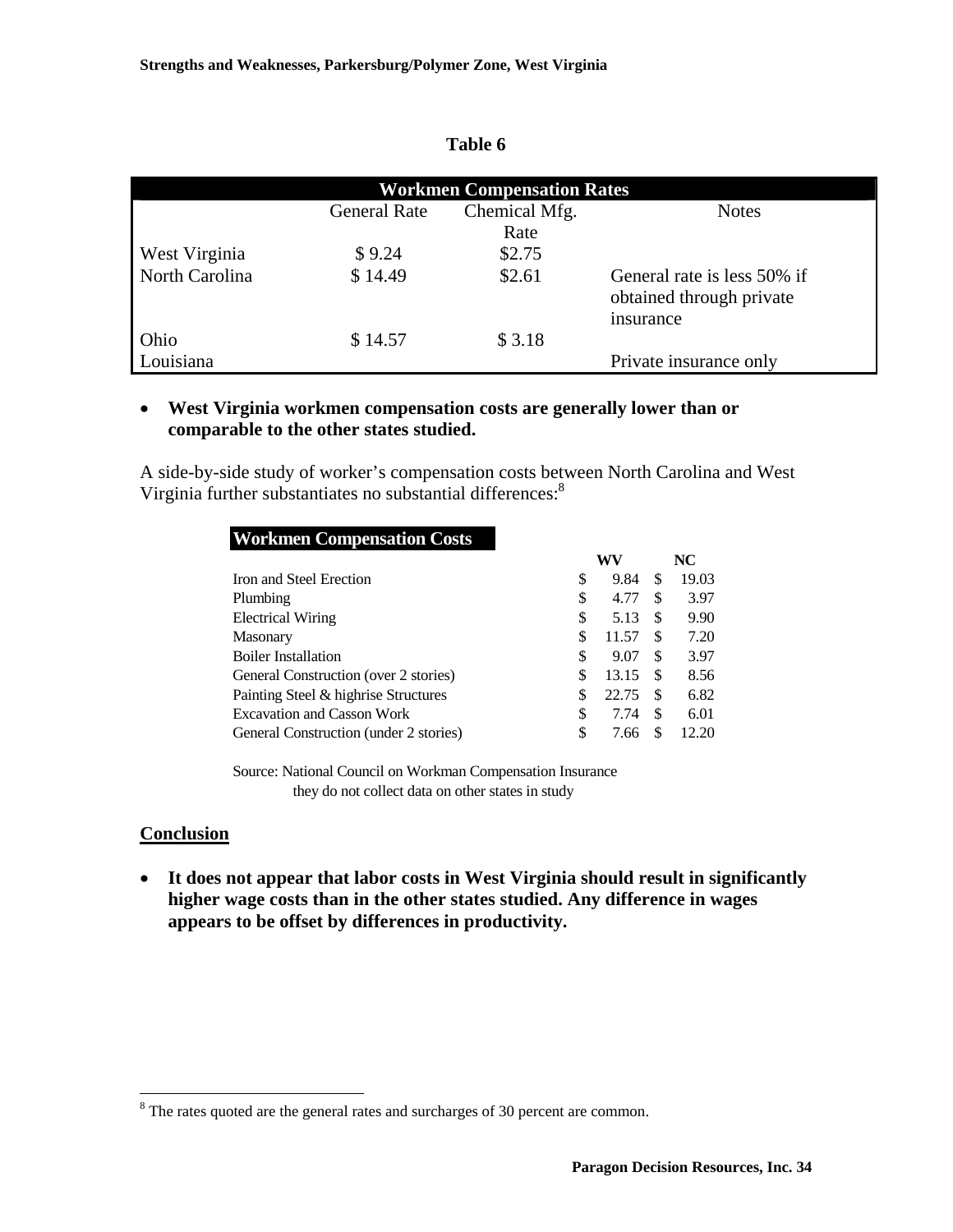## **ADDITIONAL OBSERVATIONS**

The following observations are supported with *quotes* derived from the fieldwork interviews.<sup>9</sup>

- **Financial and training incentives play a major role in the determination of where a polymer plant will expand or be built.** Louisiana's tax abatement program is a good example. (Training incentive comparisons are outlined in Appendix A.)
	- *"State and local incentives are extremely important in making a decision on where to manufacture a new product line."(OH)*
	- *"We are going to invest \$275 million, 80% in machinery and equipment; our direct payback will be around \$446 million into the area and state." We will be getting a \$44 million investment tax credit over 20 years." "This will not include the infrastructure improvements the state and local governments are making."(NC)*
	- *"Our expansion is being driven by tax credits, grants for infrastructure improvements and training funds."(NC)*
	- • **"We have built a plant in Mississippi just recently, most of it was due to excellent incentives issued by the state, and it was convenient for the shipment of resins."(NC)**

Training and Education Incentives

1

- *"We are excited about the career cluster or academy program that the Columbus Area Chamber of Commerce is starting up. It may ensure that there will be crafts people available ten years from now."*
- *"The unions shouldn't have duplicate training programs, the state of North Carolina pays for all our training in Fayetteville." (NC)*
- *"The unions should establish a pre-apprenticeship training pool so young people can migrate into apprenticeship."(WV)*
- *"A craft problem exists with non-union workforce. ABC does a good job, but it's tough to get folks to take night classes. Contractors are always seeking better talent." (LA)*

<span id="page-34-0"></span><sup>&</sup>lt;sup>9</sup> Comments were obtained from field interviews with company and industry representatives in the states indicated.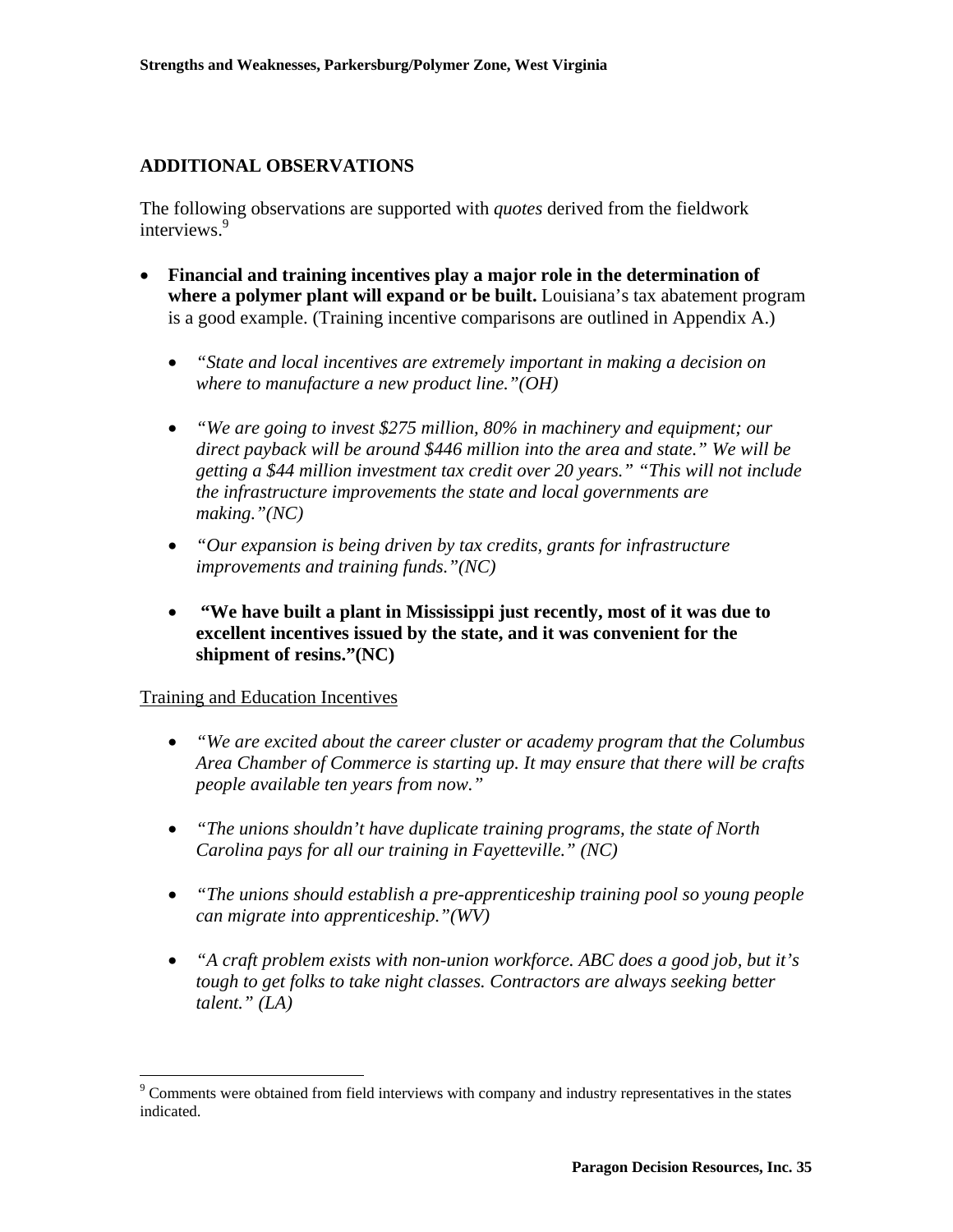- *"One hundred percent of our construction and 85% of our maintenance is contracted. We use all of the major contractors in area: Industrial Specialist, Triad, Nichols, B&G, Shaw, Merit, Performa, General."(LA)*
- *"ABC is good source of talent, and our ability to meet frequently as a management group in these adjoining parishes helps ABC set up training and now contract with the schools if needed." (Training) (LA)*
- *"Now, we are reaching the secondary schools with the career cluster system in New Orleans, which will help work with students in the trades at an early age." (Education) (LA)*
- *"ABC is providing the major thrust of the training and retraining. Tech colleges do JIT training and customized training and ABC has training facility in Westlake area. (Incumbent worker training \$270,000/company on a 2 yr. training plan ABC not held to four-year industrial apprenticeship training program). All young people must start at the helper level and work at instrumentation."*
- *"Lake Charles wages differ greatly between seasoned maintenance crews and migrant construction crews (electricians are \$22/hr in maintenance and \$16.60 in construction.)" (LA)*
- *"Our electrician helpers and carpenter helpers can progress to journeymen in four to four and one-half years." (NC)"*
- **State and local building regulations do not weigh heavily on an expansion decision.**
	- *"Environmental permitting is streamlined and optimized in North Carolina." It is the same way in Louisiana because they are conditioned for polymer construction (NC)."*
- **The cost of building materials plays only a minor role in plant location or expansion decisions**. Compared to the overall costs of operation, this is insignificant, even though it is important while the firm is operational.
	- *"There is no difference in the cost of building materials between the two sites. It depends on how you deal." (NC)*
	- *"Cost of materials is a key factor but in making a plant location or expansion it is a factor that management must control better with more efficiency."(WV)*
	- *"The internal supply purchasing at Firm X hurts their productivity and they could be saving 25% by letting the contractor handle it." (WV)*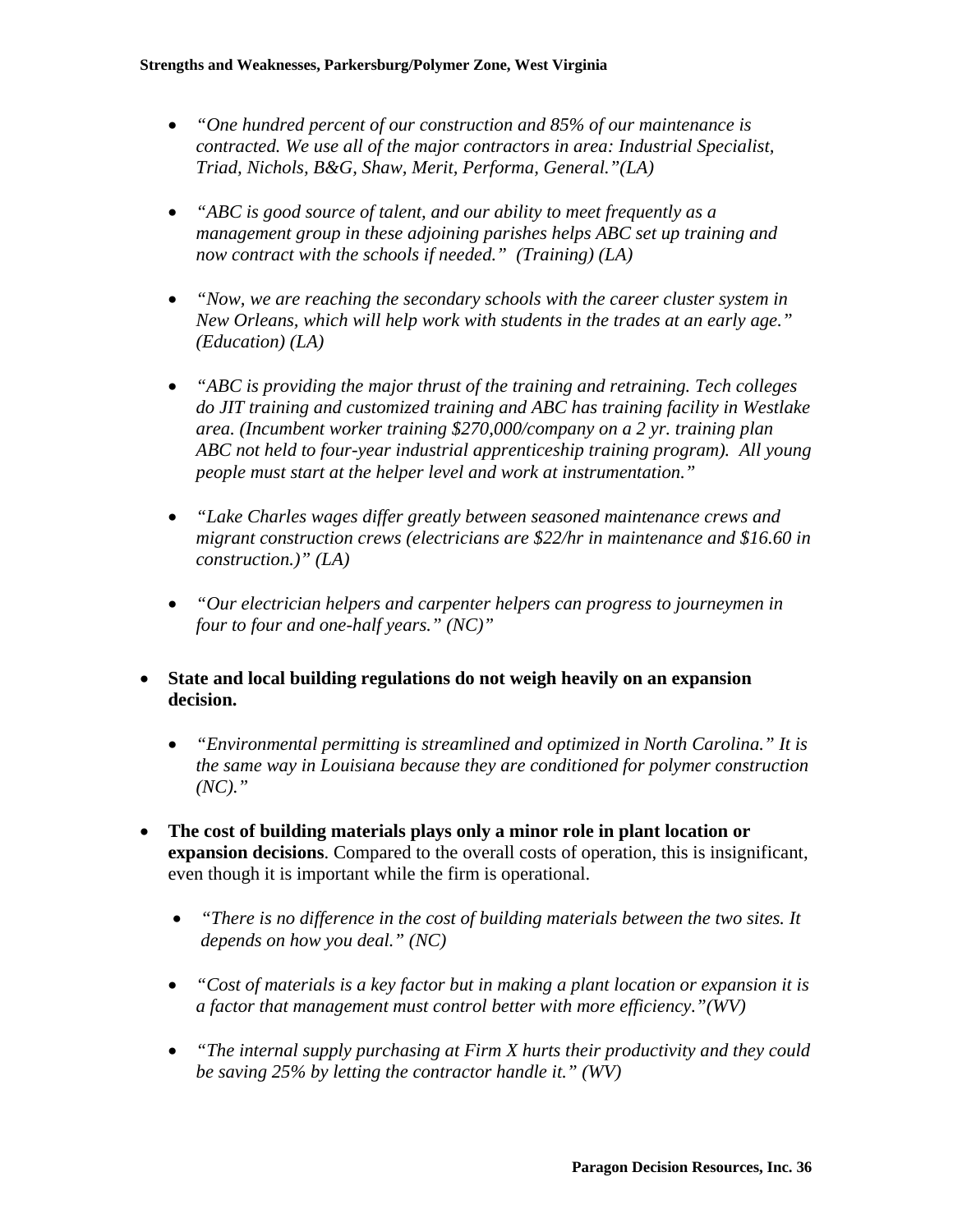- **Good weather conditions are beneficial to Southern states** in regards to length of the building season; however, there may often be problems.
	- *"We have just as much bad weather here in Louisiana as the northerners do. We have ugly hot weather, hailstorms and hurricanes." So, our weather is not a factor, it is our state and our ability to cooperate with one another." (LA)*
- **Polymer plants on the coast and Gulf have obvious transportation advantages** and in a worldwide marketplace it is a factor in transporting goods overseas.
	- *"It is important to be near the Cape but transportation costs will not vary that critically between shipping to California from North Carolina or West Virginia." (NC)*
	- *"Transportation costs are a given item. Louisiana has the distinct advantage of being in the middle of the United States, yet has the Gulf. These are obvious fixed advantages."(LA).*
- **Management practices and costs are critically important factors in the costs at the site.** (Adding additional engineers and supervisors and programs, such as duplicate safety and drug testing programs).If more manpower hours must be added because the union has strong jurisdiction lines and work rules, costs of managing the process increases.
	- *"Since we don't have the luxury of having a union, we must get to know the workforce ourselves along with our contractor. This takes us a little extra time in interviewing, assessments and background checks. In other words we have to get to know the people." (NC)*
	- "*If people complain about productivity they need to look in the mirror, management practices have a lot to do with it: (BEST PRACTICES EVALUATION COMPLETED BY FIRM X). The size and age of a plant is a factor in trying to manage it."(OH)*
	- *"Having worked at larger polymer plants, the smaller the plant usually the more productive." Size is a factor in productivity, therefore management practices must be adapted to compensate for the cumbersome task of managing large plants and we will be faced with that here because we have multiple sites."(NC)*
- **Jurisdictional issues are detriments to areas seeking polymer industry expansion.** The mere presence of jurisdictions adds more time in hiring and meetings and adds costs to management and decreases management productivity.
	- *"The system is very hard for a union contractor. Our biggest problem is not getting the work but handling the jurisdictional issues. I have lost a lot of money from these problems and are not be able to hire who we wanted because the union*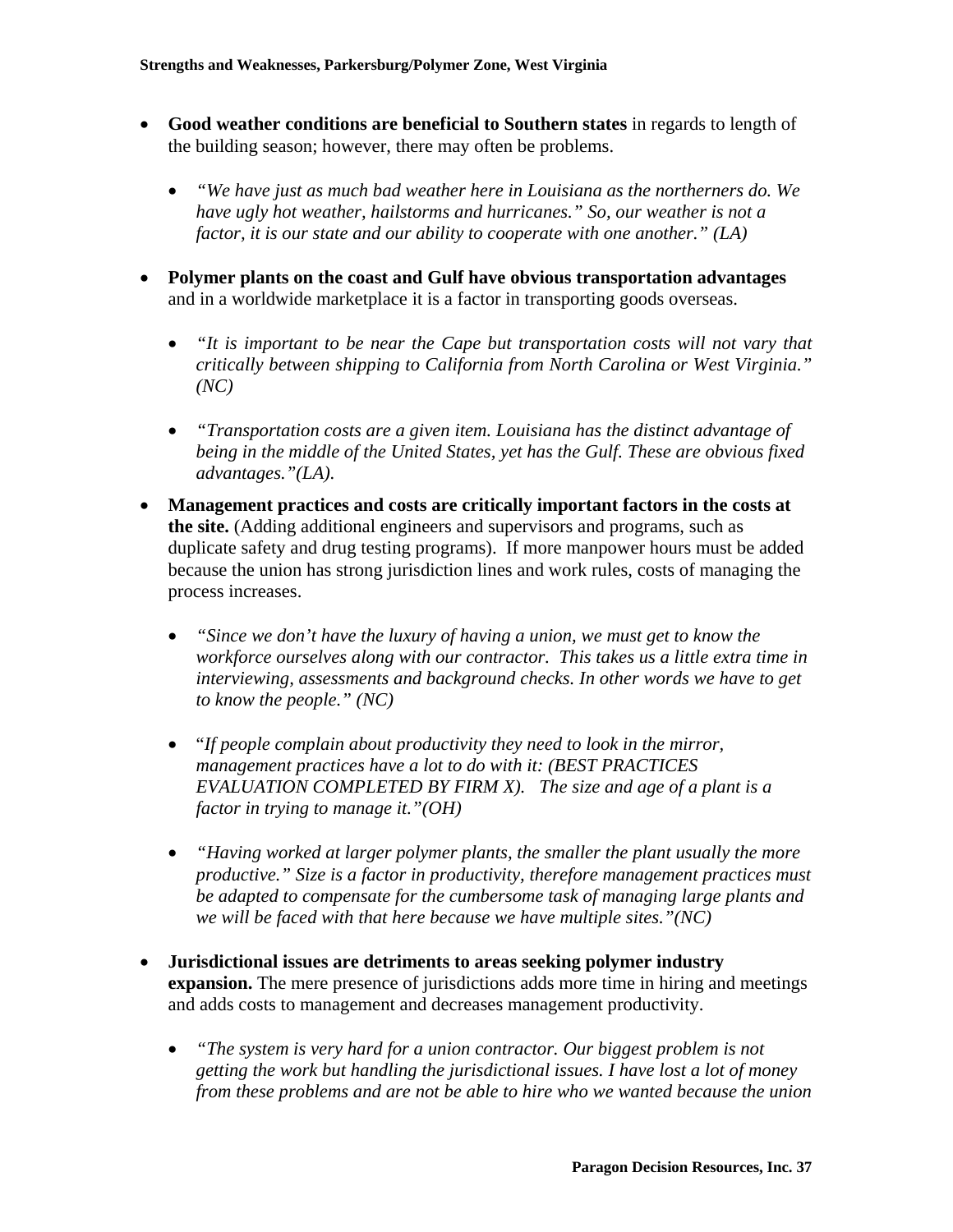*local wants his people hired first and I can't hire from the union hall down the street from the location because it is technically in another jurisdiction." (WV)*

- *"We have not had anyone breathe the word jurisdiction since we became a right to work state in the mid-80's, let alone have any jurisdictional issues."(LA)*
- **Universities and their polymer departments often play an important role in the introduction of new product lines and value added to polymer operations in that state.** This has led to expansions of plants in North Carolina and Ohio.

## University/Technology Transfer

- *"University and R&D are critical to future development of plants in West Virginia or any other state." (WV)*
- *"We are committed to Ohio and want to continue to expand and use the Ohio State University for technology assistance."(OH)*
- *"Strong internship programs in engineering with LSU & Southern University helps recruiting and we work closely with their technology programs!"(LA)*
- *"Technology transfer from the universities has been the number one factor in expanding in North Carolina. Our Teflon process using carbon dioxide has been developed by labs at North Carolina State and University of North Carolina."(NC)*
- *"This West Virginia plant needs to draw new technology into it to have a future."(WV)*
- **States in which community colleges have strong trades programs are very successful.** Plant officials can work directly with the colleges to assist skill upgrades, understand new instrumentation methodology, or train new workers when an expansion is taking place often times at no cost to the employer.
	- *"Retraining garment workers at the community colleges and getting discharged Army personnel at Fort Bragg has been critical to our success in recruiting helpers and other workers who are later trained for crafts positions."(NC)*
	- *"Contractors train on their own and draw some from vocational technical schools. Community Colleges are brand new in LA, no grads yet."(LA)*
	- *"There is no question that apprenticeship programs with unions are good and that we have to compensate here by having long term relationships with our community college by having them do the training for us over a number of years."(NC)*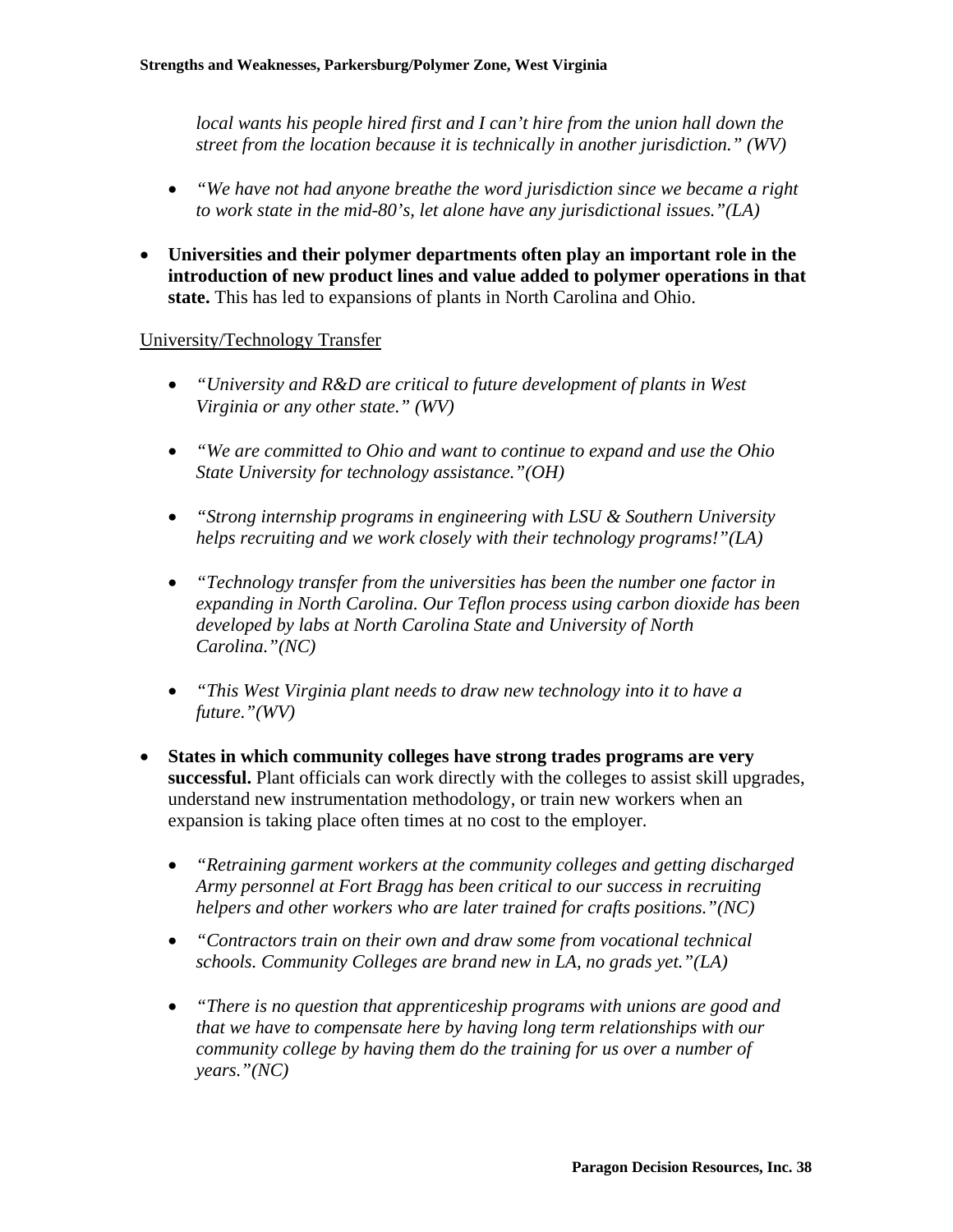- **Work rules and lack of cross training are also major impediments to growth**. The inability of a worker to be able to finish a task in its entirety because of the lack of cross training in his/her trade, serves as a major problem for management. The Presidential Agreement allows for as much flexibility in West Virginia as the orange book in Louisiana. The contractors and employers must be more assertive in using the Presidential Agreement.
	- "*We are very concerned about work rules, we need composite work crews and shared responsibility."(WV)*
	- *"Union environment is very restrictive, you have third party interference, and the contractor may not have any freedom."(WV)*
	- *"All work, construction and maintenance, is done with contractors (3 tiers). (50/50 union vs. non-union environment). They all work side by side in a good cooperative climate." (LA)*
	- *"Some are still sensitive to union and non-union issues, we have to have committees established and they must work together, so it is easier if all contractors are union."(OH)*
	- *"Sometimes we may add crews for special projects and even though we are unionized we have not had a jurisdictional problem in 15-20 years. Our crews may come from Texas or right here in Lake Charles."(LA)*
- **Labor availability drives wages.** In 2001, labor is becoming more available. This is likely making the good availability previously found even better. Few major wage changes are expected.
	- *"We only have availability problems with the more sophisticated trades occupations if we decide to put in a new unit while someone else in the corridor is doing a major expansion. Our Chamber committee helps us plan these things."(LA)*
	- *"As we go through our expansion here, I know we will have all the skills trades people we need. In addition, North Carolina Job Service has a had good track record of attracting pre-retirement Northern workers for large scale construction projects."(NC)*
	- *"The problem Firm X has in their non-union plants is that wages are less, but in order to draw people in these tight labor markets, they often have to pay per diems, train to get certifications, and pay overtime."(NC)*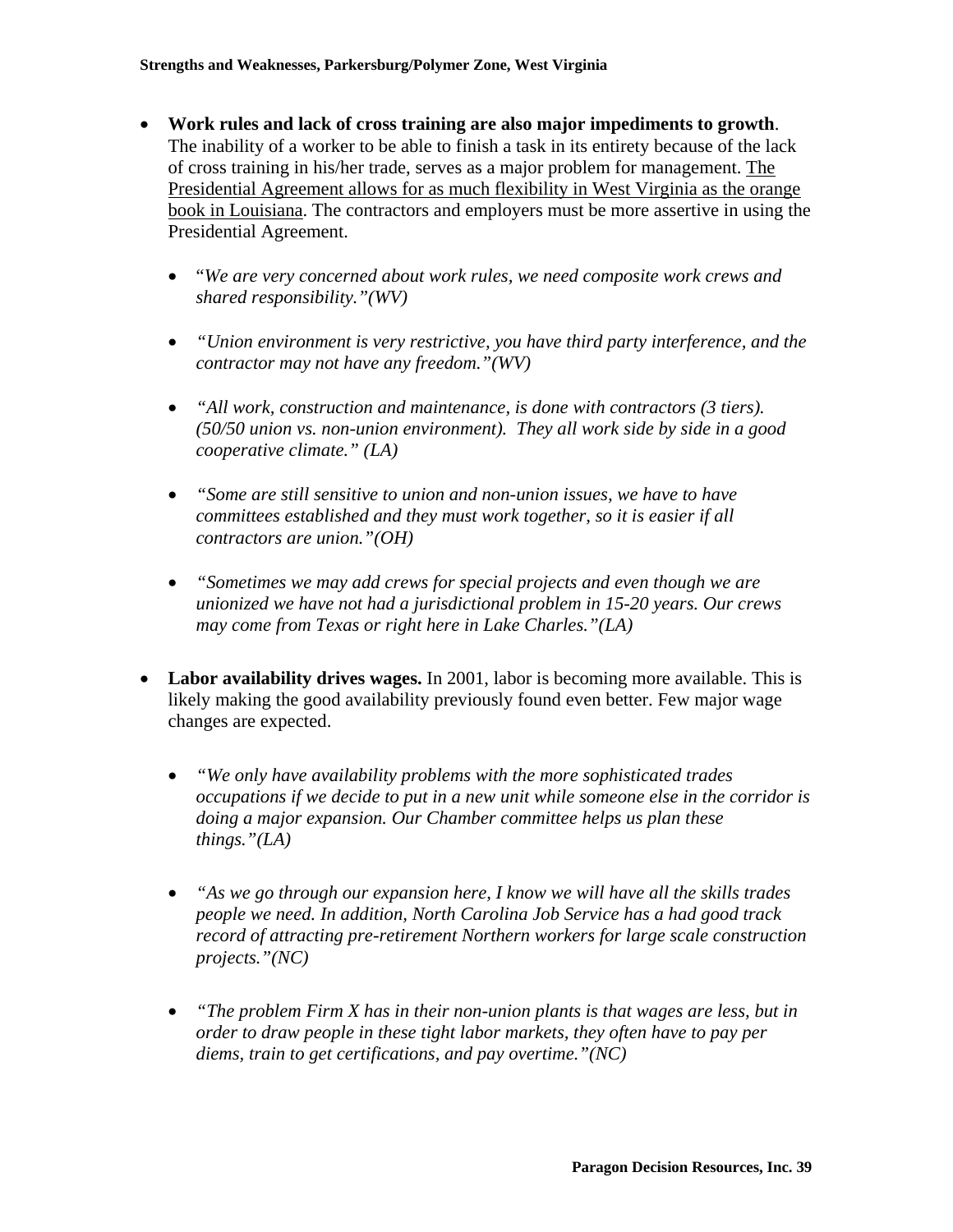- **A good business environment and professional economic development assistance is important to polymer officials.** 
	- "*Political reliability is good in Ohio. We have gotten what we were promised in incentives."(OH)*
	- *"Much of our expansion depends upon what this state administration will do in terms of incentives and tax relief." (OH)*
	- *"Political reliability is considered great, especially in Lake Charles, gotten year tax abatement on two new sites, so we consider politicians in this state and region to be very reliable." (LA)".*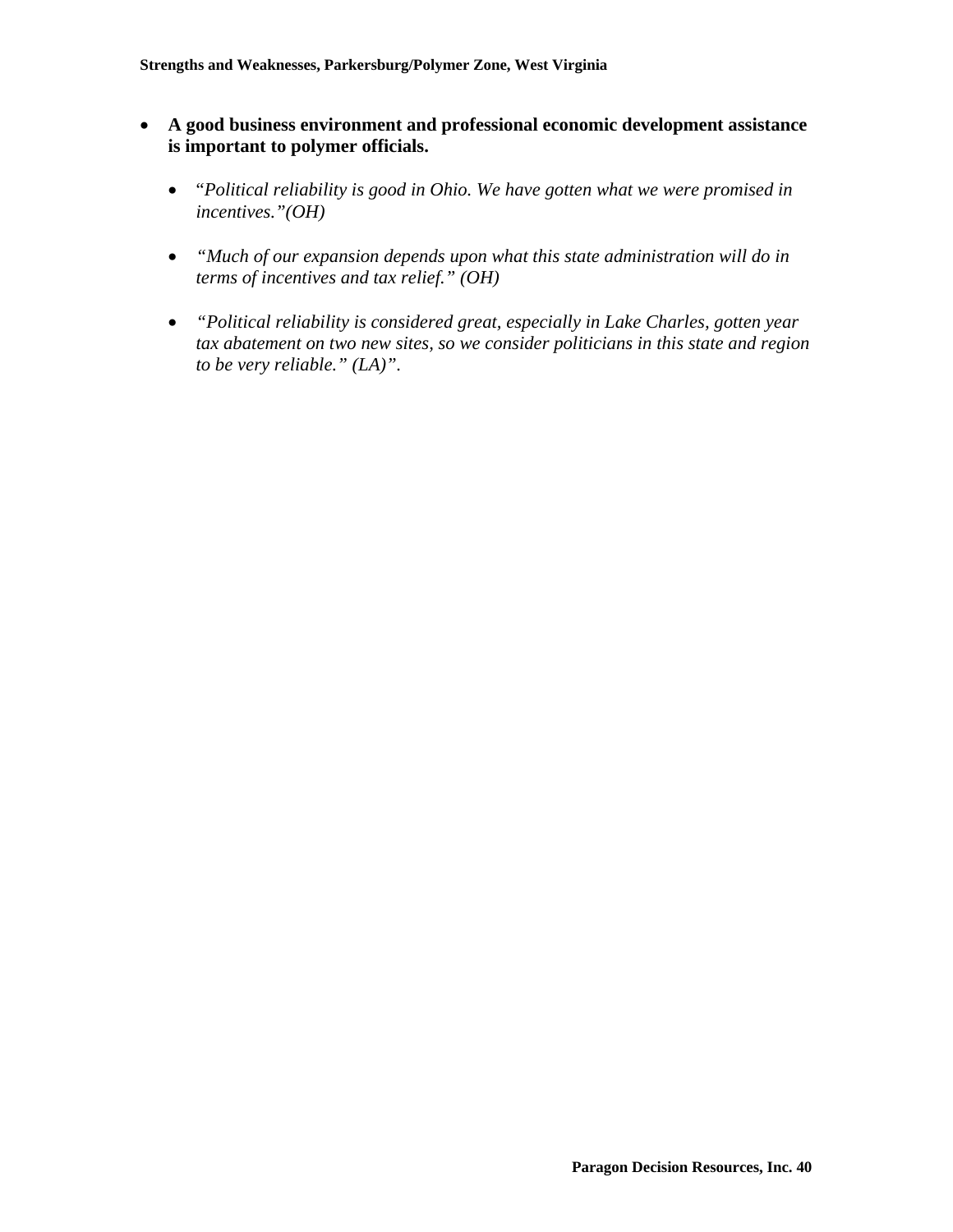## **RECOMMENDATIONS**

The following recommendations are designed to assist the PAZ in future planning.

- **Form a Workforce Development Roundtable for the polymer; construction and chemical industries cluster in order assist education and training.** 
	- Members of the Roundtable should include; polymer and chemical industry leaders, human resource managers, trade union leadership, educators and appointed and elected public officials.
	- The Roundtable should develop a long-term workforce development strategic plan that encompasses all issues regarding the polymer industry.
	- The Roundtable should address close adherence to the presidential agreement.

The Roundtable would address all following recommendations:

- **Encourage the legislature and the state economic development officials to greatly enhance the financial incentives programs for polymer industry expansion and development, particularly tax abatements.**
- **Encourage the local trade unions, contractors and polymer firms to adhere more closely to the presidential agreement.** This agreement between unionized workers and management basically adheres to no work rules, complete flexibility of work, no strike clause and job sharing (cross crafts).
- **Work toward ending all jurisdictional practices.** Union leaders need to cooperate with each other and allow complete crossover between union jurisdictions. The Roundtable efforts should help push this forward.
- **Encourage West Virginia University leadership to begin a polymer engineering program.** Bring together all post-secondary institutions interested in polymer research in West Virginia.
- **Aggressively promote cost, quality and availability of the construction workforce in order to stimulate interest in investment in West Virginia.**
- **Develop an operating cost comparison report for the** *secondary* **polymer industry for marketing.** This report would take a hypothetical project and compares costs and conditions in Polymer Zone versus select competitors and/or source cities. The study **should include transportation costs with multiple outbound destinations**. Use select results from this analysis, including availability, cost and quality factors.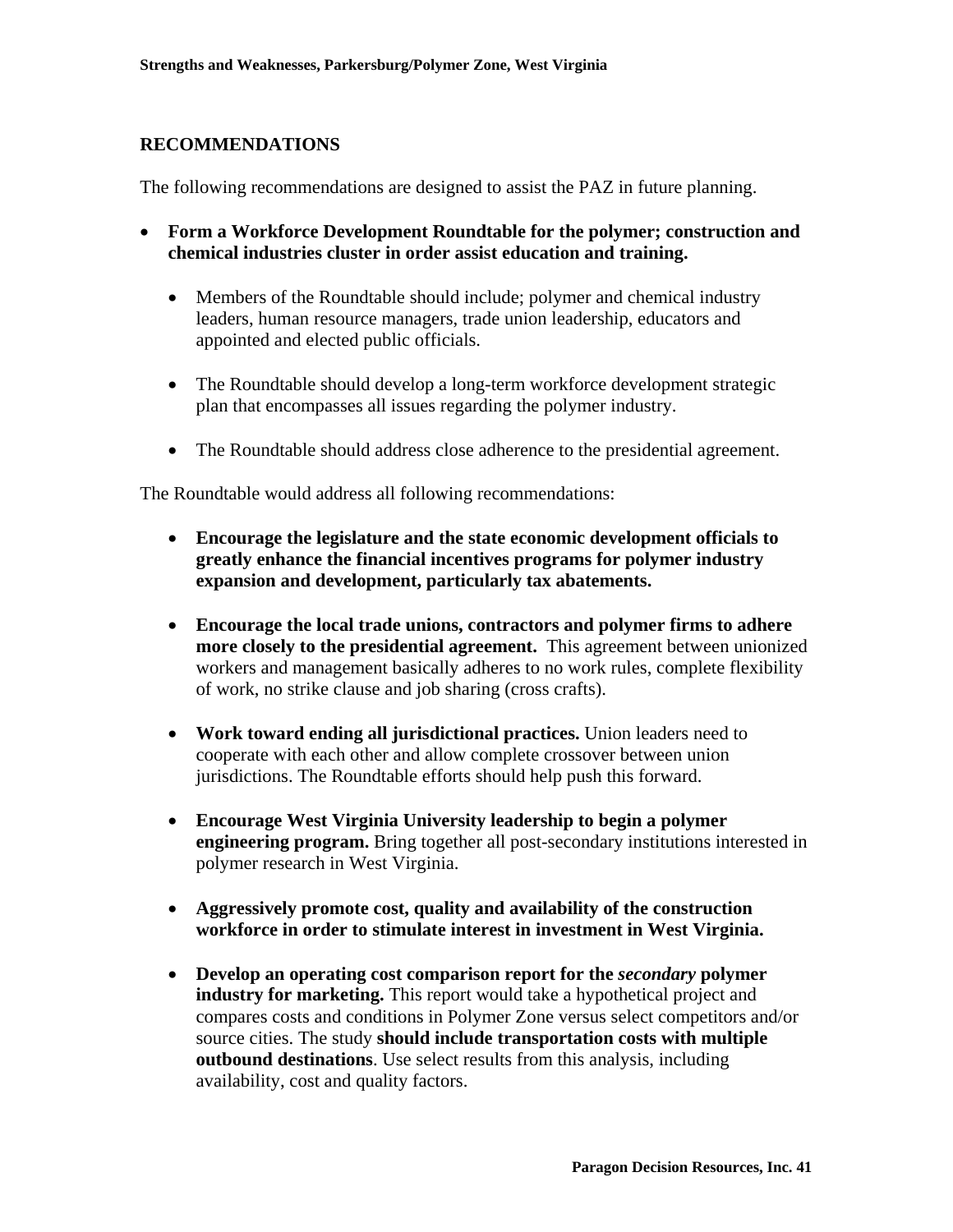- **Work to develop a workforce strategy built on a "career cluster system."**
	- Assist in forming career clusters in trade professions.
	- Begin a career-clustering program at all schools.
	- Encourage industry leaders, educators, teachers, union officials, and government leaders, to develop a collaborative, public and private business driven partnership, and sign a compact built around the trades.
	- Encourage the secondary school and universities and colleges officials to become major members of the compact.
	- Look to other areas, such as Columbus, Ohio for guidance in the compact process.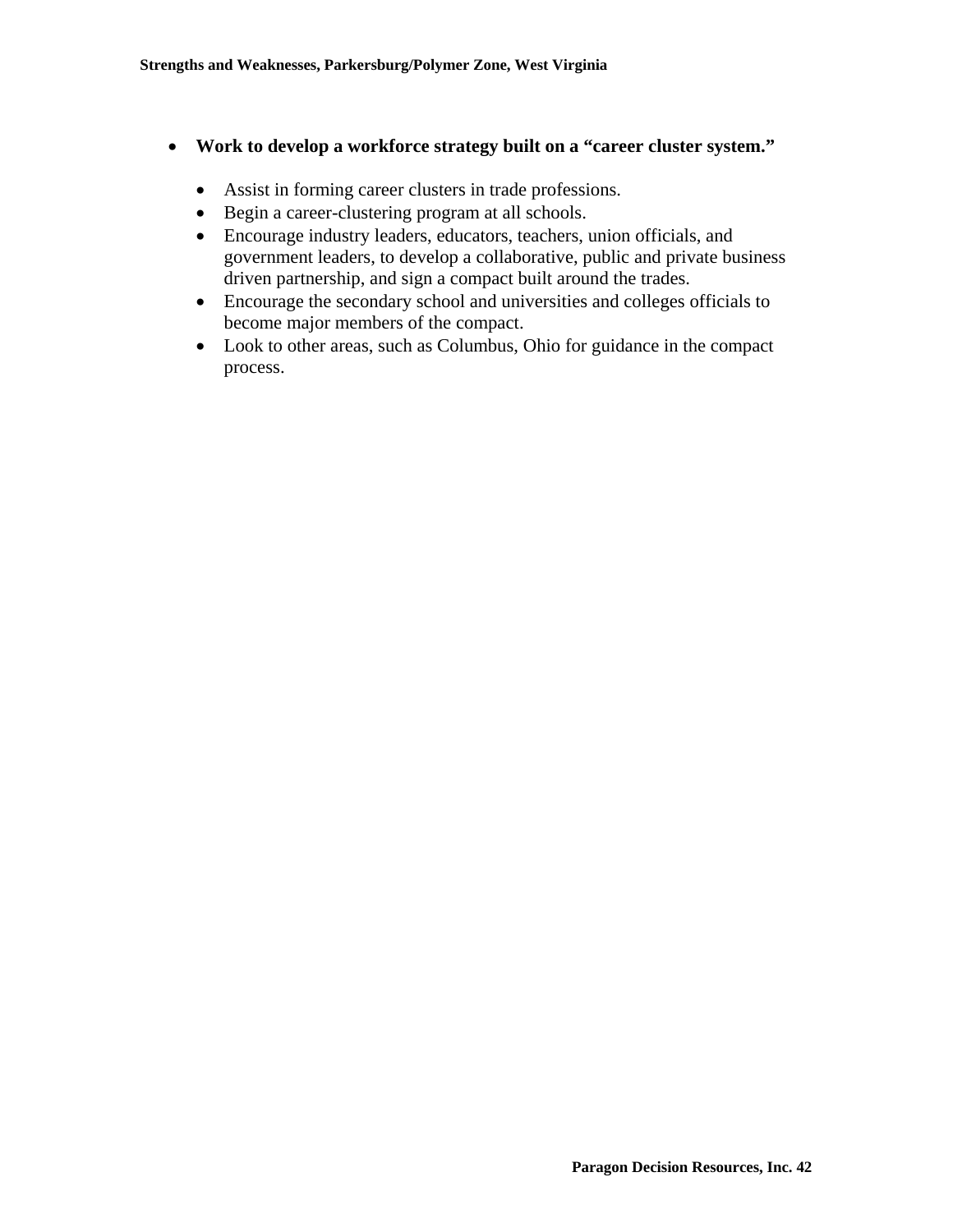*For more information regarding this report, please contact:* 

**Mr. Jack Allston** 

**Paragon Decision Resources, Inc. One Oakbrook Terrace, Suite 208 Oakbrook Terrace, Illinois 60181 (630) 889-7020 FAX (630) 889-7022**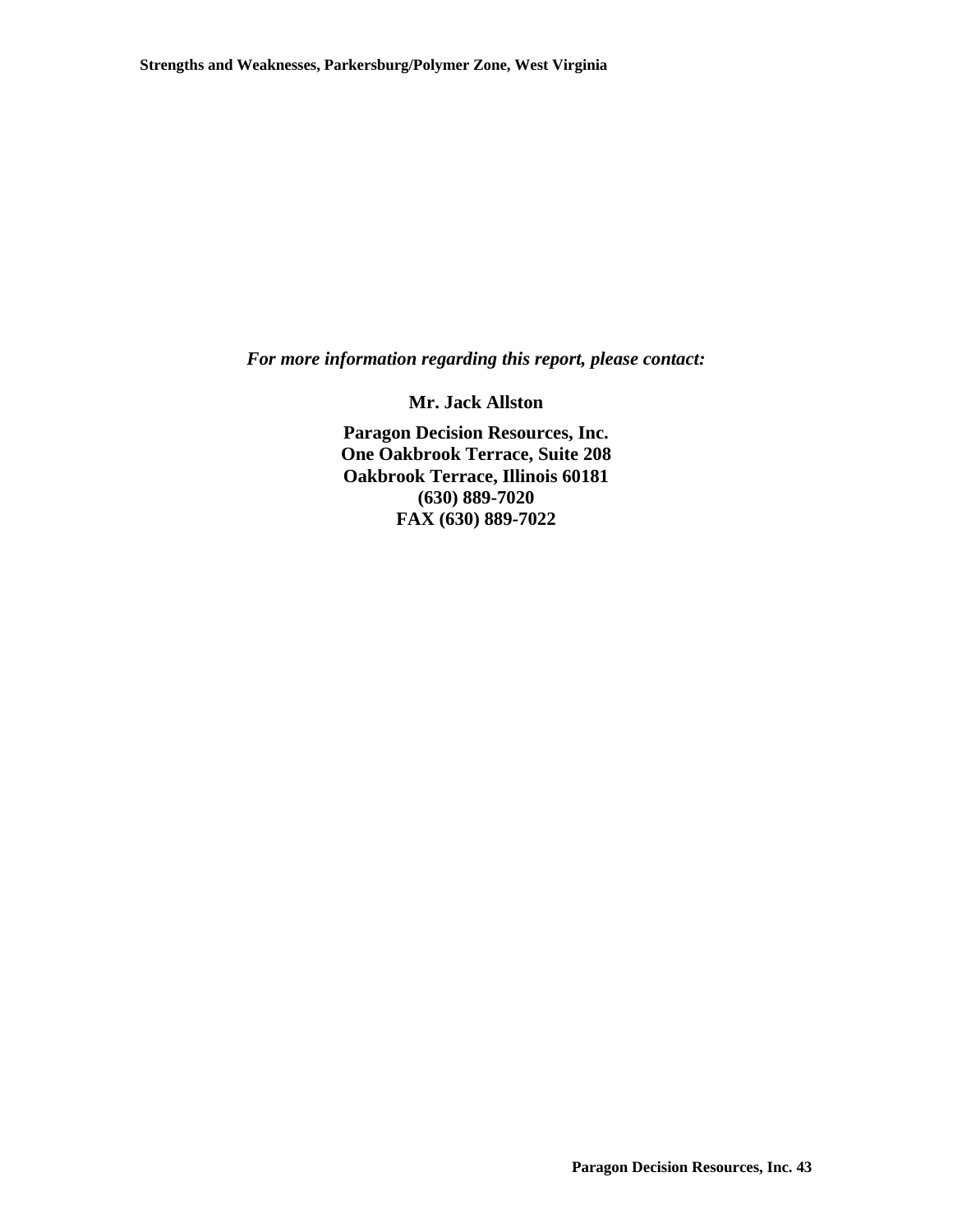# **APPENDIX A**

## **TRAINING PROGRAMS**

# **North Carolina**

Companies receive free, customized training programs for their new employees and retraining their existing ones.

- Administered by the 59 community college campus system
- Programs can run up to three years, if project is still running after three years, new contract can be written.
- All construction companies affiliated with large projects are eligible.
- Eligible reimbursable costs: instructors (can be third party contractors); materials, tools, books, training manuals, videos, computer based training and other supplies; and transportation costs of trainers from company
- No minimum or maximum on reimbursable funds/job; usually averages \$1,000 to \$5,000 per job
- In addition, Worker Training Tax Credit enables companies to take credit for employee wages while in training, which supports the company deducting the wages paid during training (up to \$1,000 per eligible employee)

Example: **\$100 million construction polymer project**. 200 construction jobs associated. Enhanced skill training needed for all. (\$3,000 per job for one year of training for 200 construction employees) =  $$600,000$  plus \$1,000 per employee construction company can deduct on wages =  $$200,000 = $800,000$ 

# **Ohio**

- Enterprise Ohio designs and delivers programs specifically designed for the company's needs (indirect assistance)
- Ohio Industrial Training Program offers up to 50% funding for the instructors and instructional materials;
- Between 25-50% reimbursement for special needs, including train-the trainer, curriculum development and assessment.
- No limit on funding and how long programs can run
- Ohio Training Tax Credit Program will provide up to \$100,000 a year to offset the costs of training current workers to upgrade their skills.

Example: \$100 million construction polymer project. 200 construction jobs associated. Enhanced skill training needed for all. (Instructors will cost \$100,000 per year for three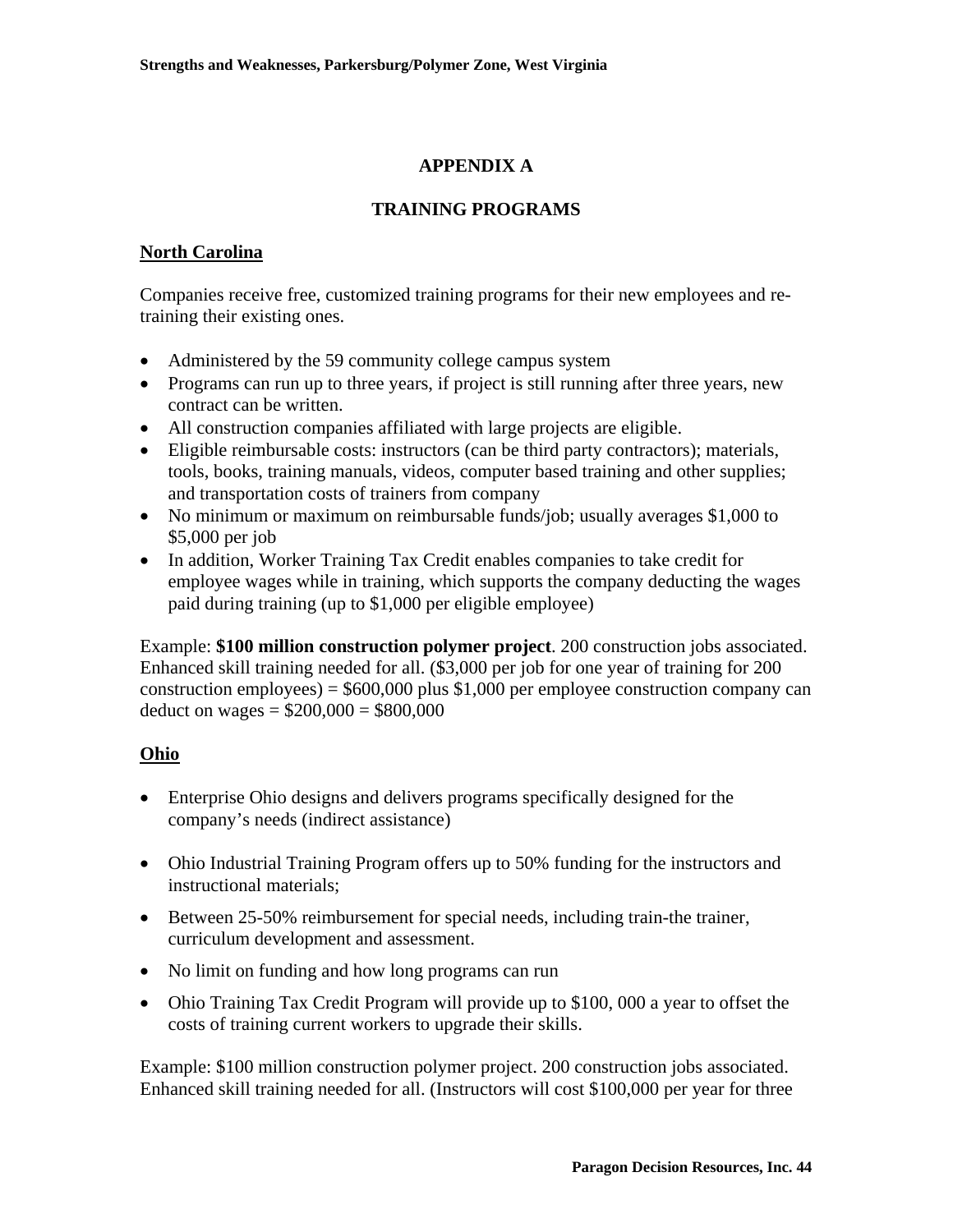years and instructional materials cost  $$20,000$   $$320,000$  X .50 = \$160,000 per class. Certification and classes are needed instrumentation and statistical process control. Equivalent of three years.  $$160,000 \text{ X } 3 \text{ years} = $480,000 + .25 \text{ of special needs of}$  $$50,000 = $25,000$ . Total = \$505,000 + \$100,000 tax credit for 3 years (\$300,000) = \$805,000

## **Louisiana**

Louisiana's program is known as Incumbent Worker Training:

- Provides funds for trainers (instructors) who could be employees of the company or a consultant
- Travel is limited to 30% of total training award
- Also includes raw materials, AV materials, training materials and texts, equipment, furniture, classroom fixtures, facility rental
- Any applications in excess of \$270,000 should contain documentation needed for additional funding
- Therefore, there are no maximums or minimums in the program
- Tax credits are available for new hires of \$2,500 per employee, and then again for a second year

Example: \$100 million construction polymer project. 200 construction jobs associated. Enhanced skill training needed for all. (Instructors will cost \$100,000 per year for three years and instructional materials cost \$20,000) \$300,000 per class + \$20,000. Certification and classes are needed instrumentation and statistical process control. Equivalent of three years.  $$300,000 \text{ X } 3 \text{ years} = $9000,000 + $20,000 = $920,000$ .

Tax Credit for those applicable: assume: 70 employees of 200 fit criteria. 70 X  $$2,500 =$ \$175,000

Total =  $920,000 + 175,000 = $1,095,000$ 

## **Community College Worker Training Programs:**

- Community colleges in North Carolina have unlimited flexibility in working with expanding employers to develop and fund programs to train workers
- The programs are strictly tailor made to assist expanding firms with developing programs for new and existing workers and assisting those employees with understanding new technology. Grants have no limitations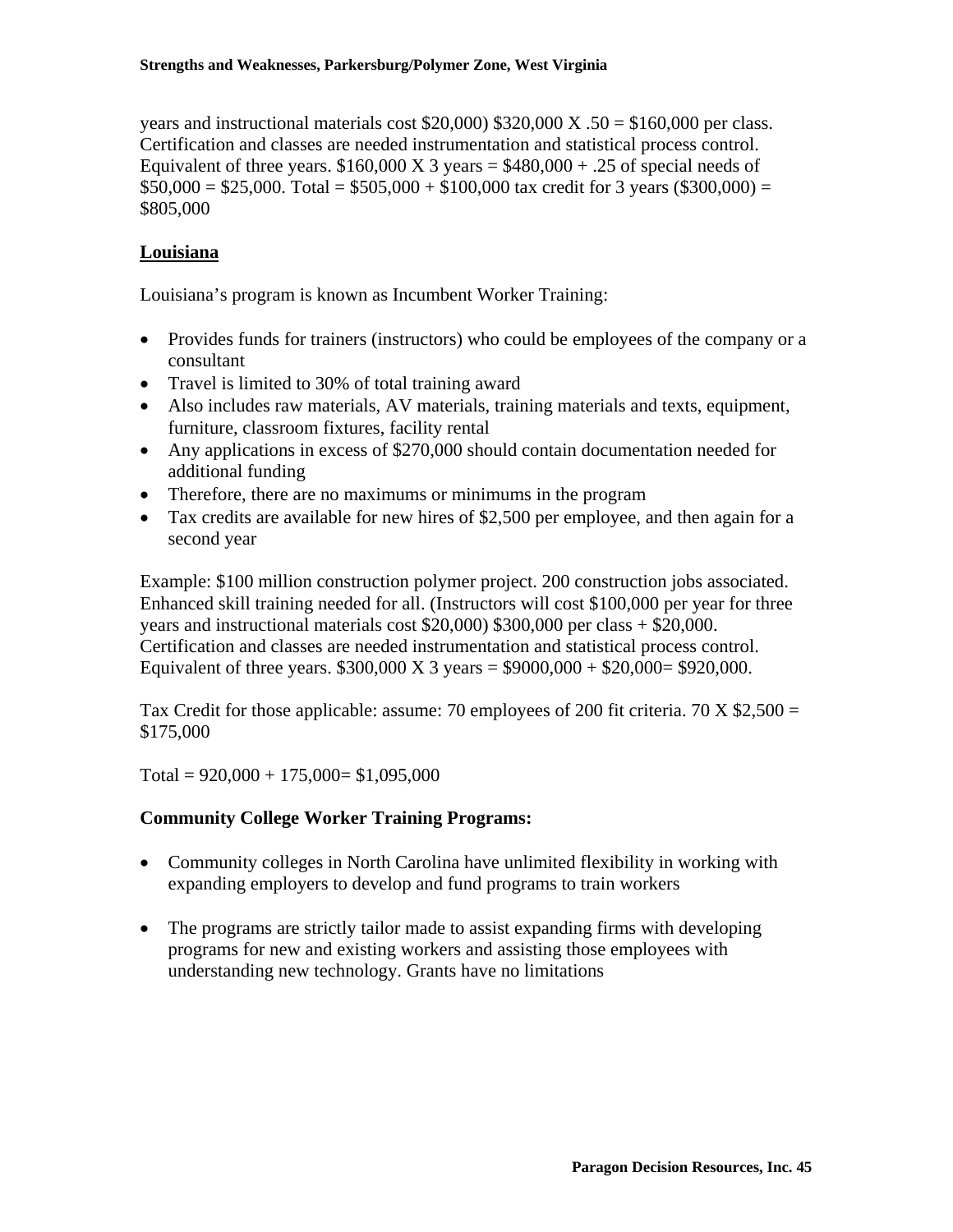## **Appendix B**

## **State Incentive Programs Incentives: Fall 2001**

## **North Carolina**

## **Credits for Creating Jobs**:

• Tax Credits may not exceed 50% of the tax against which they are claimed for the taxable year, reduced by the sum of all credits allowed against that tax. Credits may be carried forward for five succeeding years. (Credits are based on the zone in the state, the higher the unemployment, the higher the credit) (If in development zone, then \$4,000 credit is added)

## **Credit for Investing in Machinery and Equipment**:

• The credit is 7% of the eligible investment amount over the applicable threshold. The threshold is based on the location in the state. The credit is a 7% credit but may qualify for a technology commercialization credit of up to15% to 20%.

## **Credit for Worker Training**:

• For training of workers a credit applies that may be up to \$1,000 per employee

## **Credit for Research and Development:**

• A credit of anywhere from 5% to 25% can be applied for increase in research and development activities can be applied of the state's share of the federal credit claimed. In the case of polymer research in North Carolina it would be 25%

## **Business Property Tax Credit**

• The credit can equal 4.5% of tangible business property capitalized under the tax code.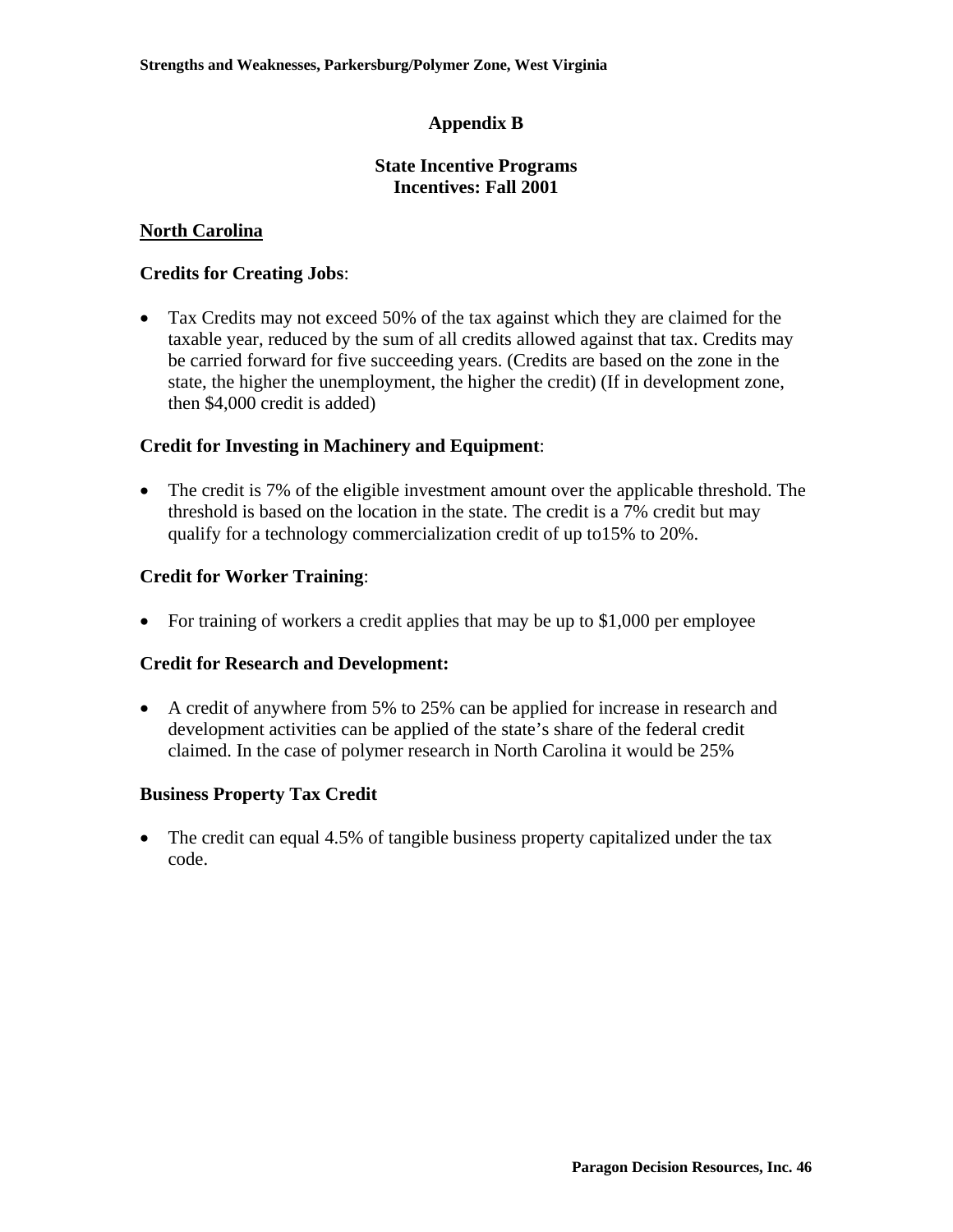# *Local and Regional Incentives:*

- Grants can be awarded for up to 100% of real and personal property taxes assessed as a result of project expansion (For polymer expansions full property tax exemptions are available for property improvements)
- \$25,000 per project is available for job creation (rules can be suspended for larger projects and grants can be larger)
- Development zone enhancements are awarded on a case by case basis

## **Ohio**

Ohio has a total of 26 programs in business development, tax incentives, and technology enhancements that can be utilized as incentives. The following are the programs that are most applicable for expanding or improving polymer plants.

- **Ohio Enterprise Bond Program**: providing for funding for capital improvements between \$1.5 million and \$10 million in size. (Applicable for smaller polymer projects). Long term fixed rate financing for up to 20 years at below market rates with an A- S&P rating.
- **Buckeye Loan Fund Program**: provides direct loans for businesses locating or expanding in Ohio's priority investment areas. The program blends funds with the Ohio Enterprise Bond Fund. (See above) (Long term fixed rate direct loans at not greater than half of prime)
- **Ohio 166 Program**; similar to the programs above and run through the Development Financing Advisory council.

## **Tax Incentives:**

- **Machinery and equipment investment tax credit**: purchase of new or used equipment or machinery of up to 13.5% The total value of the tax credit is divided equally over seven years and the manufacturer is allowed is permitted to carry forward any unused tax credit for up to three years.
- **Ohio Job Creation Tax Credit:** State income tax credit for up to 75% for 10 years. (Municipalities can provide a similar arrangement with their local employee income taxes.)
- **Enterprise Zone**: Substantial reductions in real and/or personal property investment and potentially franchise or state income tax benefits. Up to 75% exemption in incorporated areas.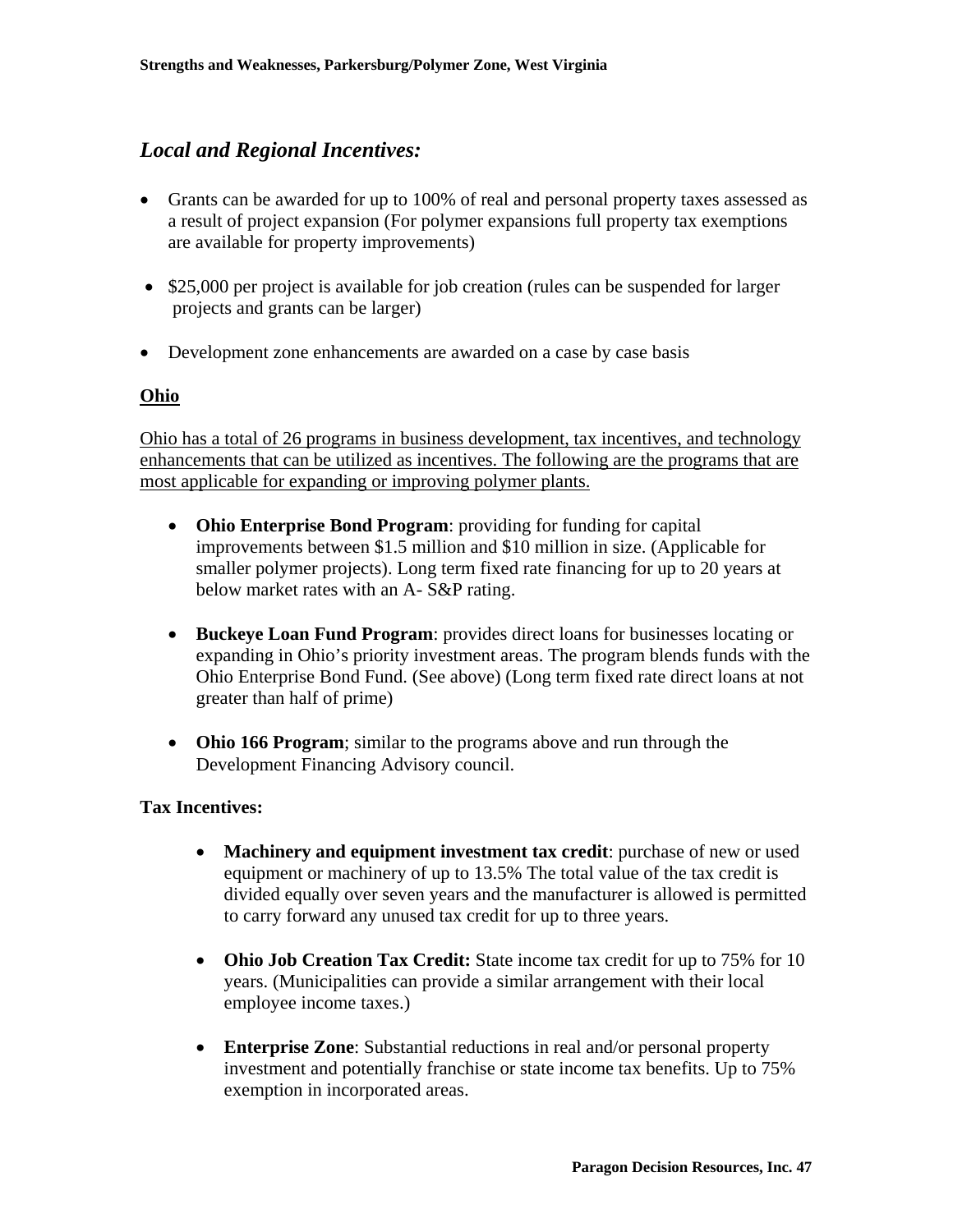- **Community Reinvestment Areas**: 100% exemption on real and personal property taxes for up to 15 years. (Local school board for need to approve)
- **Research and Development Sales Tax Exemption**: provides exemption from the usual state and county sales tax for purchase of equipment used for RD activities
- **Manufacturing Machinery and Equipment Sales Tax Exemption**: provides exemption for all state and county sales tax for purchases of machinery and equipment used primarily for manufacturing
- **Ohio Investment in Training Program**: Provides financial assistance and technical resources for customized training involving employees. Up to 50% reimbursement to fund instructional costs, materials and training related activities.

 (Essentially if all the incentive programs are added together, the firm may pay no state corporate income, sales, or payroll tax)

**Edison Technology Centers**: Provides business (ie. Polymer firms) access to state of the art applied research performed in-house or obtained through linkages with universities, federal laboratories and other institutions; educational and training programs; plant site assignments; technical problem solving; conferences, seminars and other networking opportunities.

• Seven centers, each focusing on specific research areas: polymer research is included

## **Louisiana**

- **Industrial Property Tax Exemption**: New and expanding manufacturers (including polymer plants) are eligible to receive a 100% five-year property tax exemption on manufacturing facilities and related equipment (including buildings, machinery, equipment, furniture and fixtures). This incentive can be extended for an additional five years. (Effectively all polymer plants in Louisiana have 10 exemptions on all their improvements)
- **Enterprise Zone Program**:
	- 1) A \$2,500 tax credit (can be up to \$5,000 depending on industry classification) for each new job created. (Cases for retention of jobs, such as construction jobs can be made). The credit can be applied to any state income tax or corporate franchise tax obligation
	- 2) The credit can also be used as a rebate on state sales tax and equipment.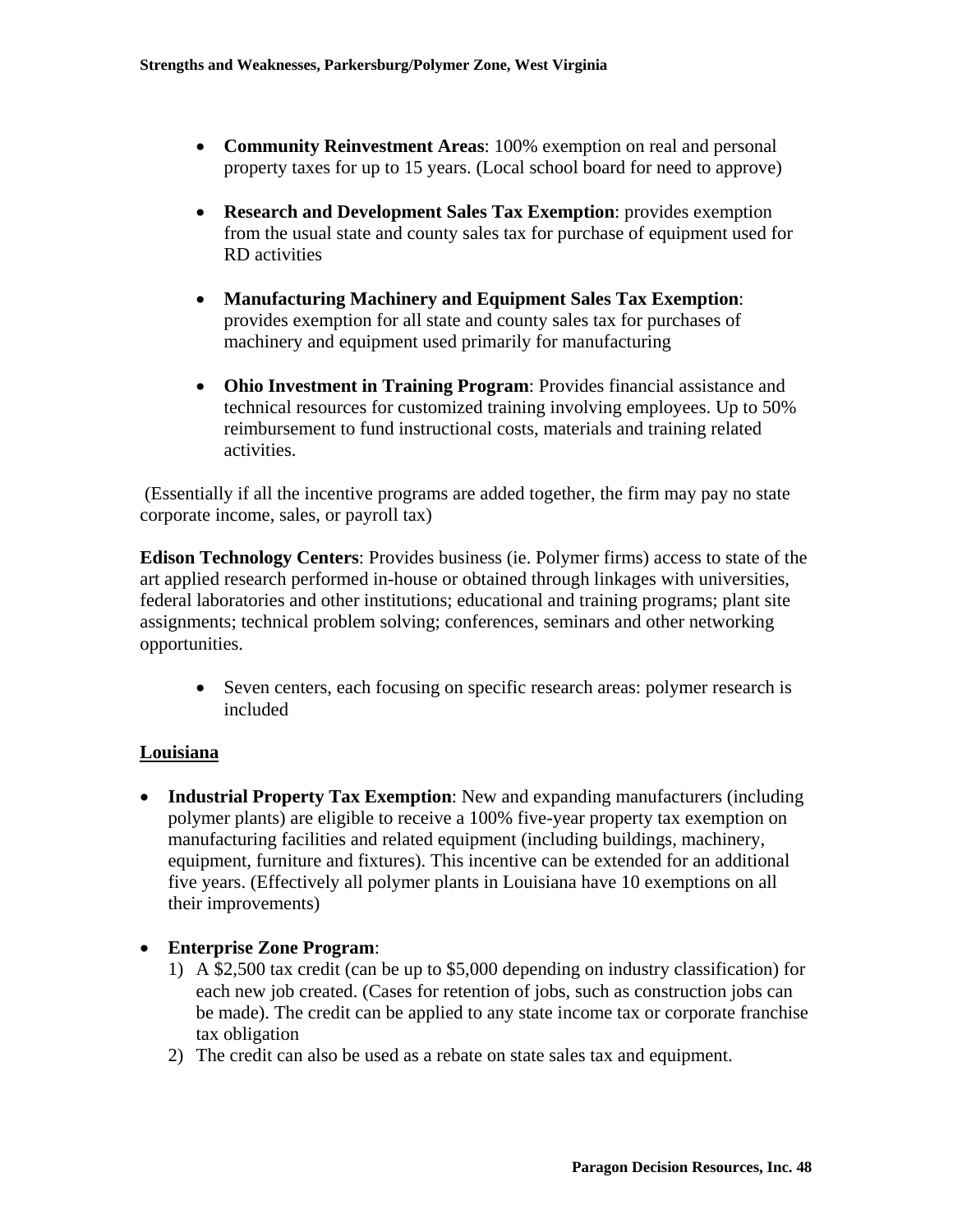- **Quality Jobs Program**: provides an annual refundable credit of up to 5% for 10 years that can be applied to any state income tax or franchise tax obligation. Credits exceeding tax liabilities will be available as a cash refund. (If in enterprise zone supercedes Quality Jobs Program.
- **Louisiana Workforce Development and Training Program**: New and expanding businesses seeking training in the State of Louisiana can be eligible for up to \$500,000 in training funds. These funds are available through an application process with the Louisiana Department of Economic Development.

(Note: Exceptions are made on the \$500,000 limitation, especially upgrading skills in the polymer construction, such as instrumentation skill development). This provision is made under Incumbent Worker Training Program. Each contract is for a 2-year period.

In addition, all companies are allowed an Inventory Tax Credit allow for 100% in the amount of local inventory tax paid.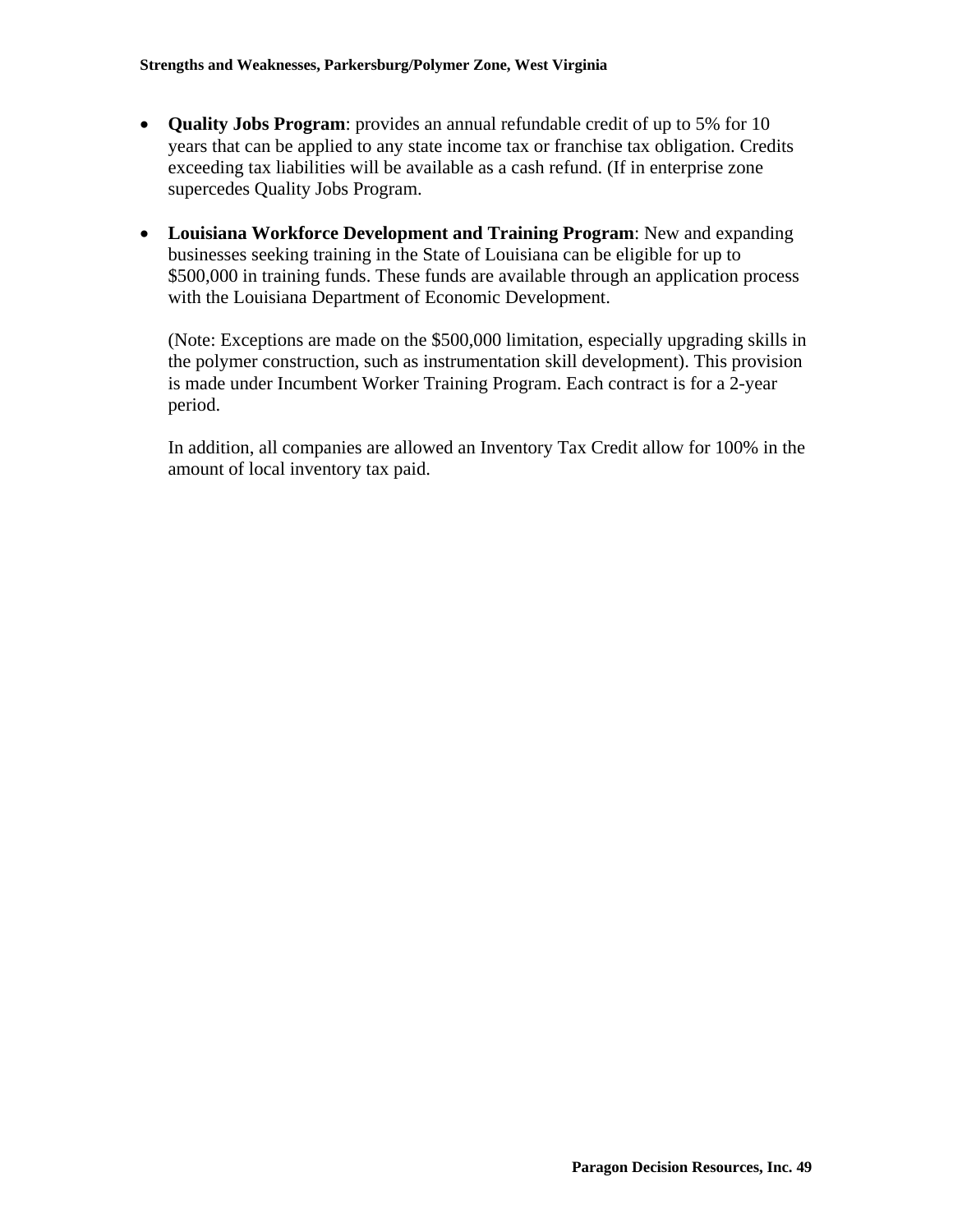## **Appendix C**

## **Memorandum to Robert Bowen**



# Memo

| To: James Kennett                        |
|------------------------------------------|
| From: John Lewis                         |
| CC: Deane Foote                          |
| <b>Jack Allston</b>                      |
| Date: 4/15/2005                          |
| Re: Response to Robert Bowen's questions |

## **Data Bases**

Information on construction costs was taken from the *Survey of Construction* published by the United States Department of Commerce. This data is updated every five years and is derived from a survey of construction companies. While detailed information on construction of polymer plants is not available, information is provided for a number of types of construction, such as commercial buildings, industrial buildings under three stories, etc. Information is also provided by type of construction activity such as structural steel contractors, electrical contractors, etc. It is my position that these construction costs do not vary by type of project except for the mix of activity. That is why we did two estimated for productivity, one bases on manufacturing and industrial buildings and a second using costs for specific construction activity based on the Shell mix of activity in building a polymer plant.

## **Productivity**

Net value of construction is the best measure of value added by labor. It is different than construction costs in that it excludes the costs of intermediate goods such as steel, piping, etc. In essence it is the cost of labor, net income to the construction company, and interest cost incurred by the company. It is the best measure of direct output of labor.